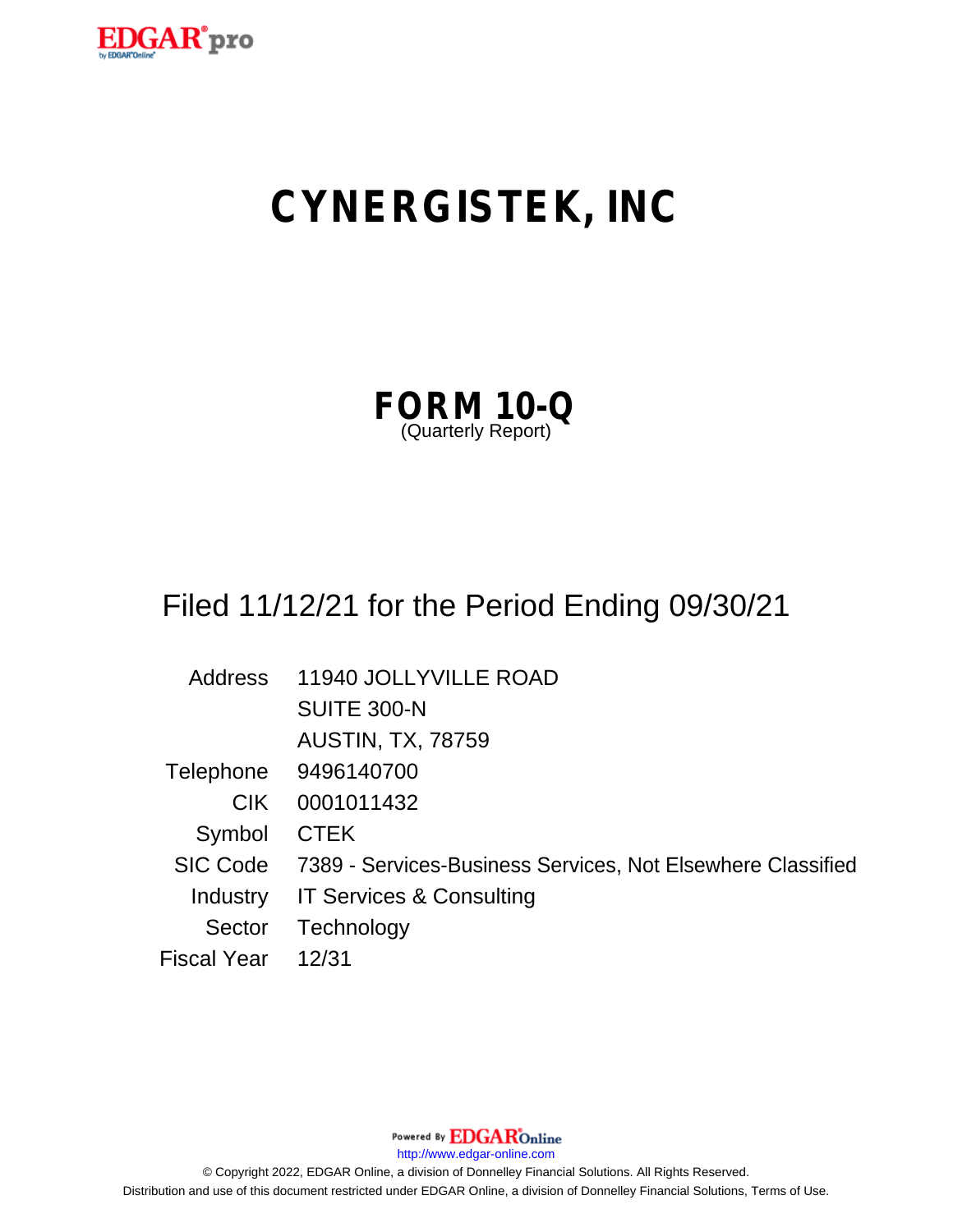## **UNITED STATES SECURITIES AND EXCHANGE COMMISSION Washington, DC 20549**

## **FORM 10-Q**

## **(Mark One)**

## ☒ **QUARTERLY REPORT PURSUANT TO SECTION 13 OR 15(d) OF THE SECURITIES EXCHANGE ACT OF 1934**

**For the quarterly period ended September 30, 2021**

**OR**

## ☐ **TRANSITION REPORT PURSUANT TO SECTION 13 OR 15(d) OF THE SECURITIES EXCHANGE ACT OF 1934**

## **CYNERGISTEK, INC.**

|                                                             | 9ECUNTIES EACHARGE ACT OF 1794                                           |                                                                                                                                                                                                                                                                                                                                                                                            |
|-------------------------------------------------------------|--------------------------------------------------------------------------|--------------------------------------------------------------------------------------------------------------------------------------------------------------------------------------------------------------------------------------------------------------------------------------------------------------------------------------------------------------------------------------------|
|                                                             | For the transition period from                                           | to                                                                                                                                                                                                                                                                                                                                                                                         |
|                                                             | <b>Commission File Number: 000-27507</b>                                 |                                                                                                                                                                                                                                                                                                                                                                                            |
|                                                             | <b>CYNERGISTEK, INC.</b>                                                 |                                                                                                                                                                                                                                                                                                                                                                                            |
|                                                             | (Exact Name of Registrant as Specified in Its Charter)                   |                                                                                                                                                                                                                                                                                                                                                                                            |
| <b>Delaware</b>                                             |                                                                          | 37-1867101                                                                                                                                                                                                                                                                                                                                                                                 |
| (State or Other Jurisdiction of                             |                                                                          | (IRS Employer                                                                                                                                                                                                                                                                                                                                                                              |
| Incorporation or Organization)                              |                                                                          | Identification Number)                                                                                                                                                                                                                                                                                                                                                                     |
| 11940 Jollyville Road, Suite 300-N                          |                                                                          |                                                                                                                                                                                                                                                                                                                                                                                            |
| <b>Austin, Texas</b>                                        |                                                                          | 78759                                                                                                                                                                                                                                                                                                                                                                                      |
| (Address of Principal Executive Offices)                    |                                                                          | (Zip Code)                                                                                                                                                                                                                                                                                                                                                                                 |
|                                                             | $(949)$ 614-0700<br>(Registrant's telephone number, including area code) |                                                                                                                                                                                                                                                                                                                                                                                            |
|                                                             |                                                                          |                                                                                                                                                                                                                                                                                                                                                                                            |
| Securities registered pursuant to Section 12(b) of the Act: |                                                                          |                                                                                                                                                                                                                                                                                                                                                                                            |
| Title of Each Class                                         | Trading Symbol(s)                                                        | Name of Each Exchange on Which Registered                                                                                                                                                                                                                                                                                                                                                  |
| Common Stock, \$.001 par value per<br>share                 | <b>CTEK</b>                                                              | NYSE American                                                                                                                                                                                                                                                                                                                                                                              |
|                                                             |                                                                          | Indicate by check mark whether the registrant (1) has filed all reports required to be filed by Section 13 or 15(d) of the<br>Securities Exchange Act of 1934 during the preceding 12 months (or for such shorter period that the registrant was<br>required to file such reports), and (2) has been subject to such filing requirements for the past 90 days. Yes $\boxtimes$ No $\Box$ . |
|                                                             |                                                                          | Indicated by check mark whether the registrant has submitted electronically every Interactive Date File required to be<br>submitted and posted pursuant to Rule 405 of Regulation S-T (§ 232.405 of this chapter) during the preceding 12                                                                                                                                                  |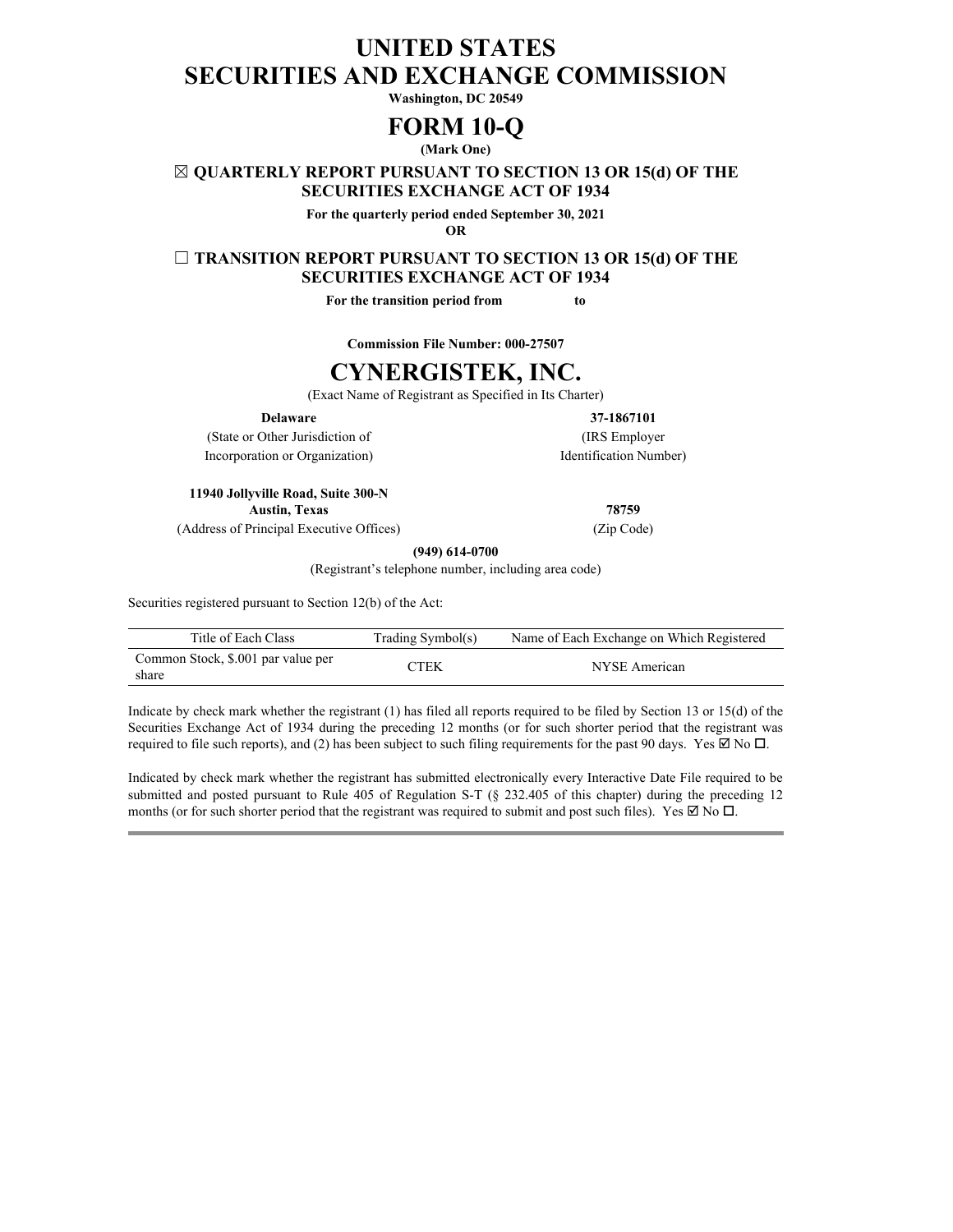Indicate by check mark whether the registrant is a large accelerated filer, an accelerated filer, a non-accelerated filer, or a smaller reporting company. See the definitions of "large accelerated filer," "accelerated filer" and "smaller reporting company" in Rule 12b-2 of the Exchange Act.

Large accelerated filer  $\Box$  Accelerated filer  $\Box$ Non-accelerated filer  $\boxtimes$  Smaller reporting company  $\boxtimes$ Emerging growth company  $\Box$ 

Indicate by check mark whether the registrant is a shell company (as defined by Section 12b-2 of the Exchange Act).

Yes  $\Box$  No  $\Box$ .

If an emerging growth company, indicate by check mark if the registrant has elected not to use the extended transition period for complying with any new or revised financial accounting standard provided pursuant to Section 13(a) of the Exchange Act.  $\square$ 

The number of shares of the issuer's common stock, \$0.001 par value, outstanding as of November 11, 2021, was 13,186,048.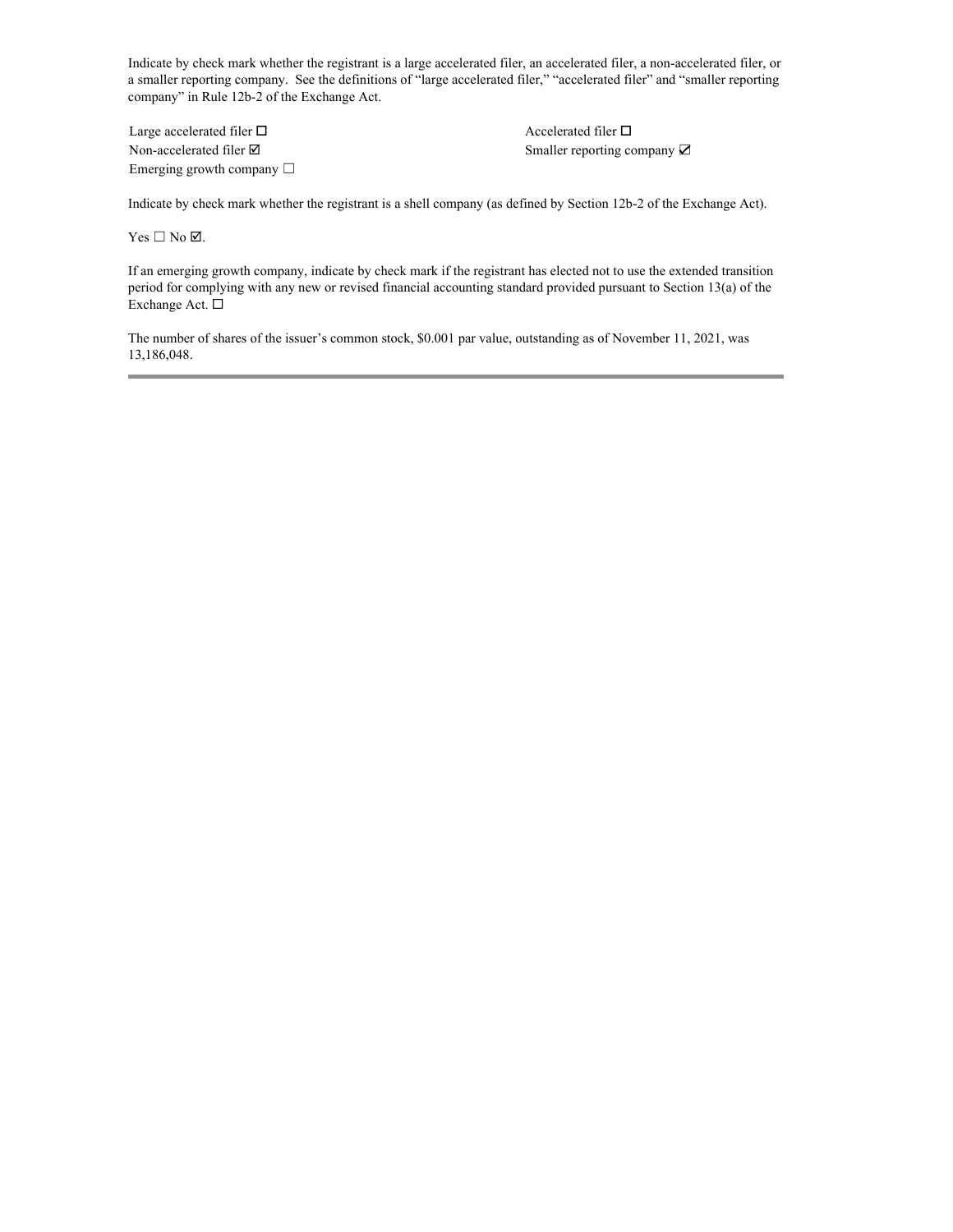## **FORM 10-Q TABLE OF CONTENTS**

<span id="page-3-0"></span>

|                                                                                                          | Page |  |
|----------------------------------------------------------------------------------------------------------|------|--|
| <b>PART I - FINANCIAL INFORMATION</b>                                                                    |      |  |
| <b>ITEM 1. FINANCIAL STATEMENTS.</b>                                                                     | 4    |  |
| ITEM 2. MANAGEMENT'S DISCUSSION AND ANALYSIS OF FINANCIAL CONDITION AND<br><b>RESULTS OF OPERATIONS.</b> | 21   |  |
| ITEM 3. QUANTITATIVE AND QUALITATIVE DISCLOSURES ABOUT MARKET RISK.                                      | 31   |  |
| ITEM 4. CONTROLS AND PROCEDURES.                                                                         | 31   |  |
| <b>PART II - OTHER INFORMATION</b>                                                                       | 31   |  |
| <b>ITEM 1A. RISK FACTORS.</b>                                                                            | 31   |  |
| <b>ITEM 5. OTHER INFORMATION.</b>                                                                        | 32   |  |
| <b>ITEM 6. EXHIBITS.</b>                                                                                 | 33   |  |
|                                                                                                          |      |  |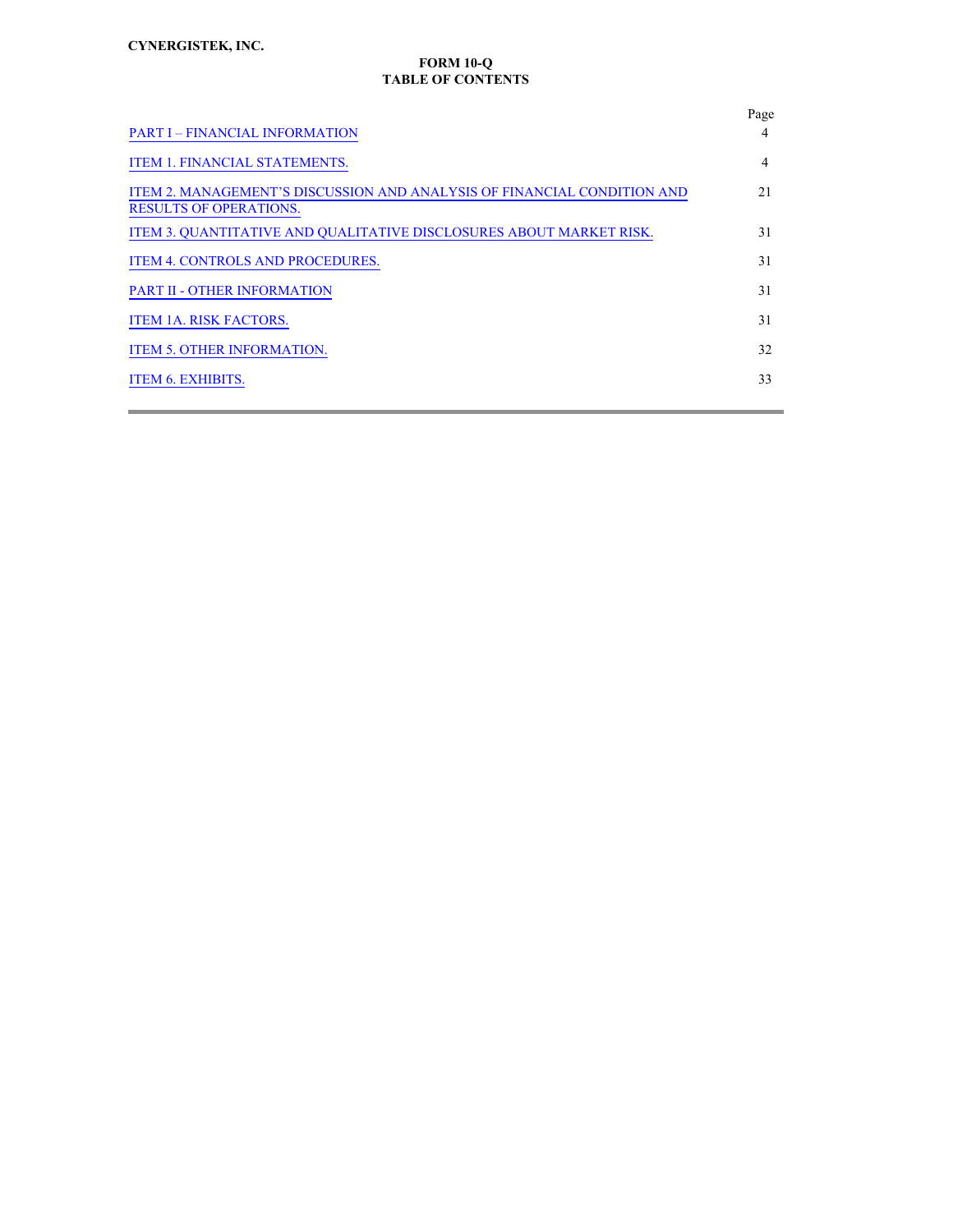## <span id="page-4-1"></span><span id="page-4-0"></span>**PART I – FINANCIAL INFORMATION ITEM 1. FINANCIAL STATEMENTS.**

## **CYNERGISTEK, INC. AND SUBSIDIARIES CONDENSED CONSOLIDATED BALANCE SHEETS**

|                                                                                                                                          | September 30, 2021<br>(unaudited) |                |                    | <b>December 31, 2020</b> |  |  |
|------------------------------------------------------------------------------------------------------------------------------------------|-----------------------------------|----------------|--------------------|--------------------------|--|--|
| <b>ASSETS</b>                                                                                                                            |                                   |                |                    |                          |  |  |
| <b>Current assets:</b>                                                                                                                   |                                   |                |                    |                          |  |  |
| Cash and cash equivalents                                                                                                                | \$                                | 5,088,141      | \$                 | 5,613,654                |  |  |
| Accounts receivable, net of allowance for doubtful accounts                                                                              |                                   | 1,773,227      |                    | 2,063,136                |  |  |
| Unbilled services                                                                                                                        |                                   | 648,968        |                    | 566,713                  |  |  |
| Prepaid and other current assets                                                                                                         |                                   | 1,392,791      |                    | 2,032,420                |  |  |
| Income taxes receivable                                                                                                                  |                                   | 1,845,502      |                    | 1,680,866                |  |  |
| <b>Total current assets</b>                                                                                                              |                                   | 10,748,629     |                    | 11,956,789               |  |  |
|                                                                                                                                          |                                   |                |                    |                          |  |  |
| Property and equipment, net                                                                                                              |                                   | 283,966        |                    | 541,525                  |  |  |
| <b>Deposits</b>                                                                                                                          |                                   | 34,310         |                    | 64,586                   |  |  |
| <b>Deferred income taxes</b>                                                                                                             |                                   | 6,003,866      |                    | 4,959,125                |  |  |
| Intangible assets, net                                                                                                                   |                                   | 5,042,021      |                    | 6,063,617                |  |  |
| <b>Goodwill</b>                                                                                                                          |                                   | 8,394,483      |                    | 8,394,483                |  |  |
| <b>Total assets</b>                                                                                                                      | \$                                | 30,507,275     | \$                 | 31,980,125               |  |  |
| <b>LIABILITIES AND STOCKHOLDERS' EQUITY</b>                                                                                              |                                   |                |                    |                          |  |  |
| <b>Current liabilities:</b>                                                                                                              |                                   |                |                    |                          |  |  |
| Accounts payable and accrued expenses                                                                                                    | $\sqrt{\ }$                       | 766,006        | $\mathbf{\hat{s}}$ | 1,326,919                |  |  |
| Accrued compensation and benefits                                                                                                        |                                   | 1,153,093      |                    | 814,830                  |  |  |
| Deferred revenue                                                                                                                         |                                   |                |                    |                          |  |  |
|                                                                                                                                          |                                   | 1,671,922      |                    | 1,265,864                |  |  |
| Current portion of earnout liability                                                                                                     |                                   | 200,000        |                    |                          |  |  |
| Current portion of promissory note to related party                                                                                      |                                   | 281,250        |                    | 562,500                  |  |  |
| Current portion of operating lease liability                                                                                             |                                   | 84,009         |                    | 252,398                  |  |  |
| <b>Total current liabilities</b>                                                                                                         |                                   | 4,156,280      |                    | 4,222,511                |  |  |
| Long-term liabilities:                                                                                                                   |                                   |                |                    |                          |  |  |
| Earnout liability, less current portion                                                                                                  |                                   | 50,000         |                    | 1,300,000                |  |  |
| Promissory note to related party, less current portion                                                                                   |                                   |                |                    | 140,625                  |  |  |
| Paycheck Protection Program loan                                                                                                         |                                   |                |                    | 2,825,500                |  |  |
| Operating lease liability, less current portion                                                                                          |                                   |                |                    | 40,031                   |  |  |
|                                                                                                                                          |                                   |                |                    |                          |  |  |
| <b>Total long-term liabilities</b>                                                                                                       |                                   | 50,000         |                    | 4,306,156                |  |  |
| <b>Commitments and contingencies</b>                                                                                                     |                                   |                |                    |                          |  |  |
| Stockholders' equity:                                                                                                                    |                                   |                |                    |                          |  |  |
| Common stock, par value at \$0.001, 33,333,333 shares authorized,<br>12,882,997 shares issued and outstanding at September 30, 2021, and |                                   |                |                    |                          |  |  |
| 12,024,967 shares issued and outstanding at December 31, 2020                                                                            |                                   | 12,883         |                    | 12,024                   |  |  |
| Additional paid-in capital                                                                                                               |                                   | 41,154,149     |                    | 38,564,520               |  |  |
| Accumulated deficit                                                                                                                      |                                   | (14, 866, 037) |                    | (15, 125, 086)           |  |  |
| Total stockholders' equity                                                                                                               |                                   | 26,300,995     |                    | 23,451,458               |  |  |
|                                                                                                                                          | $\mathbb{S}$                      | 30,507,275     | \$                 | 31,980,125               |  |  |
| Total liabilities and stockholders' equity                                                                                               |                                   |                |                    |                          |  |  |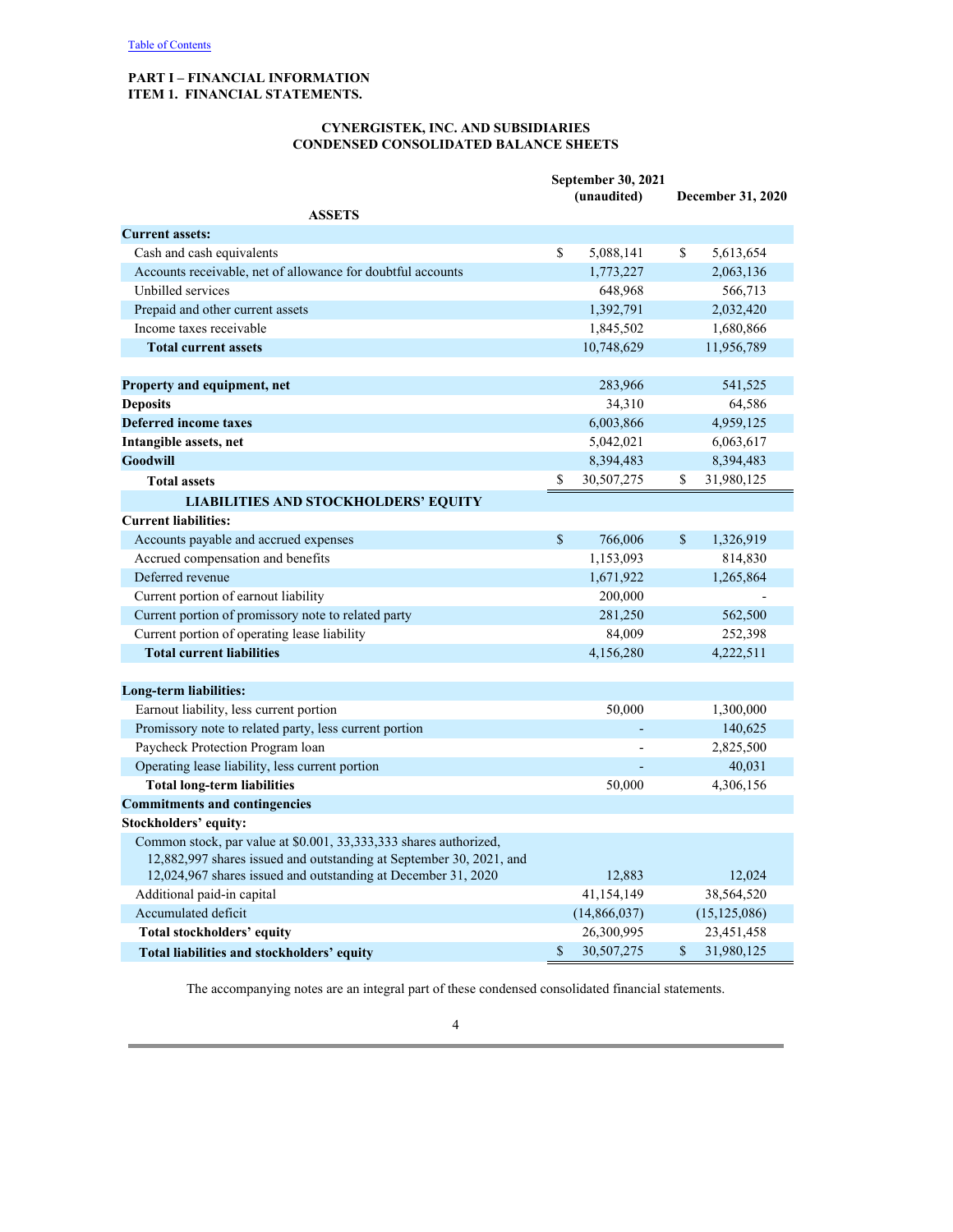## **CYNERGISTEK, INC. AND SUBSIDIARIES CONDENSED CONSOLIDATED STATEMENTS OF OPERATIONS (UNAUDITED)**

|                                                        | <b>Three Months Ended</b> |             | <b>Nine Months Ended</b> |               |  |  |
|--------------------------------------------------------|---------------------------|-------------|--------------------------|---------------|--|--|
|                                                        | September 30,             |             | September 30,            |               |  |  |
|                                                        | 2021                      | 2020        | 2021                     | 2020          |  |  |
| <b>Net revenues</b>                                    | \$3,825,679               | \$4,502,909 | \$11,874,343             | \$14,176,307  |  |  |
| <b>Cost of revenues</b>                                | 1,972,545                 | 2,909,788   | 6,146,436                | 9,679,816     |  |  |
| Gross profit                                           | 1,853,134                 | 1,593,121   | 5,727,907                | 4,496,491     |  |  |
| <b>Operating expenses:</b>                             |                           |             |                          |               |  |  |
| Sales and marketing                                    | 1,092,906                 | 1,325,965   | 3,547,525                | 4,490,797     |  |  |
| General and administrative                             | 2,646,064                 | 1,480,597   | 5,793,316                | 5,381,929     |  |  |
| Change in valuation of contingent earn-out             | 250,000                   |             | (1,050,000)              |               |  |  |
| Depreciation                                           | 48,383                    | 48,296      | 144,265                  | 141,668       |  |  |
| Amortization of acquisition-related intangibles        | 340,539                   | 416,191     | 1,021,596                | 1,248,574     |  |  |
| Finance cost for equity commitment                     |                           |             |                          | 390,000       |  |  |
| Total operating expenses                               | 4,377,892                 | 3,271,049   | 9,456,702                | 11,652,968    |  |  |
| <b>Loss from operations</b>                            | (2,524,758)               | (1,677,928) | (3,728,795)              | (7, 156, 477) |  |  |
| Other income (expense):                                |                           |             |                          |               |  |  |
| Gain on forgiveness of PPP loan and other income and   |                           |             |                          |               |  |  |
| expense                                                | 2,843,254                 |             | 2,843,266                |               |  |  |
| Interest income                                        |                           | 1,867       |                          | 9,545         |  |  |
| Interest expense                                       | (9,982)                   | (26,046)    | (47, 322)                | (77, 654)     |  |  |
| Total other income (expense)                           | 2,833,272                 | (24, 179)   | 2,795,944                | (68, 109)     |  |  |
|                                                        |                           |             |                          |               |  |  |
| Income (loss) before provision for income taxes        | 308,514                   | (1,702,107) | (932, 851)               | (7,224,586)   |  |  |
| Income tax benefit                                     | 911,900                   | 425,708     | 1,191,900                | 1,642,902     |  |  |
| Net income (loss)                                      | 1,220,414                 | (1,276,399) | 259,049                  | (5,581,684)   |  |  |
| Deemed dividends from warrant anti-dilution provisions | (8,343)                   |             | (14, 177)                |               |  |  |
| Net income (loss) attributable to common shareholders  | \$1,212,071               | (1,276,399) | \$244,872                | \$(5,581,684) |  |  |
|                                                        |                           |             |                          |               |  |  |
| Net income (loss) per share:                           |                           |             |                          |               |  |  |
| <b>Basic</b>                                           | \$0.10                    | \$ (0.12)   | \$0.02                   | \$ (0.53)     |  |  |
| Diluted                                                | \$0.10                    | \$ (0.12)   | \$0.02                   | \$ (0.53)     |  |  |
|                                                        |                           |             |                          |               |  |  |
| Number of weighted average shares outstanding:         |                           |             |                          |               |  |  |
| <b>Basic</b>                                           | 12,141,088                | 10,597,024  | 12,101,466               | 10,486,334    |  |  |
| Diluted                                                | 12,610,443                | 10,597,024  | 12,573,978               | 10,486,334    |  |  |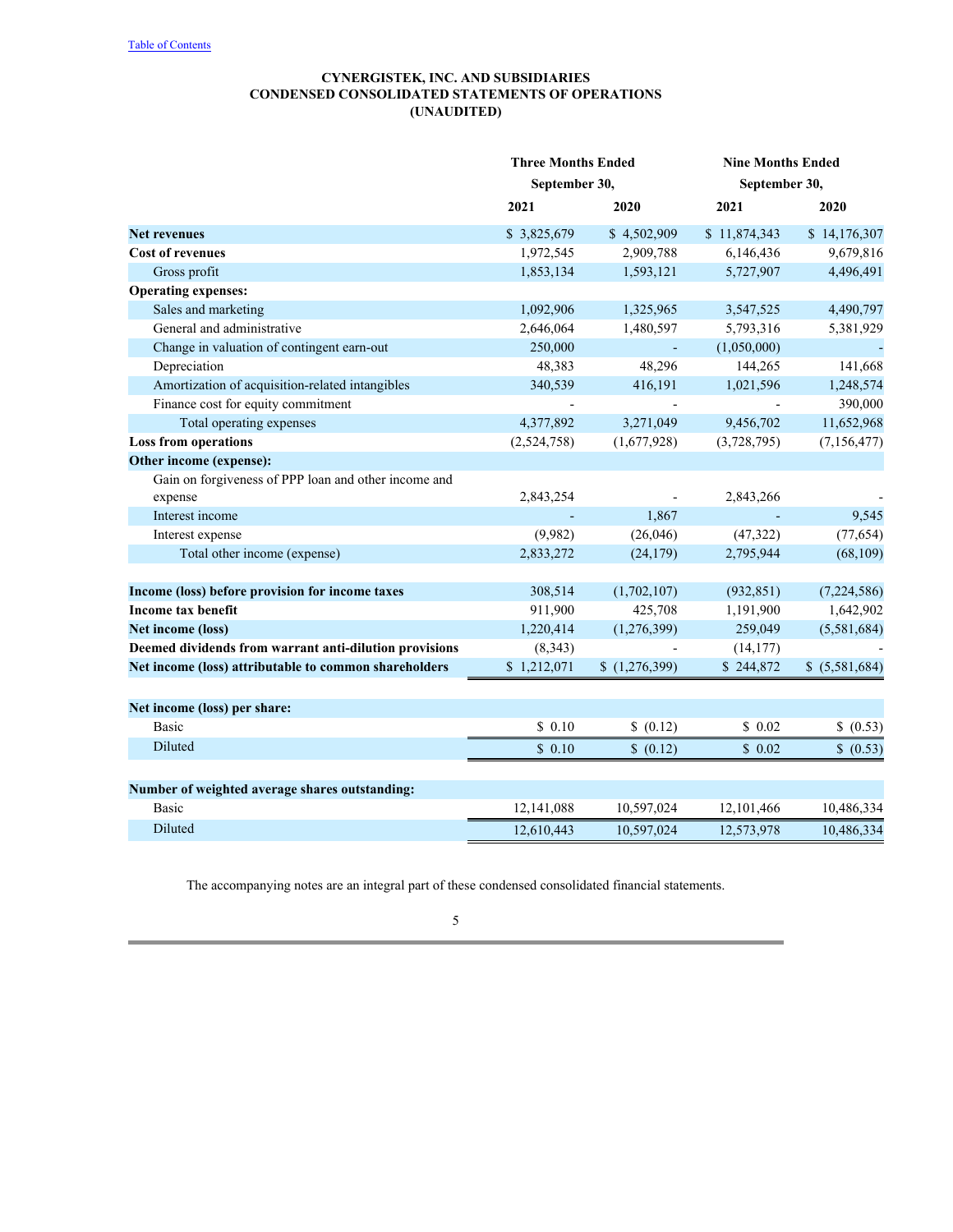## **CYNERGISTEK, INC. AND SUBSIDIARIES CONDENSED CONSOLIDATED STATEMENTS OF STOCKHOLDERS' EQUITY THREE AND NINE MONTHS ENDED SEPTEMBER 30, 2021 (UNAUDITED)**

|                                  |                          |                          | <b>Additional</b>          |                          | Total                    |
|----------------------------------|--------------------------|--------------------------|----------------------------|--------------------------|--------------------------|
|                                  | <b>Common Stock</b>      |                          | Paid-in                    | Accumulated              | Stockholders'            |
|                                  | <b>Shares</b>            | Amount                   | Capital                    | Deficit                  | <b>Equity</b>            |
| Balance at December 31, 2020     | 12,024,967 \$            | 12,024                   | 38,564,520<br><sup>S</sup> | \$(15, 125, 086)         | 23,451,458<br>S.         |
| Stock compensation expense       |                          |                          | 228,437                    |                          | 228,437                  |
| Restricted stock units exercised | 95,731                   | 96                       | (96)                       |                          | ٠                        |
| Deemed dividend                  | $\overline{\phantom{0}}$ | $\overline{\phantom{0}}$ | $\overline{\phantom{a}}$   | $\overline{\phantom{0}}$ | $\overline{\phantom{0}}$ |
| Net loss                         |                          |                          | ٠                          | (914, 477)               | (914, 477)               |
| Balance at March 31, 2021        | 12,120,698               | 12,120                   | 38,792,861                 | (16,039,563)             | 22,765,418               |
| Stock compensation expense       | $\overline{\phantom{0}}$ | $\overline{\phantom{a}}$ | 338,272                    |                          | 338,272                  |
| Net loss                         |                          |                          | $\overline{\phantom{a}}$   | (46,888)                 | (46,888)                 |
| Balance at June 30, 2021         | 12,120,698               | 12,120                   | 39, 131, 133               | (16,086,451)             | 23,056,802               |
| Net common stock sold            | 762,299                  | 763                      | 1,351,064                  |                          | 1,351,827                |
| Stock compensation expense       | $\overline{\phantom{0}}$ | $\overline{\phantom{a}}$ | 671,952                    |                          | 671,952                  |
| Deemed dividend                  | $\overline{\phantom{0}}$ |                          | $\overline{\phantom{0}}$   |                          |                          |
| Net income                       |                          |                          | $\overline{\phantom{0}}$   | 1,220,414                | 1,220,414                |
| Balance at September 30, 2021    | 12,882,997 \$            | 12,883                   | 41,154,149<br>S.           | \$(14,866,037)           | 26,300,995               |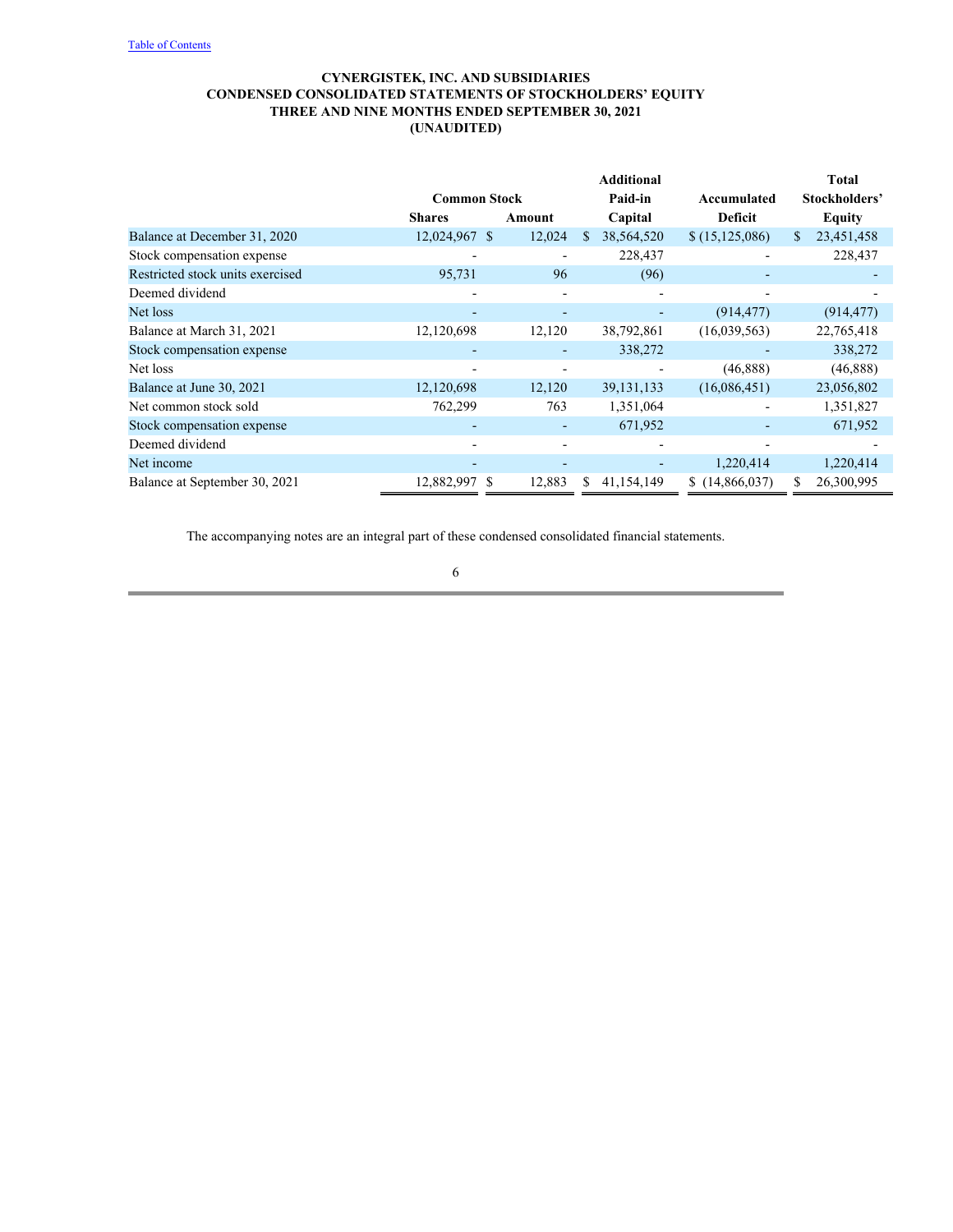## **CYNERGISTEK, INC. AND SUBSIDIARIES CONDENSED CONSOLIDATED STATEMENTS OF STOCKHOLDERS' EQUITY THREE AND NINE MONTHS ENDED SEPTEMBER 30, 2020 (UNAUDITED)**

|                                           |                |                     |        | <b>Additional</b>          |                          |    | Accumulated              |              | Total         |
|-------------------------------------------|----------------|---------------------|--------|----------------------------|--------------------------|----|--------------------------|--------------|---------------|
|                                           |                | <b>Common Stock</b> |        | Paid-in                    |                          |    | Earnings                 |              | Stockholders' |
|                                           | <b>Shares</b>  |                     | Amount | Capital                    |                          |    | (Deficit)                |              | <b>Equity</b> |
| Balance at December 31, 2019              | 10,359,164     |                     | 10,359 | 34,821,863<br>S.           |                          | S. | 3,343,402                | \$38,175,624 |               |
| Stock compensation expense                | $\blacksquare$ |                     |        |                            | 411,007                  |    | $\overline{\phantom{a}}$ |              | 411,007       |
| Shares issued from restricted stock units | 20,000         |                     | 20     |                            | (20)                     |    | ٠                        |              |               |
| Net loss                                  |                |                     |        |                            |                          |    | (1,850,623)              |              | (1,850,623)   |
| Balance at March 31, 2020                 | 10,379,164     |                     | 10,379 | 35,232,850                 |                          |    | 1,492,779                |              | 36,736,008    |
| Stock compensation expense                |                |                     |        |                            | 606,265                  |    | $\overline{\phantom{a}}$ |              | 606,265       |
| Finance cost for equity commitment        | ٠              |                     |        |                            | 390,000                  |    | $\sim$                   |              | 390,000       |
| Shares issued from restricted stock units | 217,860        |                     | 217    |                            | (217)                    |    | $\overline{\phantom{a}}$ |              |               |
| Net loss                                  |                |                     |        |                            | $\overline{\phantom{a}}$ |    | (2,454,661)              |              | (2,454,661)   |
| Balance at June 30, 2020                  | 10,597,024     |                     | 10,596 | 36,228,898                 |                          |    | (961, 882)               |              | 35,277,612    |
| Stock compensation expense                |                |                     |        |                            | 378,077                  |    |                          |              | 378,077       |
| Net loss                                  |                |                     |        |                            |                          |    | (1,276,399)              |              | (1,276,399)   |
| Balance at September 30, 2020             | 10,597,024     |                     | 10,596 | 36,606,975<br><sup>S</sup> |                          |    | (2,238,281)              | \$34,379,290 |               |

The accompanying notes are an integral part of these condensed consolidated financial statements.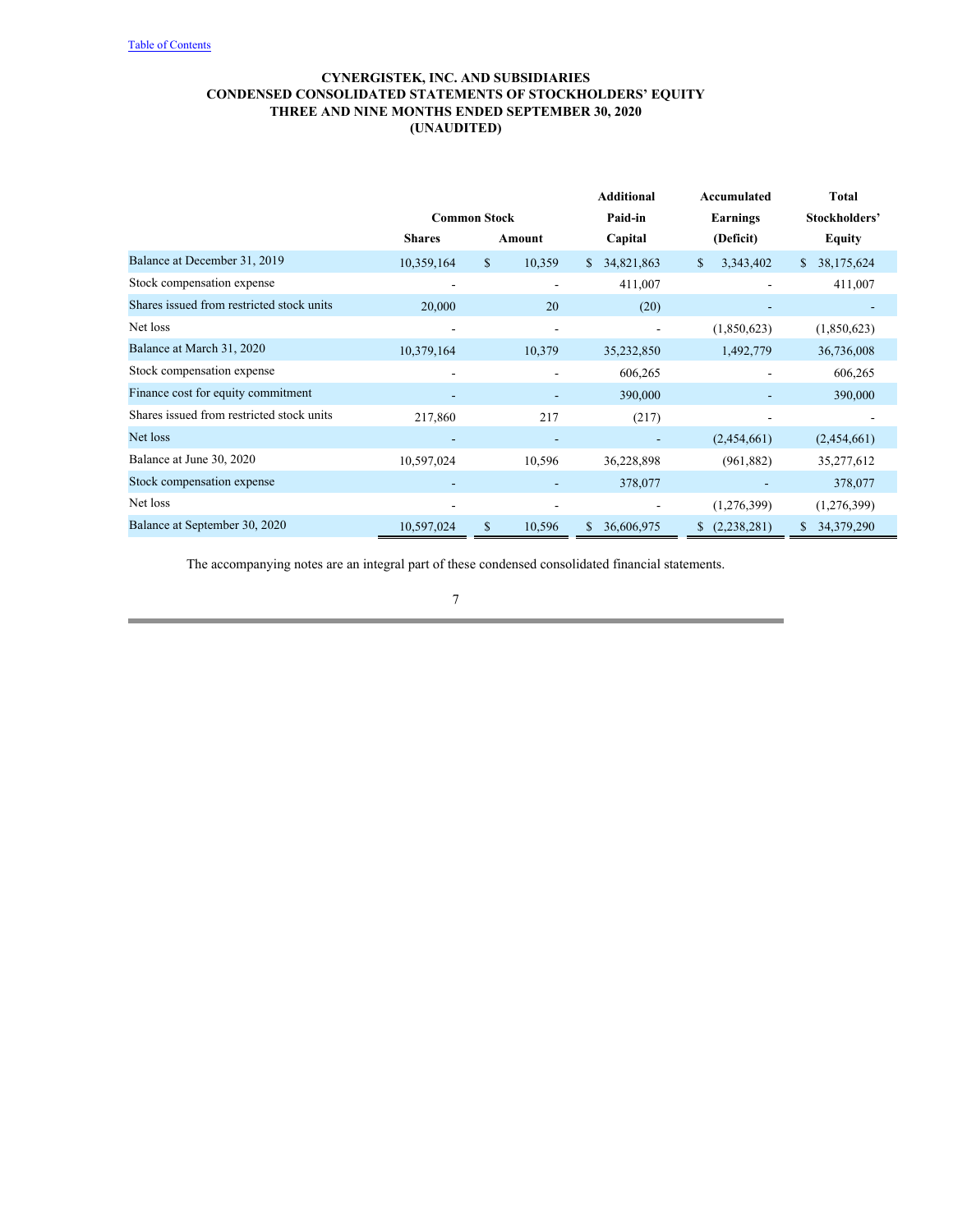## **CYNERGISTEK, INC. AND SUBSIDIARIES CONDENSED CONSOLIDATED STATEMENTS OF CASH FLOWS (UNAUDITED)**

|                                                                            | Nine Months Ended September 30, |                   |
|----------------------------------------------------------------------------|---------------------------------|-------------------|
|                                                                            | 2021                            | 2020              |
| <b>Cash flows from operating activities:</b>                               |                                 |                   |
| Net income (loss)                                                          | \$<br>259,049                   | \$<br>(5,581,684) |
| Adjustments to reconcile net income (loss) to net cash used for            |                                 |                   |
| operating activities:                                                      |                                 |                   |
| Depreciation                                                               | 144,265                         | 141,668           |
| Amortization of intangible assets                                          | 1,021,596                       | 1,248,574         |
| Change in net deferred tax assets                                          | (1,044,741)                     | (113, 458)        |
| Bad debt expense                                                           |                                 | 56,489            |
| Stock compensation for equity awards granted to employees and<br>directors | 1,238,661                       | 1,395,349         |
| Change in valuation of contingent earn-out                                 | (1,050,000)                     |                   |
| Finance cost for equity commitment                                         |                                 | 390,000           |
| Paycheck Protection Program loan forgiveness                               | (2,825,500)                     |                   |
| Other                                                                      | (17,912)                        | (36, 445)         |
| Changes in operating assets and liabilities:                               |                                 |                   |
| Accounts receivable                                                        | 289,909                         | 1,255,803         |
| Unbilled services                                                          | (82, 255)                       | (157, 787)        |
| Prepaid and other current assets                                           | 639,629                         | (171, 859)        |
| Income taxes receivable                                                    | (164, 636)                      | (1,478,933)       |
| Deposits                                                                   | 30,276                          | 7,900             |
| Accounts payable and accrued expenses                                      | (560, 913)                      | 163,138           |
| Accrued compensation and benefits                                          | 338,263                         | (522, 358)        |
| Deferred revenue                                                           | 406,058                         | 117,418           |
| Income taxes payable                                                       |                                 | (31,976)          |
| Net cash used for operating activities                                     | (1,378,251)                     | (3,318,161)       |
| Cash flows from investing activities:                                      |                                 |                   |
| Purchases of property and equipment                                        | (77, 214)                       | (127,028)         |
| Net cash used for investing activities                                     | (77,214)                        | (127,028)         |
| Cash flows from financing activities:                                      |                                 |                   |
| Proceeds from Paycheck Protection Program loan                             |                                 | 2,825,500         |
| Payments on promissory note to related party                               | (421, 875)                      | (421, 875)        |
| Net proceeds from sale of common stock                                     | 1,351,827                       |                   |
| Net cash provided by financing activities                                  | 929,952                         | 2,403,625         |
| Net change in cash and cash equivalents                                    | (525, 513)                      | (1,041,564)       |
| Cash and cash equivalents, beginning of period                             | 5,613,654                       | 5,328,726         |
| Cash and cash equivalents, end of period                                   | \$<br>5,088,141                 | \$<br>4,287,162   |

The accompanying notes are an integral part of these condensed consolidated financial statements.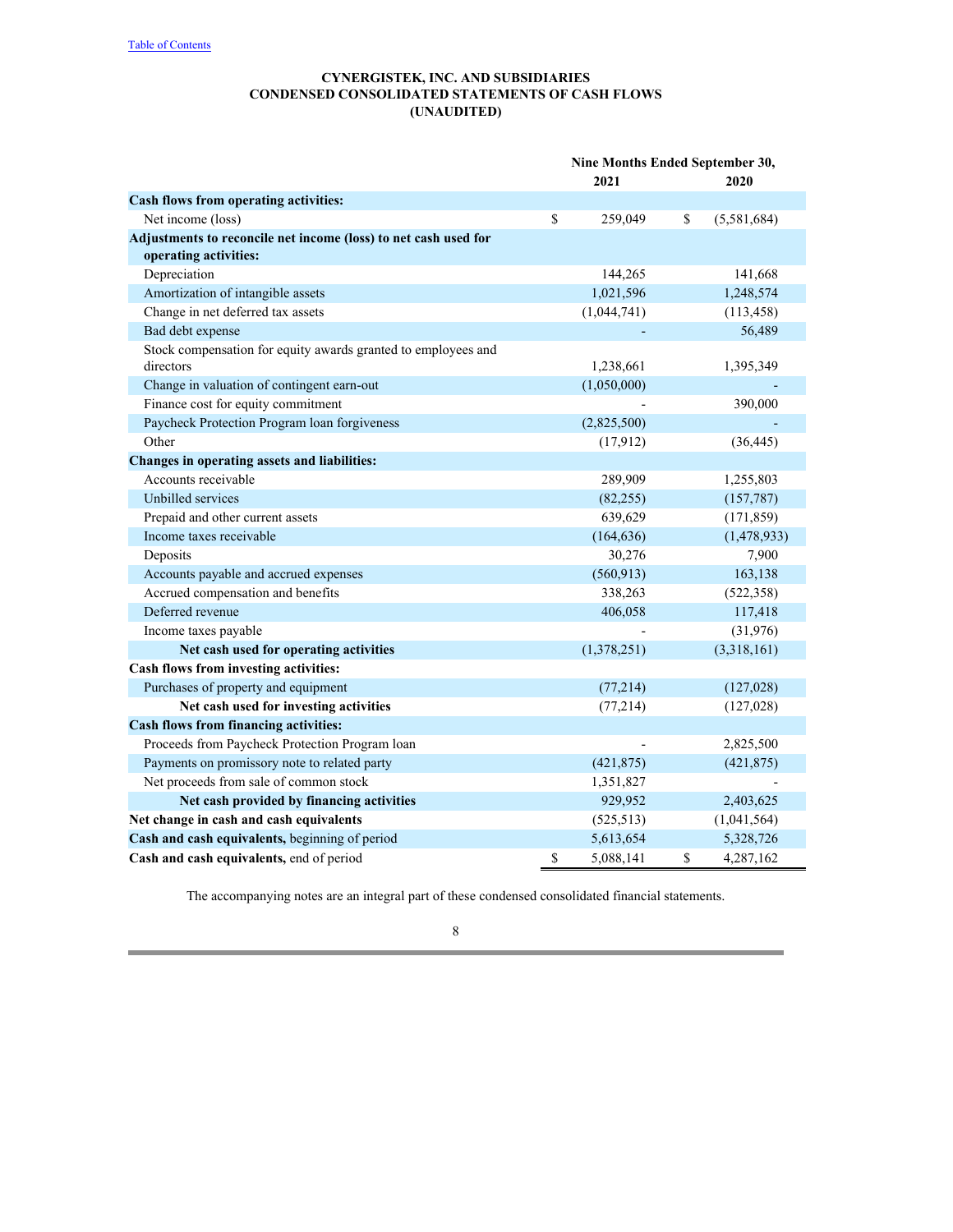## **CYNERGISTEK, INC. AND SUBSIDIARIES CONDENSED CONSOLIDATED STATEMENTS OF CASH FLOWS (CONTINUED) (UNAUDITED)**

|                                                                         | Nine Months Ended September 30, |             |  |  |  |  |
|-------------------------------------------------------------------------|---------------------------------|-------------|--|--|--|--|
|                                                                         | 2021                            | 2020        |  |  |  |  |
| Supplemental disclosure of cash flow information:                       |                                 |             |  |  |  |  |
| Interest paid                                                           | \$30,791                        | \$67,777    |  |  |  |  |
| Income taxes paid (refunded)                                            | \$17,228                        | \$(18, 535) |  |  |  |  |
|                                                                         |                                 |             |  |  |  |  |
| Non-cash investing and financing activities:                            |                                 |             |  |  |  |  |
| Capitalized right-to-use asset resulting from an extension of an        |                                 |             |  |  |  |  |
| operating lease commitment                                              | \$29,480                        | \$185,454   |  |  |  |  |
| Capitalized operating lease liability resulting from an extension of an |                                 |             |  |  |  |  |
| operating lease commitment                                              | \$28,992                        | \$185,454   |  |  |  |  |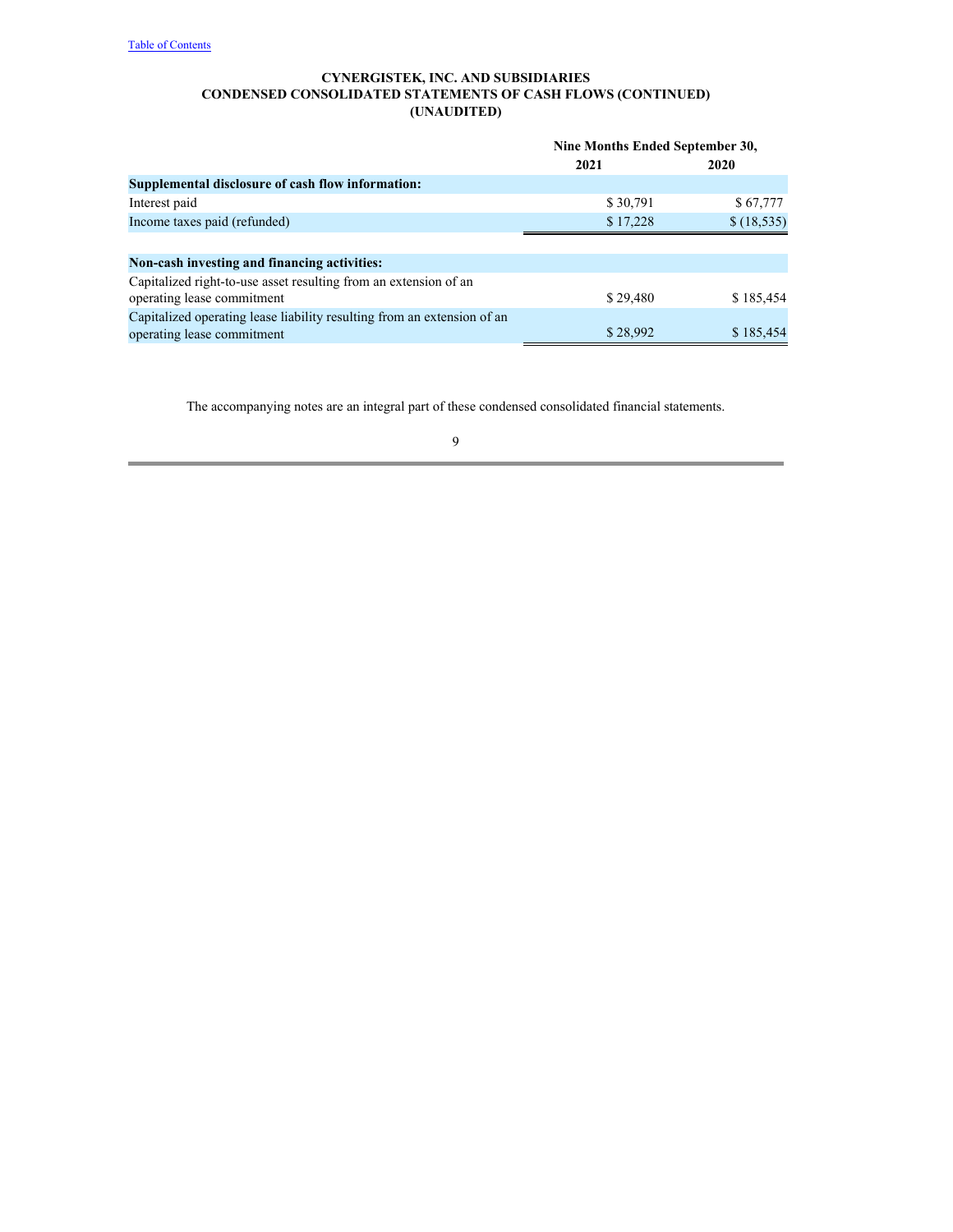## **NOTES TO CONDENSED CONSOLIDATED FINANCIAL STATEMENTS NINE MONTHS ENDED SEPTEMBER 30, 2021 AND 2020 (UNAUDITED)**

## **BASIS OF PRESENTATION 1.**

The accompanying unaudited condensed consolidated financial statements of CynergisTek, Inc. and its subsidiaries (the "Company," "we," "us," or "CynergisTek") have been prepared in accordance with generally accepted accounting principles of the United States of America ("GAAP") for interim financial statements pursuant to the rules and regulations of the Securities and Exchange Commission. Accordingly, these financial statements do not include all of the information and notes required by GAAP for complete financial statements. These unaudited condensed consolidated financial statements should be read in conjunction with the audited consolidated financial statements and notes thereto included in our Annual Report on Form 10-K for the fiscal year ended December 31, 2020, as filed with the Securities and Exchange Commission ("SEC") on March 25, 2021, as amended by Amendment No. 1 on Form 10- K/A filed with the SEC on April 29, 2021.

The unaudited condensed consolidated financial statements included herein reflect all adjustments (which include only normal, recurring adjustments) that are, in the opinion of management, necessary to state fairly our financial position and results of operations as of and for the periods presented. The results for such periods are not necessarily indicative of the results to be expected for the full year.

The preparation of financial statements in conformity with GAAP requires management to make estimates and assumptions that affect the reported amounts of assets and liabilities, the disclosure of contingent assets and liabilities at the date of the financial statements and the reported amounts of revenues and expenses during the reporting period. As a result, actual results could differ from those estimates.

The accompanying unaudited condensed consolidated financial statements include the accounts of CynergisTek and its wholly owned subsidiaries. All intercompany balances and transactions have been eliminated.

Based on our integration strategies, and an analysis of how our Chief Operating Decision Makers review, manage and are compensated, we have determined that the Company operates as one segment. For the periods presented, all revenues were derived from domestic operations.

We have performed an evaluation of subsequent events through the date of filing these unaudited condensed consolidated financial statements with the SEC.

## **Liquidity and Capital Resources**

As of September 30, 2021, our cash balance was \$5.1 million, current assets minus current liabilities was positive \$6.6 million. The level of additional cash needed to fund operations and our ability to conduct business for the next twelve months will be influenced primarily by the following factors:

- our ability to manage our operating expenses and maintain gross margins while attracting, recruiting and retaining cybersecurity privacy professionals;
- demand for our services from healthcare providers; the near-term impact of the COVID-19 pandemic on our customers' allocation of time and resources to security and privacy, and their ability to pay for existing services as well as enter into new contractual arrangements during a period of crisis;
- general economic conditions and changes in healthcare reimbursement and regulatory environment, including effects of the COVID-19 pandemic; and
- our ability to collect accounts receivable from health care customers whose operations and cash flow have been significantly impacted by the COVID-19 pandemic. ·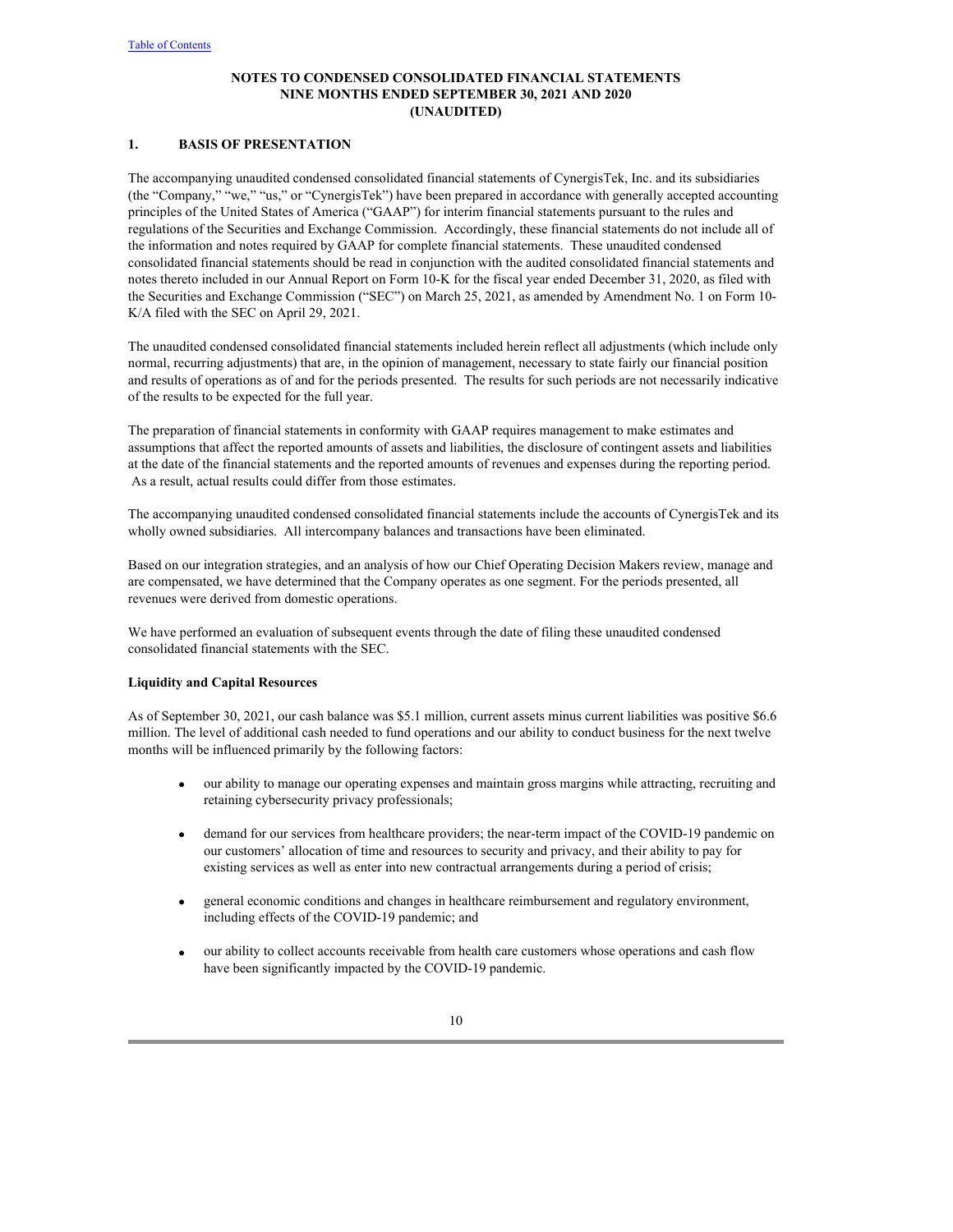We have historically funded our operating costs, acquisition activities, working capital requirements and capital expenditures with cash from operations, proceeds from the issuances of our common stock and other financing arrangements. We are currently operating in a cash flow negative position while we seek to maintain and grow our cybersecurity business and cover our public company expenses during this uncertain time. In connection with our most recent results for the nine months ended September 30, 2021, we reported a loss from operations of \$1.2 million after excluding non-cash items for depreciation, amortization of intangibles, stock-based compensation, the change in valuation of the contingent earnout and non-recurring severance related costs. Cash used in operating activities was \$1.4 million for the nine months ended September 30, 2021.

In late 2019, a novel strain of coronavirus (COVID-19) was first detected in Wuhan, China. Following the outbreak of this virus, governments throughout the world, including in the United States of America, have quarantined certain affected regions, restricted travel and imposed significant limitations on other economic activities. Our customer base is heavily concentrated in the healthcare provider space. The healthcare industry has experienced significant financial losses due to the pandemic and are still contending with strained budgets but are showing signs of re-engagement. Sales cycles are longer and pricing pressure is constant. The resurgence of the virus with the Delta Variant has caused some to return to operating with caution. Our operations team is closely monitoring the impact to the Company's business, including its cash flows, customers and employees. We are working with a number of our active customers since the outbreak began providing relief in the form of extended payment terms and other contractual restructurings. If the situation continues to impact our customers' cash flow or resources available for cybersecurity and privacy projects, our cash flows, financial position and operating results for fiscal year 2021 and beyond will be negatively impacted.

We did experience a negative financial impact from March 2020 through September 2021 that management anticipates will continue to impact revenue and earnings for the foreseeable future due to the pandemic related to COVID-19 and variants thereof, primarily because many of the economic effects of the early stages of the COVID-19 pandemic resulting from the various shelter-in-place and other social distancing orders. The severity and duration of the COVID-19 pandemic is uncertain, and such uncertainty will likely continue in the near term. We will continue to actively monitor the situation taking into account the impact to our employees, customers and partners.

At the end of 2019 and through the second quarter of 2021, we reduced staffing levels to reduce expenses that included permanent and temporary cost reductions, the precise extent of which will depend on the duration of the COVID-19 disruptions to our customers and our short-term financial performance. In addition, we received the PPP Loan (as defined in Note 9 to the unaudited condensed consolidated financial statements below) pursuant to the CARES Act (as defined in Note 9 to the unaudited condensed consolidated financial statements below), which was fully forgiven in August 2021 as described in Note 9 to the unaudited condensed consolidated financial statements. We also received approximately \$0.7 million per quarter in employee retention tax credits in the first, second and third quarters of 2021. With the proceeds from the PPP Loan and the employee retention tax credits, we have tried to minimize staff reductions in the areas of Sales and Delivery, our primary customer facing roles, to lessen the impact to our customers during this time of heightened security risks for the healthcare industry. If necessary, we could further reduce personnel and other variable and semi-variable costs to conserve cash and operate as a going concern. However, those actions if required, could negatively impact the long-term outlook of the business.

As described in Note 12 to the unaudited condensed consolidated financial statements, on November 12, 2020, we entered into an Equity Distribution Agreement (the "Equity Distribution Agreement") with Craig-Hallum Capital Group LLC (as "Agent") thereunder, under which we may offer and sell, from time to time at our sole discretion, shares of our common stock having an aggregate offering price of up to \$5.0 million in an "at-the-market" or ATM offering, to or through the Agent. The Company agreed to pay the Agent a commission of three percent  $(3.0\%)$  of the gross sales price per share of any common stock sold through the Agent under the Equity Distribution Agreement.

During September of 2021, the Company received gross proceeds under the Equity Distribution Agreement of \$1,434,000 from the issuance of 762,000 shares of our common stock and paid an aggregate of \$81,000 to the Agent in commissions and other offering-related expenses, yielding net proceeds of \$1,352,000.

We believe that our existing sources of liquidity, including cash and cash equivalents, the proceeds from the PPP Loan, employee retention tax credits and tax refunds from NOL carrybacks, the ability to raise equity under our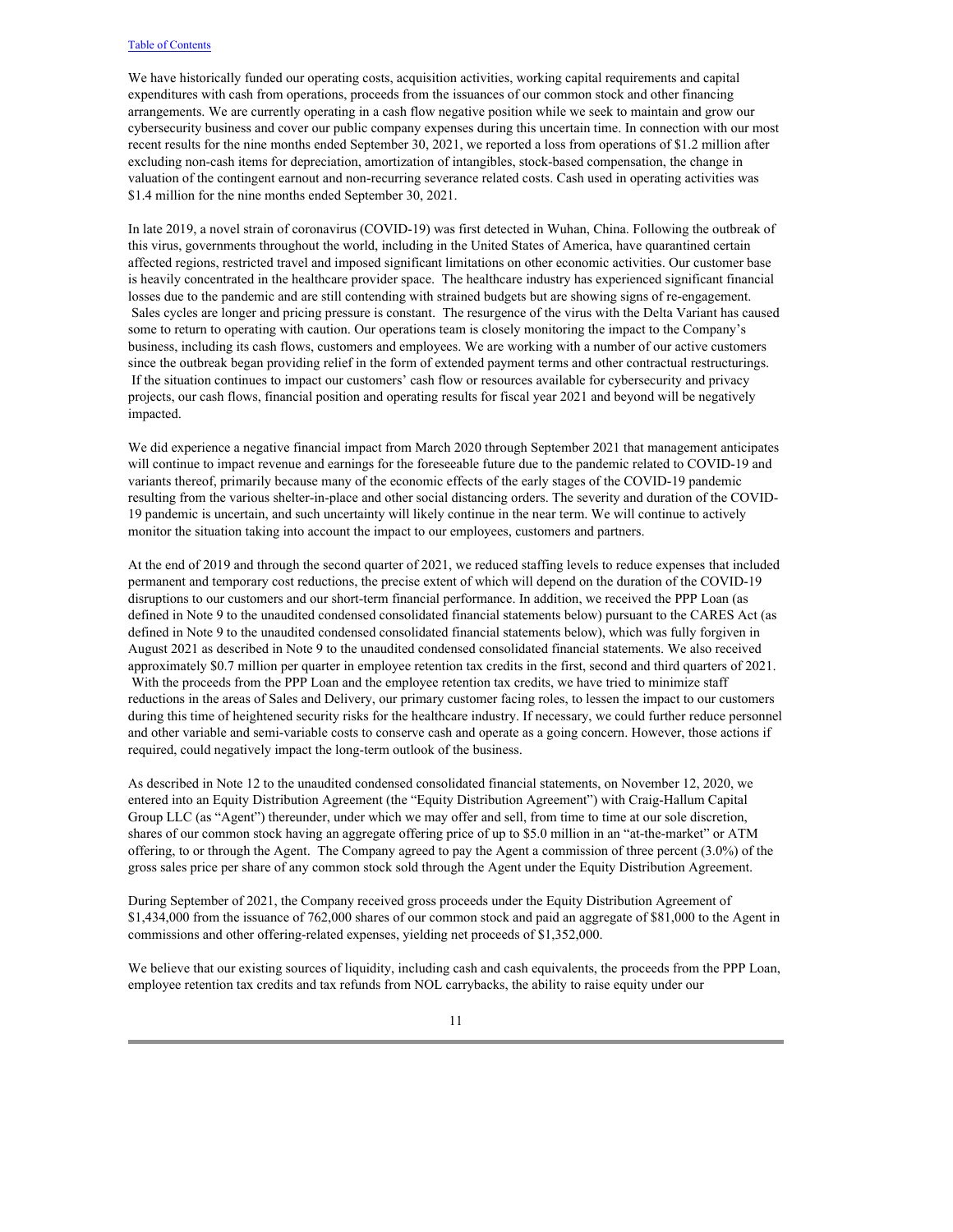effective Registration Statement on Form S-3 (File No. 333-249615), filed with the Securities and Exchange Commission on October 22, 2020 (including via the Equity Distribution Agreement) and future operating cash flows will be sufficient to meet our projected capital needs for at least the next twelve months. As we execute our plans over the next twelve months, we intend to carefully monitor the impact on our operating expenses, working capital needs and cash balances relative to the availability of cost-effective debt and equity financing. In the event that capital is not available, we may then have to scale back operations, reduce expenses, and/or curtail future plans to manage our liquidity and capital resources. However, we cannot provide assurance that we will be able to raise additional capital. The COVID-19 pandemic will likely continue to create uncertainty and volatility in the financial markets which may impact our operations and our ability to access capital and/or the terms under which we can do so.

The impact of the COVID-19 pandemic on the economy and our operations is fluid and constantly evolving; we will continue to assess a variety of measures to improve our financial performance and liquidity.

The accompanying unaudited condensed consolidated financial statements do not include any adjustments relating to the recoverability and classification of recorded asset amounts and classification of liabilities that might be necessary should the Company be unable to continue as a going concern.

## **RECENTLY ISSUED ACCOUNTING PRONOUNCEMENTS 2**.

## **Recently Issued Accounting Pronouncements Adopted**

None.

## **Recently Issued Accounting Pronouncements Not Yet Adopted**

In June 2016, the FASB issued an amendment to the guidance on the measurement of credit losses on financial instruments. The amendment updates the guidance for measuring and recording credit losses on financial assets measured and amortized cost by replacing the "incurred loss" model with an "expected loss" model. Accordingly, these financial assets will be presented at the net amount expected to be collected. The amendment also requires that credit losses related to available-for-sale debt securities be recorded as an allowance through net income rather than reducing the carrying amount under the current, other-than-temporary-impairment model. The guidance is effective for smaller reporting companies for fiscal years beginning after December 15, 2022, including interim periods within those fiscal years. Early adoption is permitted for annual periods after December 15, 2018. Management does not expect the impact from this guidance will have a material impact on our consolidated financial statements.

## **ACCOUNTS RECEIVABLE 3.**

A summary of accounts receivable is as follows:

|                                 | September 30, | December 31, |
|---------------------------------|---------------|--------------|
|                                 | 2021          | 2020         |
| Trade receivables               | \$1,773,227   | \$2,083,761  |
| Allowance for doubtful accounts |               | (20,625)     |
| Total accounts receivable, net  | \$1,773,227   | \$2,063,136  |

#### **DEFERRED COMMISSIONS 4.**

Our incremental costs of obtaining a contract, which consist of sales commissions, are deferred and amortized over the period of contract performance. Deferred commissions are included in prepaid and other current assets in our consolidated balance sheets. We had \$659,000 and \$730,000 of unamortized deferred commissions as of September 30, 2021, and December 31, 2020, respectively. We had \$199,000 and \$567,000 of commissions expense for the three and nine months ended September 30, 2021, respectively. Commissions expense for the three and nine months ended September 30, 2020, was \$169,000 and \$493,000, respectively.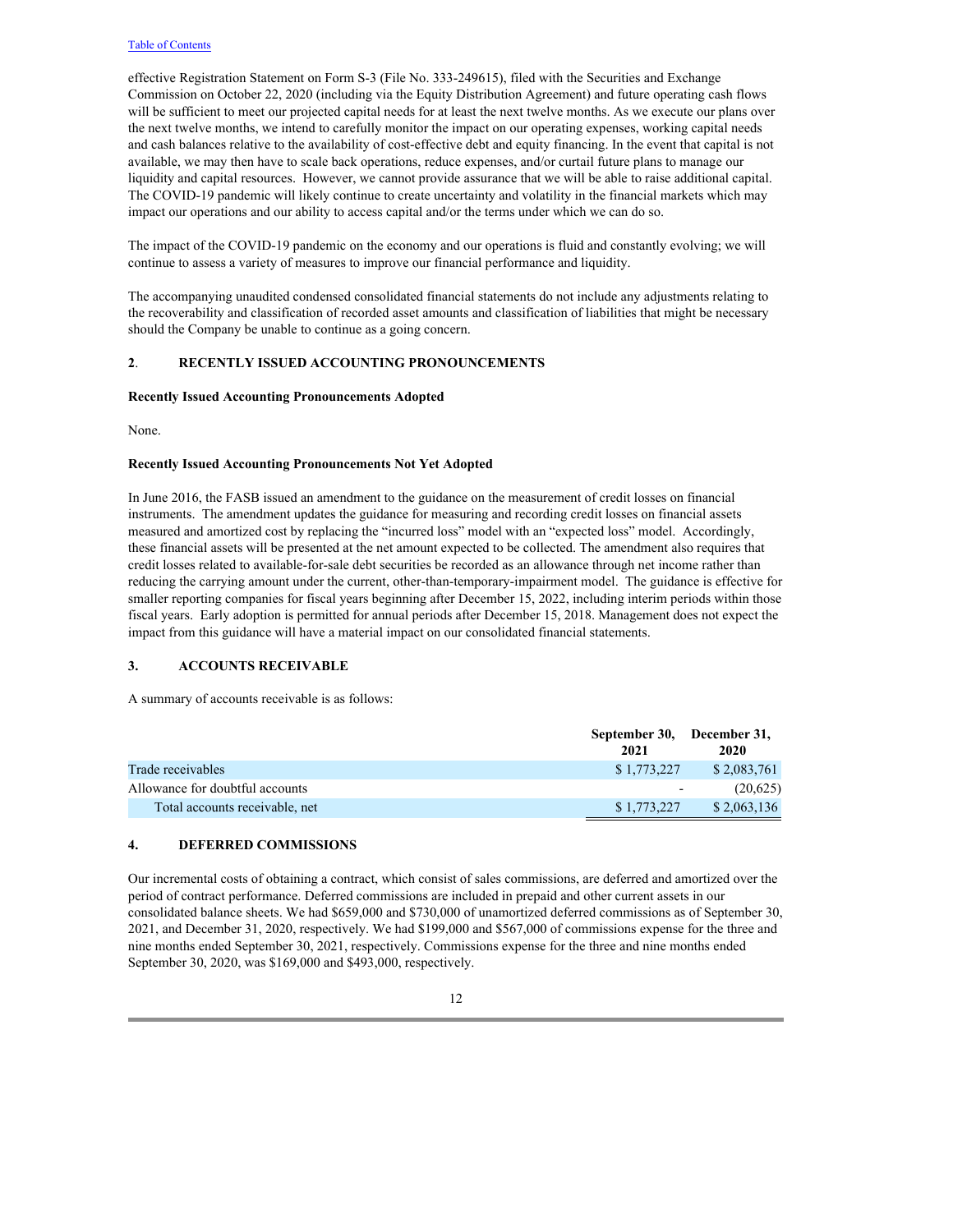## **PROPERTY AND EQUIPMENT 5.**

A summary of property and equipment follows:

|                                                | September 30, | December 31, |
|------------------------------------------------|---------------|--------------|
|                                                | 2021          | 2020         |
| Furniture and fixtures                         | \$235,245     | \$235,245    |
| Computers and office equipment                 | 855,438       | 792,181      |
| Right of use assets                            | 214,935       | 1,843,818    |
| Property and equipment at cost                 | 1,305,618     | 2,871,244    |
| Less accumulated depreciation and amortization | (1,021,652)   | (2,329,719)  |
|                                                | \$283,966     | \$541,525    |

## **LEASES 6.**

We previously leased approximately 9,600 square feet of office space in Austin, Texas. In March 2020, we amended this lease reducing the office space to 5,000 square feet and extended the lease term to May 31, 2022. We lease approximately 3,700 square feet of office space in Minneapolis, Minnesota. In July 2021, we amended this lease extending the term to January 31, 2022. We leased approximately 18,000 square feet of office space in Mission Viejo, California. This lease terminated in April 2021. During the first quarter of 2019, we subleased this space to two subtenants. The terms of these subleases ended concurrently with the end of our lease obligation in April 2021.

We used a discount rate of 5.5% in determining our operating lease liabilities which represented our incremental borrowing rate. Short-term leases with initial terms of twelve months or less are not capitalized.

Right-of-use assets and liabilities are recognized based on the present value of future minimum lease payments over the expected lease term at commencement date. Certain lease agreements contain extension options; however, we have not included such options as part of right-of-use assets and lease liabilities because we originally did not expect to extend the leases. We measure and record a right-of-use asset and lease liability based on the discount rate implicit in the lease, if known. In cases where the discount rate implicit in the lease is not known, we measure the right-of-use assets and lease liabilities using a discount rate equal to our estimated incremental borrowing rate for loans with similar collateral and duration.

Operating lease expense was comprised of the following:

|                          | <b>Three Months Ended</b> |  | <b>Nine Months Ended</b> |  |           |  |            |
|--------------------------|---------------------------|--|--------------------------|--|-----------|--|------------|
|                          | September 30,             |  | September 30,            |  |           |  |            |
|                          | 2021                      |  | 2020                     |  | 2021      |  | 2020       |
| Operating lease cost     | 72,196                    |  | 171,220                  |  | 338,731   |  | 550,467    |
| Sublet income            | $\overline{\phantom{a}}$  |  | (116, 299)               |  | (148,491) |  | (348, 546) |
| Net operating lease cost | 72,196                    |  | 54,921                   |  | 190,240   |  | 201,921    |

Maturities of lease liabilities are as follows:

|                                           |   | <b>Operating Leases</b> |
|-------------------------------------------|---|-------------------------|
| 2021 (remaining fiscal year)              | S | 39,754                  |
| 2022                                      |   | 46,603                  |
| Total lease payments                      |   | 86,357                  |
| Less imputed interest                     |   | (2,348)                 |
| Total lease liabilities                   |   | 84,009                  |
| Less current portion of lease liabilities |   | (84,009)                |
| Long-term lease liabilities               |   | -                       |
|                                           |   |                         |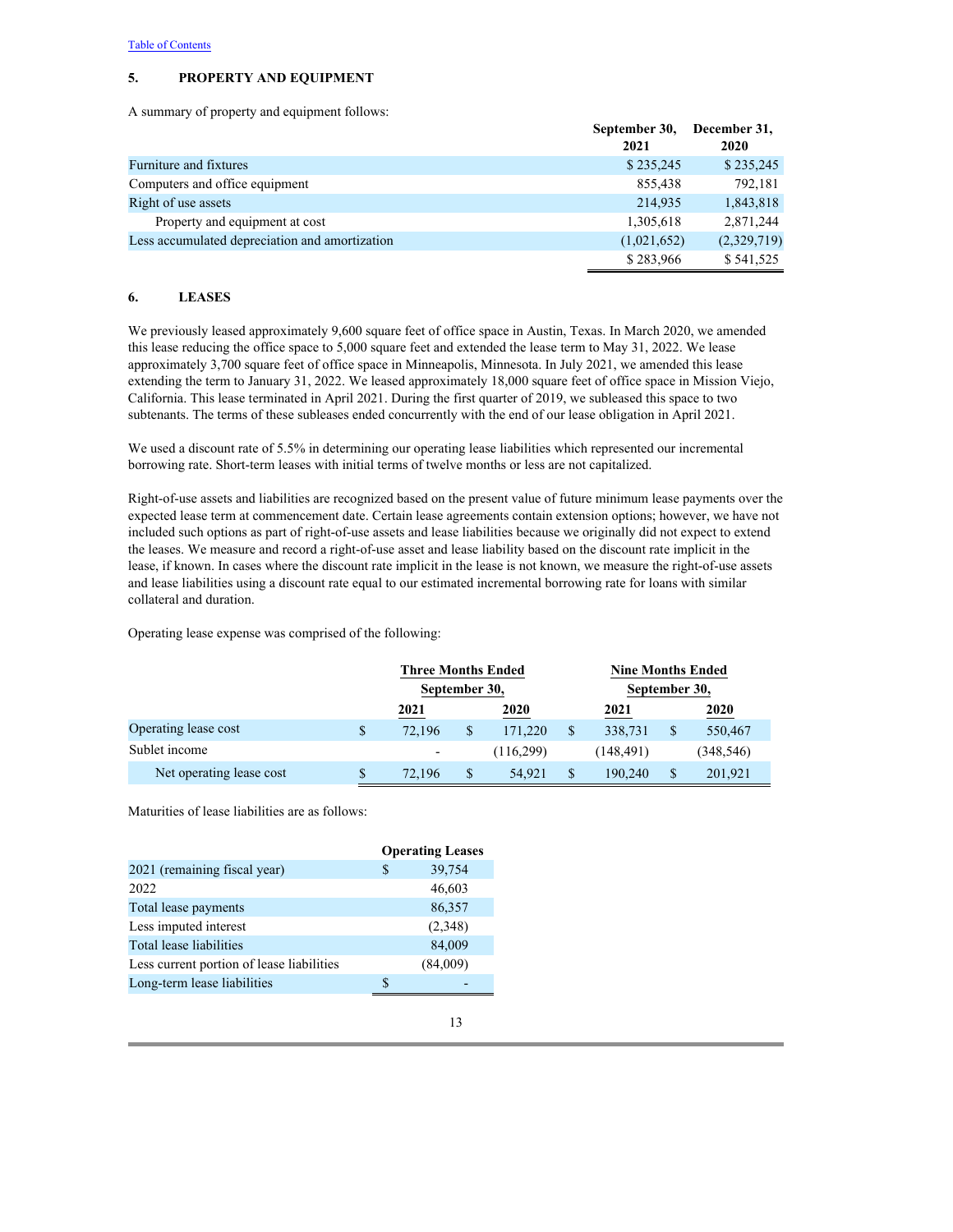## **INTANGIBLE ASSETS 7.**

|                        |              | <b>September 30, 2021</b>    |                 |                 | <b>December 31, 2020</b>      |                 |
|------------------------|--------------|------------------------------|-----------------|-----------------|-------------------------------|-----------------|
|                        |              |                              |                 |                 | Accumulated                   |                 |
|                        |              | Accumulated                  |                 |                 | Amortization                  |                 |
|                        | Carrving     | Amortization                 | <b>Net Book</b> | <b>Carrying</b> | and                           | <b>Net Book</b> |
|                        | Amount       | and Impairment               | Value           | Amount          | Impairment                    | Value           |
| Acquired technology    | \$10,100,000 | $$ (5,594,544) \ $4,505,456$ |                 | \$10,100,000    | \$ (4,934,720)                | \$5,165,280     |
| Customer relationships | 4,650,000    | (4,499,265)                  | 150,735         | 4,650,000       | (4,445,000)                   | 205,000         |
| Trademarks             | 2,300,000    | (1,914,170)                  | 385,830         | 2,300,000       | (1,606,663)                   | 693,337         |
| Total                  | \$17,050,000 | $$(12,007,979)$ $$5,042,021$ |                 |                 | $$17,050,000 \$ (10,986,383)$ | \$6,063,617     |

Intangible assets are amortized over expected useful lives ranging from 1.5 to 10 years and consist of the following:

## **DEFERRED REVENUE 8.**

We record deferred revenues when amounts are billed to customers, or cash is received from customers, in advance of our performance. During the nine months ended September 30, 2021 and 2020, \$821,000 and \$1,115,000, respectively, of managed services revenues were recognized, that were included in deferred revenue at the beginning of the respective periods. During the nine months ended September 30, 2021 and 2020, \$269,000 and \$165,000, respectively, of consulting and professional services revenues were recognized, that were included in deferred revenue at the beginning of the respective periods.

#### **PAYCHECK PROTECTION PROGRAM LOAN 9.**

On April 20, 2020, we received \$2,825,500 in loan funding from the Small Business Administration ("SBA") Paycheck Protection Program ("PPP"), established pursuant to the Coronavirus Aid, Relief and Economic Security Act (the "CARES Act"). The unsecured loan (the "PPP Loan") is evidenced by a promissory note issued by the Company (the "Note") in favor of BMO Harris Bank N.A.

The Company used the PPP Loan proceeds to cover payroll costs, rent and utilities in accordance with the relevant terms and conditions of the CARES Act.

Under the terms of the Note and the PPP Loan, interest accrued on the outstanding principal at the rate of 1.0% per annum. The term of the Note was two years, unless sooner provided in connection with an event of default under the Note. To the extent the PPP Loan amount was not forgiven, the Company would have been obligated to make equal monthly payments of principal and interest, beginning seven months from the date of the Note, until the maturity date. The Company had not started making interest payments prior to its notice of forgiveness decision received from the SBA in August 2021. Details regarding the Note can be found in our Current Report on Form 8-K filed with the SEC on April 20, 2020.

The Company recognized interest charges associated with the PPP Loan of approximately \$2,000 and \$16,000, respectively, for the three and nine months ended September 30, 2021. The Company recognized interest charges of approximately \$7,000 and \$13,000, respectively, for the three and nine months ended September 30, 2020. The Company received notice in August 2021 from the SBA that the full principal balance and related interest was forgiven and the Company recognized "Other income" of \$2,862,000 in the accompanying unaudited condensed statement of operations for the quarterly period ended September 30, 2021.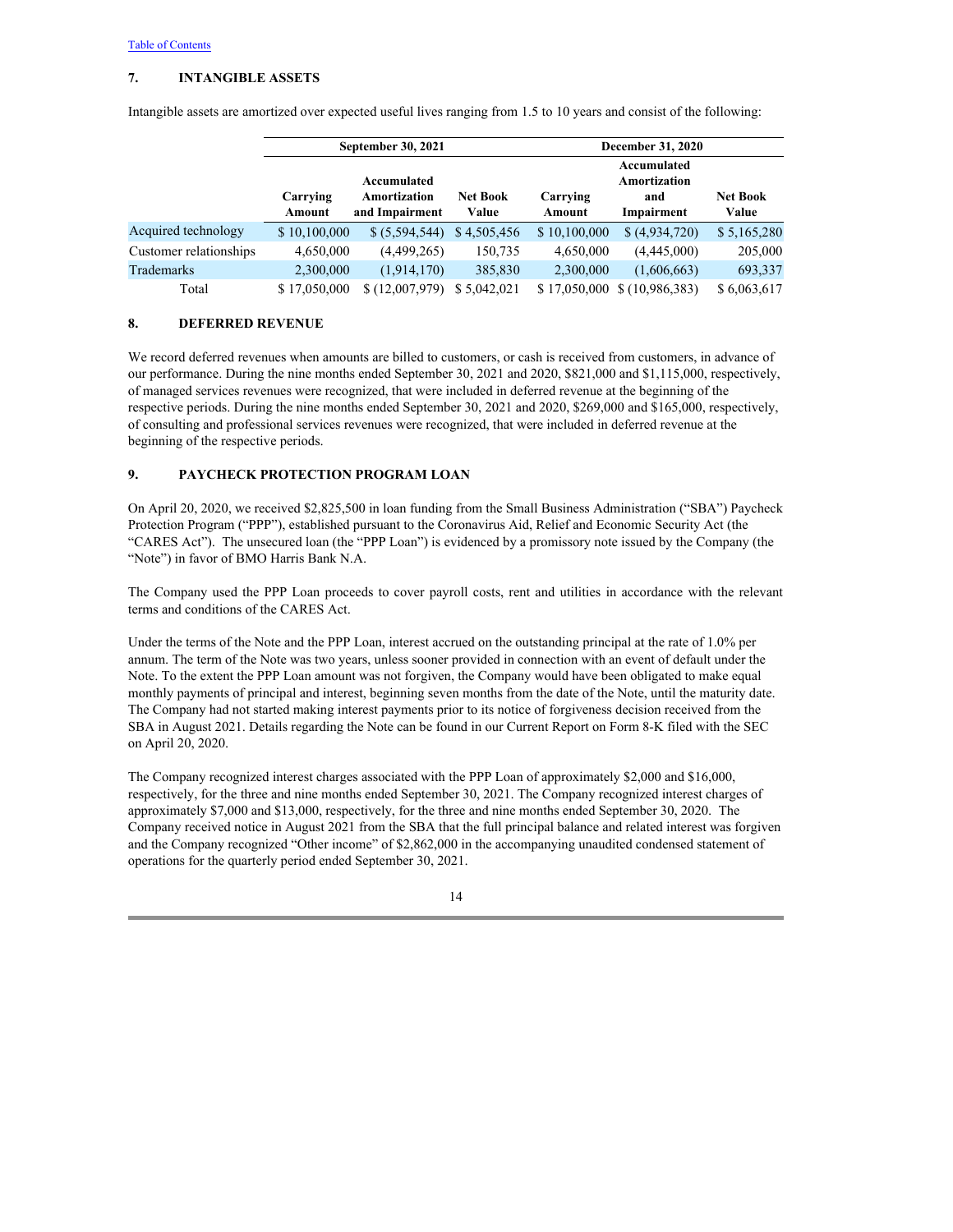## **PROMISSORY NOTES 10.**

In connection with the acquisition of CTEK Security, Inc. (formerly CynergisTek, Inc.), we issued a promissory note totaling \$4,500,000 to Michael McMillan (the "Seller Note"). In March 2018, the Company repaid \$2,250,000 plus accrued interest on the Seller Note and agreed to amend and restate the Seller Note in the remaining principal amount of \$2,250,000. The Seller Note bears interest at a rate of 8% per annum, provides for quarterly payments of principal and interest and matures on March 31, 2022. As of September 30, 2021, and December 31, 2020, the outstanding principal balance due under the Seller Note was \$281,000 and \$703,000, respectively.

Interest charges associated with the Seller Note totaled approximately \$8,000 and \$31,000, respectively for the three and nine months ended September 30, 2021, and \$19,000 and \$65,000, respectively for the three and nine months ended September 30, 2020.

## **REVENUES 11.**

Below is a summary of our revenues disaggregated by revenue source.

|                                      | Three Months Ended |             | <b>Nine Months Ended</b> |              |
|--------------------------------------|--------------------|-------------|--------------------------|--------------|
|                                      | September 30,      |             | September 30,            |              |
|                                      | 2021               | 2020        | 2021                     | 2020         |
| Managed services                     | \$2,210,910        | \$2,732,612 | \$6,819,570              | \$8,672,377  |
| Consulting and professional services | 1,614,769          | 1,770,297   | 5,054,773                | 5,503,930    |
| Net revenues                         | \$3,825,679        | \$4,502,909 | \$11,874,343             | \$14,176,307 |

#### **COMMON STOCK 12.**

On November 12, 2020 we entered into an Equity Distribution Agreement with Craig-Hallum Capital Group LLC ("Agent") under which the Company may offer and sell, from time to time at its sole discretion, shares of its common stock to or through the Agent as its sales agent, having an aggregate offering price of up to \$5,000,000.

Pursuant to the Equity Distribution Agreement, sales of our common stock, can be made under the Company's effective Registration Statement on Form S-3 (File No. 333-249615), filed with the Securities and Exchange Commission on October 22, 2020, and the prospectus supplement relating to this offering, filed on November 12, 2020, by any method that is deemed to be an "at the market offering" as defined in Rule 415(a)(4) under the Securities Act of 1933, as amended, including block transactions. The Agent agreed to use commercially reasonable efforts to sell the common stock from time to time, based upon instructions from the Company (including any price, time or size limits or other customary parameters or conditions the Company may impose). The Company will pay the Agent a commission of three percent (3.0%) of the gross sales price per share of our common stock sold through the Agent under the Agreement, and also has provided the Agent with customary indemnification rights. The Company will also reimburse the Agent for its reasonable out-of-pocket accountable fees and disbursements in an amount not to exceed \$50,000 through the fourth business day following execution of the Agreement, and in an amount not to exceed \$5,000 for each quarterly period thereafter.

During September 2021, the Company received gross proceeds under the Agreement of \$1,434,000 from the issuance of 762,000 shares of our common stock and paid an aggregate of \$81,000 in commissions and other offering-related expenses, yielding net proceeds of \$1,352,000. To date the total gross proceeds received from November 17, 2020 through September 30, 2021 by the Company under the Agreement is \$3,461,000 from the issuance of 2,077,000 shares of our common stock and the Company has paid an aggregate of \$265,000 in commissions and other offeringrelated expenses, yielding net proceeds of \$3,196,000.

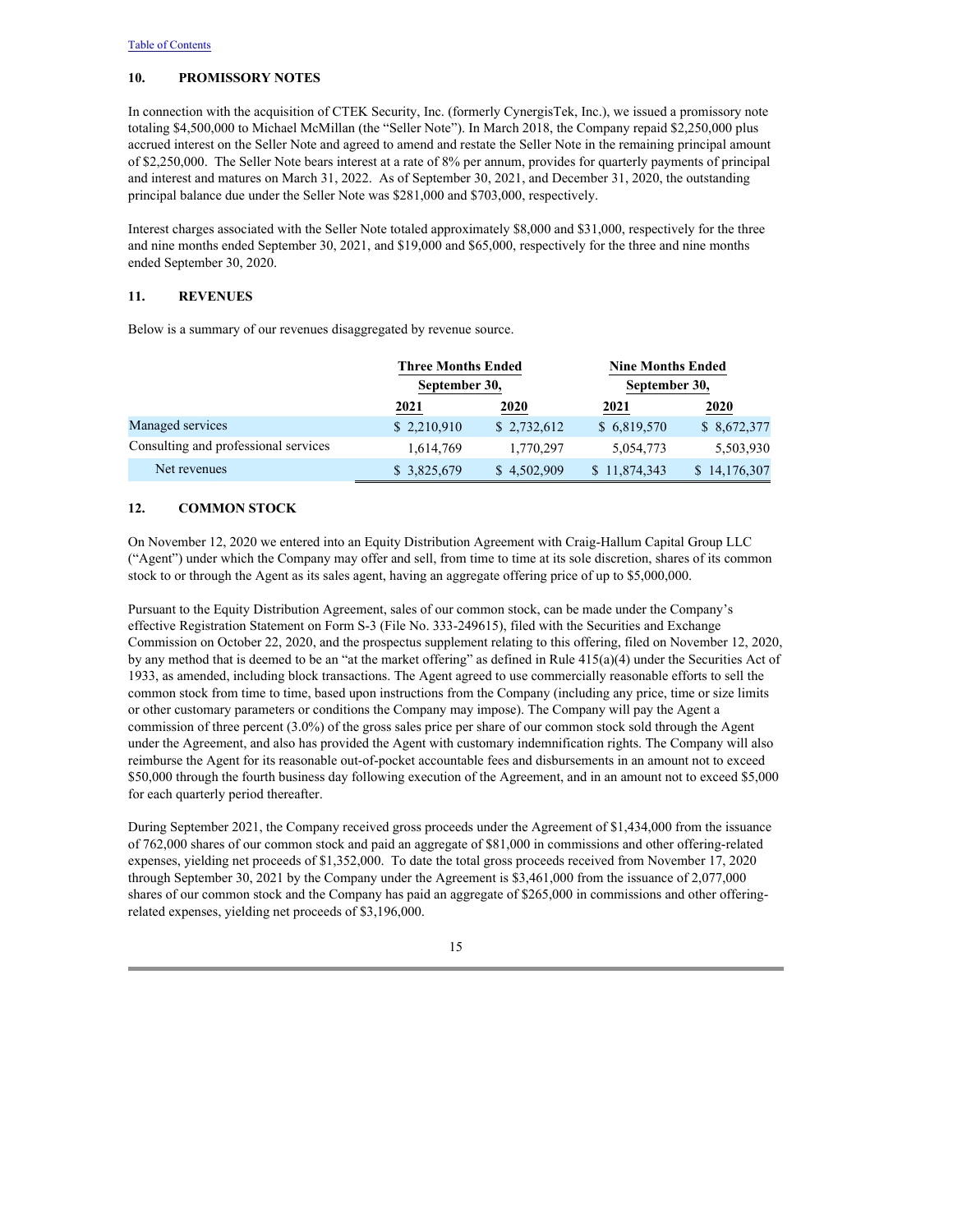#### **WARRANTS, OPTIONS AND RESTRICTED STOCK UNITS 13.**

## **Warrant Issued for Securities Purchase Agreement**

On April 3, 2020, we entered into a Securities Purchase Agreement ("Securities Purchase Agreement") with Horton Capital Management, LLC ("Horton") which provided that Horton was committed to purchase up to an aggregate of \$2,500,000 of shares of the Company's common stock over the term of the agreement, at the election of the Company, which terminated on March 31, 2021. Additionally, if and when the Company sold shares to Horton under the Securities Purchase Agreement, the Company agreed to grant to Horton a warrant, with the same number of shares of common stock purchased by Horton in the particular funding, with an exercise price equal to 125% of the purchase price of the shares of common stock sold in such funding, with a 10-year term. No purchases were made under the Securities Purchase Agreement.

Upon signing the Securities Purchase Agreement, the Company issued Horton a warrant (the "Horton Warrant") to purchase up to 500,000 shares of common stock in consideration of Horton's obligation to purchase the shares, at an exercise price of \$2.50 per share, subject to certain anti-dilution adjustments as set forth in the warrant. The fair value of this warrant of \$390,000 was determined at the issuance date using the Black-Scholes option-pricing model and was expensed during the second quarter of 2020.

At the end of 2020, the Company issued common stock under the Equity Distribution Agreement receiving net proceeds of \$1,843,000 from the issuance of 1,315,000 shares of our common stock that resulted in a Q1 2021 antidilution adjustment increasing the number of shares under the Horton Warrant to 518,915 and reducing the exercise price to \$2.41. The resulting difference in fair value of the Horton Warrant with the new exercise price was \$6,000 and determined using the Black-Scholes option-pricing model and recorded as a deemed dividend in our consolidated statements of stockholders' equity. As the Company has an accumulated deficit, the deemed dividend was recorded within additional paid-in capital.

In September 2021, the Company issued additional common stock under the Equity Distribution Agreement receiving net proceeds of \$1,352,000 from the issuance of 762,000 shares of our common stock that resulted in a Q3 2021 antidilution adjustment increasing the number of shares under the Horton Warrant to 524,170 and reducing the exercise price to \$2.38. The resulting difference in fair value of the Horton Warrant with the new exercise price was \$8,000 and determined using the Black-Scholes option-pricing model and recorded as a deemed dividend in our consolidated statements of stockholders' equity. As the Company has an accumulated deficit, the deemed dividend was recorded within additional paid-in capital.

The detailed terms and conditions of the Securities Purchase Agreement and the Horton Warrant can be found in the documents, which were included as Exhibits 10.1 and 10.3, respectively, to our Current Report on Form 8-K, filed with the SEC on April 7, 2020.

Below is a summary of warrant activities during the nine-month period ended September 30, 2021:

| Warrants                          | <b>Shares</b>            | Weighted<br><b>Average Exercise</b><br>Price | Weighted<br>Average<br><b>Remaining Term</b><br>in Years | Aggregate<br><b>Intrinsic Value</b> |
|-----------------------------------|--------------------------|----------------------------------------------|----------------------------------------------------------|-------------------------------------|
| Outstanding at December 31, 2020  | 577,779                  | \$2.57                                       | 8.29                                                     | $S -$                               |
| Granted                           | 24,170                   | \$2.38                                       | 8.51                                                     | $\mathsf{\$}$ -                     |
| Exercised                         | $\overline{\phantom{0}}$ | $\overline{\phantom{0}}$                     |                                                          |                                     |
| Cancelled                         | $\overline{\phantom{0}}$ | $\overline{\phantom{0}}$                     |                                                          |                                     |
| Outstanding at September 30, 2021 | 601,949                  | \$2.39                                       | 7.58                                                     |                                     |
| Exercisable at September 30, 2021 | 601,949                  | \$2.39                                       | 7.58                                                     | .১ –                                |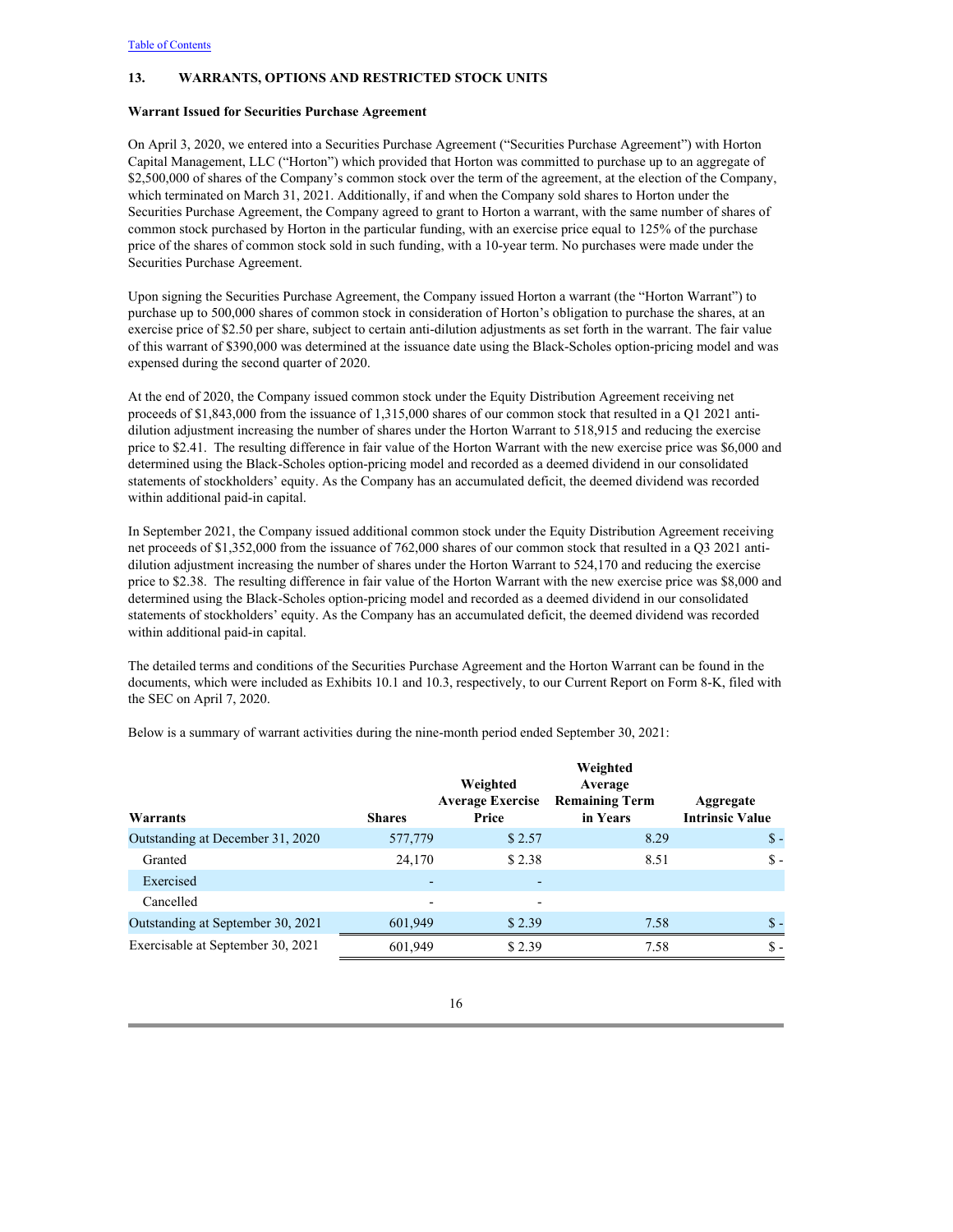## **2020 Equity Incentive Plan**

The 2020 Equity Incentive Plan provides for a total number of shares available for issuance of 3,745,621 shares of our common stock, and it provides for the granting of stock options, stock appreciation rights, restricted stock units and restricted stock to our employees, members of the Board of Directors and service providers.

Below is a summary of stock option activities during the three-month period ended September 30, 2021:

| <b>Options</b>                    | Number of<br><b>Shares</b> | Weighted<br>Price | <b>Weighted Average</b><br><b>Average Exercise</b> Remaining Term in<br>Years | Aggregate<br><b>Intrinsic Value</b> |
|-----------------------------------|----------------------------|-------------------|-------------------------------------------------------------------------------|-------------------------------------|
|                                   |                            |                   |                                                                               |                                     |
| Outstanding at December 31, 2020  | 1,040,839                  | \$3.27            | 9.66                                                                          | \$46,750                            |
| Granted                           | 100,000                    | \$2.75            |                                                                               |                                     |
| Exercised                         |                            |                   |                                                                               |                                     |
| Cancelled                         | (47, 334)                  | 1.94              |                                                                               |                                     |
| Outstanding at September 30, 2021 | 1,093,505                  | \$3.29            | 7.77                                                                          |                                     |
| Exercisable at September 30, 2021 | 510,172                    | \$4.66            | 6.72                                                                          | 、 -                                 |

During the nine months ended September 30, 2021, we granted 100,000 options to an employee to purchase shares of our common stock at an exercise price of \$2.75 per share. The exercise price equals the fair value of our stock on the grant date. The options have graded vesting annually over three years. The fair value of the options of approximately \$135,000 was determined using the Black-Scholes option-pricing model.

Below is a summary of restricted stock unit activity during the nine-month period ended September 30, 2021:

|                                  |               | <b>Weighted Average</b><br><b>Grant Date Fair</b> | <b>Weighted Average</b><br><b>Vesting Period in</b> |
|----------------------------------|---------------|---------------------------------------------------|-----------------------------------------------------|
| <b>Restricted Stock Units</b>    | <b>Shares</b> | Value per Share                                   | Years                                               |
| Non-vested at December 31, 2020  | 555,350       | \$3.38                                            | 1.24                                                |
| Granted                          | 300,000       | 2.39                                              |                                                     |
| Vested                           | (255,000)     | 2.45                                              |                                                     |
| Cancelled and forfeited          | (116,000)     | 3.41                                              |                                                     |
| Non-vested at September 30, 2021 | 484,350       | \$3.23                                            | 0.62                                                |

There are 325,000 shares of restricted stock units which have vested but had not yet been issued as of September 30, 2021.

For the three and nine months ended September 30, 2021 and 2020, stock-based compensation and other equity instrument related expenses, net of forfeitures, recognized in the consolidated statements of operations were as follows:

|                                          | <b>Three Months Ended</b> |               |    |             |           | <b>Nine Months Ended</b> |
|------------------------------------------|---------------------------|---------------|----|-------------|-----------|--------------------------|
|                                          |                           | September 30, |    |             |           | September 30,            |
|                                          | 2021                      |               |    | <b>2020</b> | 2021      | 2020                     |
| Cost of revenues                         | 2,546                     |               | J. | 96,283      | (644)     | 382,739                  |
| Sales and marketing                      | (139, 111)                |               |    | 34,758      | (75, 281) | 192,649                  |
| General and administrative               | 808,517                   |               |    | 247,036     | 1,314,586 | 819,961                  |
| Finance cost for equity commitment       |                           |               |    |             |           | 390,000                  |
| Total stock-based compensation and other |                           |               |    |             |           |                          |
| equity instrument related expenses       | 671,952                   |               |    | 378,077     | .238.661  | 1,785,349                |
|                                          |                           |               |    |             |           |                          |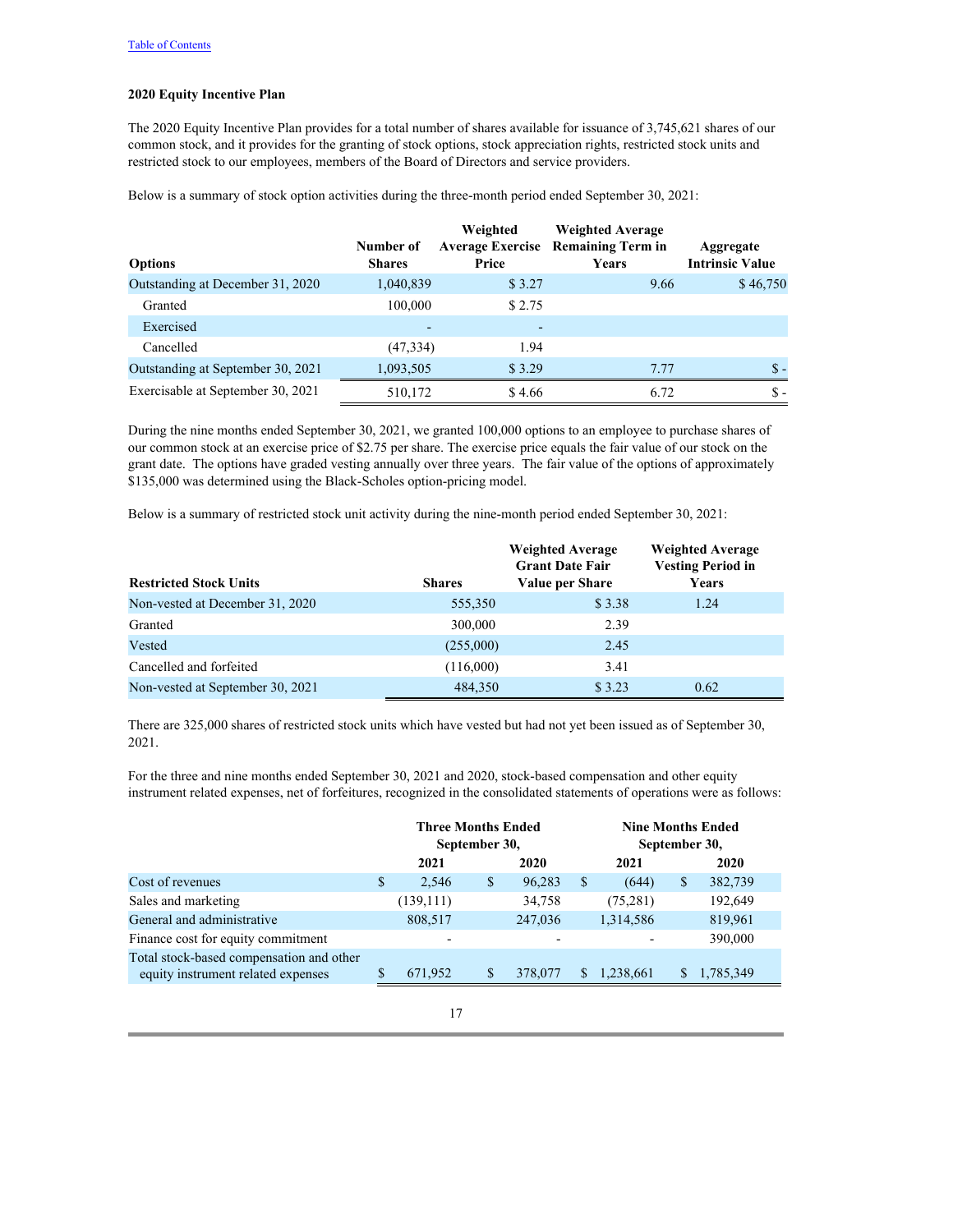#### **BASIC AND DILUTED NET INCOME (LOSS) PER SHARE 14.**

Basic net income (loss) per share is calculated using the weighted average number of shares of our common stock issued and outstanding during a certain period and is calculated by dividing net income (loss) by the weighted average number of shares of our common stock issued and outstanding during such period. Diluted net income (loss) per share is calculated using the weighted average number of common and potentially dilutive common shares outstanding during the period, using the as-if-converted method for secured convertible notes, and the treasury stock method for options and warrants. Diluted net loss per share does not include potentially dilutive securities because such inclusion in the computation would be anti-dilutive.

For the three and nine months ended September 30, 2021, potentially dilutive securities consisted of options and warrants to purchase 1,695,000 shares of common stock at prices ranging from \$1.08 to \$4.86 per share. Of these potentially dilutive securities, 144,000 and 148,000 shares to purchase common stock from the options and warrants for the three and nine months ended September 30, 2021, respectively, are included in the computation of diluted earnings per share. Also excluded from potentially dilutive securities are 484,350 shares of non-vested restricted stock units.

For the three and nine months ended September 30, 2020, potentially dilutive securities consisted of options and warrants to purchase 1,514,000 shares of common stock at prices ranging from \$1.08 to \$4.05 per share. Of these potentially dilutive securities, none of the shares to purchase common stock from the options and warrants are included in the computation of diluted earnings per share, because the effect of including the remaining instruments would be anti-dilutive. Also excluded from potentially dilutive securities are 55,000 shares of restricted stock units which have vested but had not been issued by period end and 845,500 shares of non-vested restricted stock units.

|                                              | <b>Three Months Ended</b><br>September 30, |             | <b>Nine Months Ended</b><br>September 30, |               |
|----------------------------------------------|--------------------------------------------|-------------|-------------------------------------------|---------------|
|                                              | 2021                                       | 2020        | 2021                                      | 2020          |
| Numerators:                                  |                                            |             |                                           |               |
| Net income (loss) attributable to common     |                                            |             |                                           |               |
| shareholders                                 | \$1,212,071                                | (1,276,399) | \$244,872                                 | \$(5,581,684) |
|                                              |                                            |             |                                           |               |
| Denominator:                                 |                                            |             |                                           |               |
| Denominator for basic calculation weighted   |                                            |             |                                           |               |
| average shares                               | 12,141,088                                 | 10,597,024  | 12,101,466                                | 10,486,334    |
|                                              |                                            |             |                                           |               |
| Dilutive common stock equivalents:           |                                            |             |                                           |               |
| Options and warrants                         | 144,355                                    | $\sim$      | 147,512                                   |               |
| Restricted stock units vested but not issued | 325,000                                    | $\sim$      | 325,000                                   |               |
|                                              |                                            |             |                                           |               |
| Denominator for diluted calculation weighted |                                            |             |                                           |               |
| average shares                               | 12,610,443                                 | 10,597,024  | 12,573,978                                | 10,486,334    |
|                                              |                                            |             |                                           |               |
| Net income (loss) per share:                 |                                            |             |                                           |               |
| Basic                                        | \$0.10                                     | \$ (0.12)   | \$0.02                                    | (0.53)        |
| Diluted                                      | \$0.10                                     | (0.12)      | \$0.02                                    | (0.53)        |
|                                              |                                            |             |                                           |               |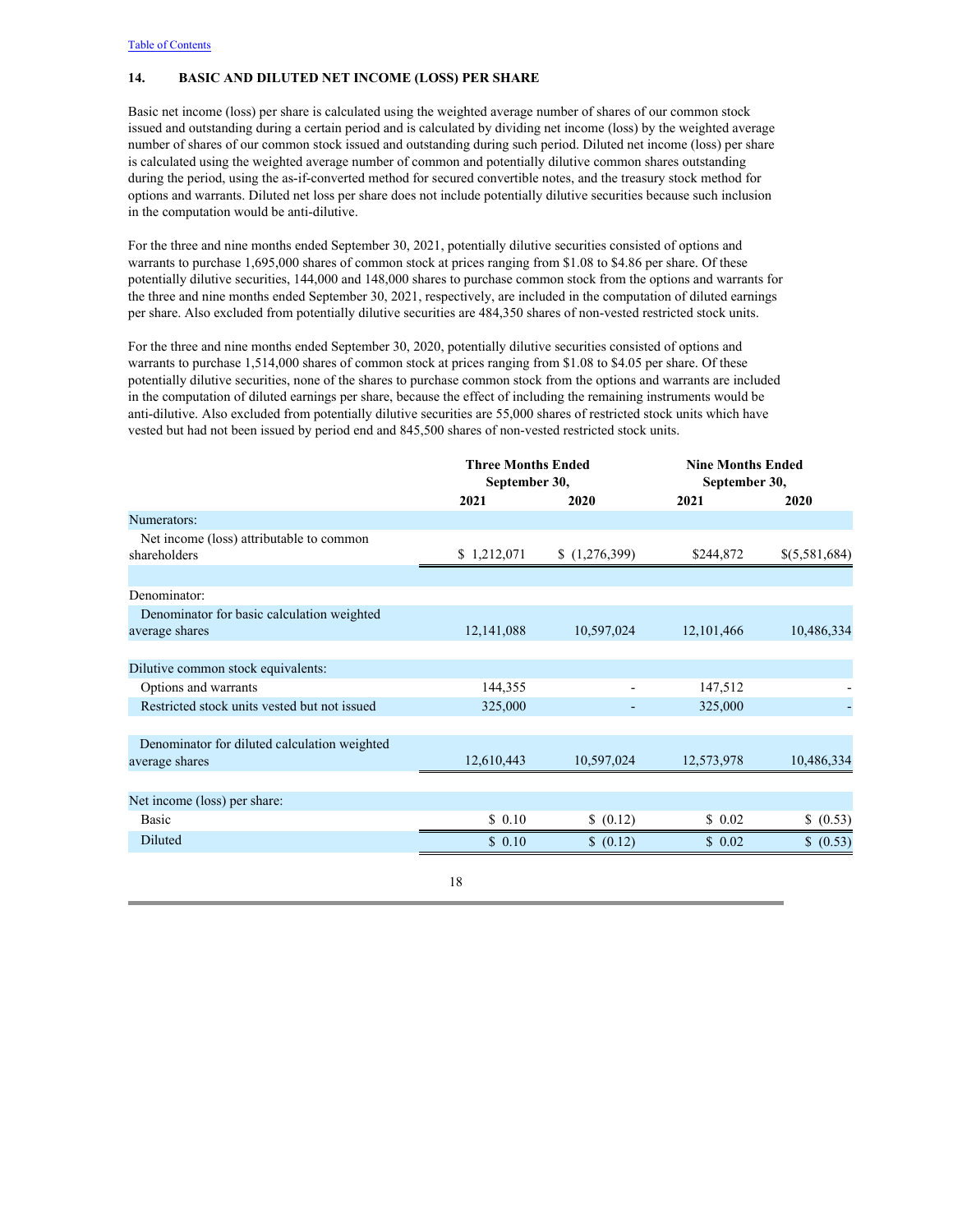## **REMAINING PERFORMANCE OBLIGATIONS 15.**

We had remaining performance obligations of approximately \$18.4 million as of September 30, 2021. Our remaining performance obligations represent the amount of transaction price for which work has not been performed and revenue has not been recognized. When applying Accounting Standards Codification ("ASC") Topic 606, with only the noncancelable portion of these contracts included in our performance obligations we had approximately \$16.0 million as of September 30, 2021. We expect to recognize revenue on approximately 87% of the remaining non-cancelable portion of these performance obligations over the next 24 months, with the balance thereafter.

## **CONCENTRATIONS 16.**

## **Cash Concentrations**

At times, cash balances held in financial institutions are in excess of federally insured limits. Management performs periodic evaluations of the relative credit standing of financial institutions and limits the amount of risk by selecting financial institutions with a strong credit standing.

## **Major Customers**

Our largest customer accounted for approximately 13% and 9% of our revenues for the nine months ended September 30, 2021 and 2020, respectively. Our largest customer had accounts receivable totaling approximately \$59,000 and \$74,000 as of September 30, 2021, and December 31, 2020, respectively.

## **EARNOUT LIABILITY – BACKBONE ENTERPRISES 17.**

In 2019, we entered into a Stock Purchase Agreement (the "Backbone Purchase Agreement") with Backbone Enterprises Inc., a Minnesota corporation ("Backbone"), and its stockholders (the "Stockholders"), pursuant to which we acquired 100% of the issued and outstanding shares of common stock (the "Shares") of Backbone from the Stockholders. Pursuant to the Backbone Purchase Agreement, the aggregate purchase price for the Shares included an earn-out, pursuant to which the Stockholders may be entitled to an additional \$4,000,000 based upon the post-closing financial performance of Backbone, to be calculated based upon revenue generated by the Backbone business during the three-year earn-out period. There was no earn-out earned for the first year of the agreement. We performed an updated valuation of the contingent earn-out as of June 30, 2021, which resulted in a full write-off of the previous estimate of \$1,300,000. The Company renegotiated the terms of the earnout and as a result performed an updated valuation of the contingent earn-out as of September 30, 2021, which resulted in a recovery from the previous estimate of \$250,000.

#### **EMPLOYMENT AGREEMENTS 18.**

## **Caleb Barlow**

On July 26, 2021, Caleb Barlow, notified the Board of Directors (the "Board") of his resignation as the President and Chief Executive Officer of the Company, effective immediately. Mr. Barlow also informed the Board of his resignation as a member of the Board, to be effective August 26, 2021. The Board accepted Mr. Barlow's resignation and, on July 26, 2021, appointed Michael "Mac" McMillan as President and Chief Executive Officer of the Company, effective immediately. Mr. Barlow's resignation included a severance payment of approximately \$578,000 and issuance of 200,000 shares of common stock as a result of the accelerated vesting and settlement of 200,000 restricted stock units that was paid and settled in October 2021.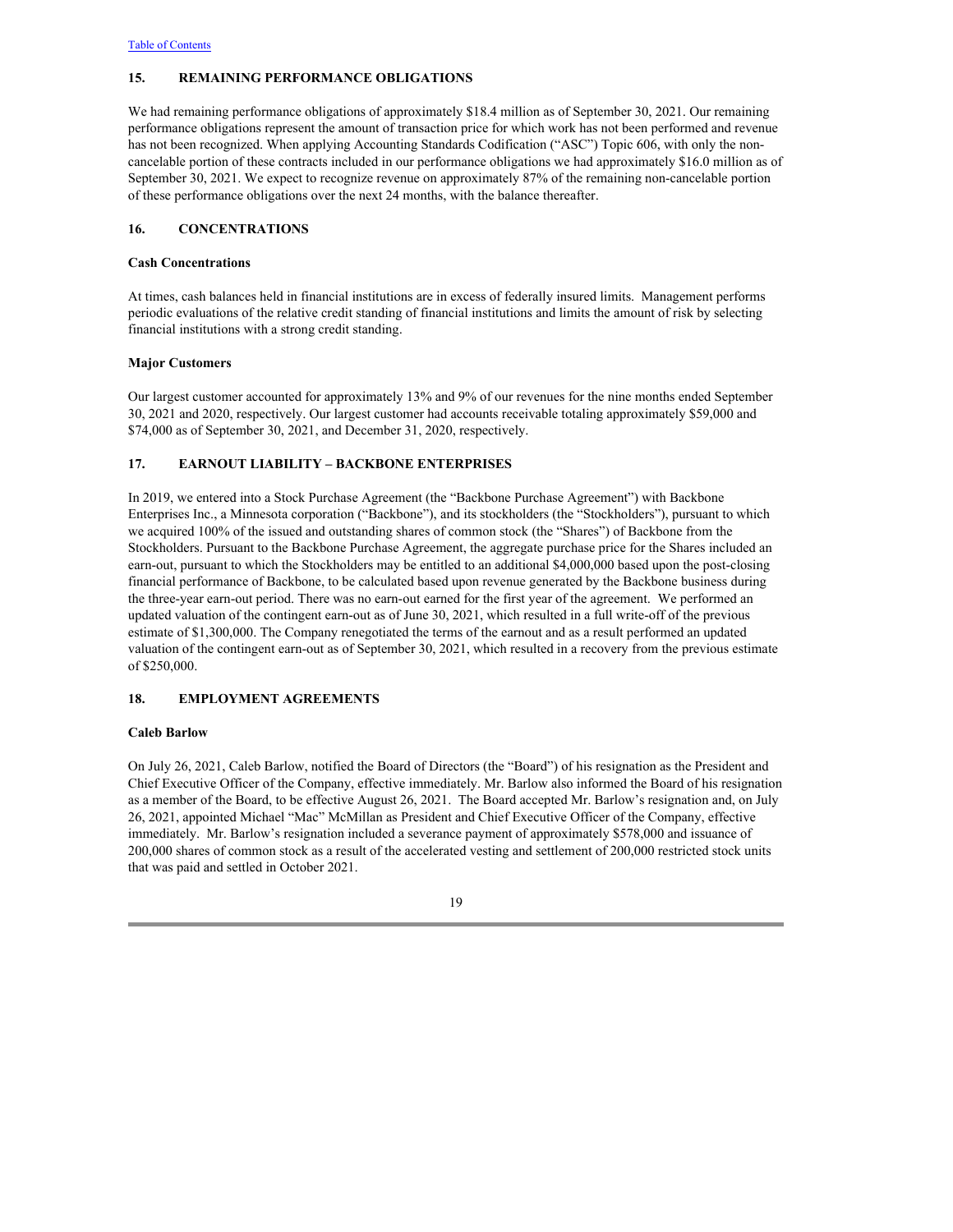## **Michael H. McMillan**

In connection with Mr. McMillan's appointment as President and Chief Executive Officer, the Company and Mr. McMillan entered into an employment agreement (the "Employment Agreement") to be effective as of July 26, 2021 (the "Effective Date"). Pursuant to the Employment Agreement, Mr. McMillan has the duties and responsibilities as are commensurate with the positions of President and Chief Executive Officer, as reasonably and lawfully directed by the Board. The initial term of the Employment Agreement is 12 months from the Effective Date.

Pursuant to the Employment Agreement, Mr. McMillan's base salary will be \$300,000. Except in the event that Mr. McMillan's employment is terminated for Cause (as defined below), the base salary is guaranteed and shall, in any event, be paid through the end of the 12-month term of the Employment Agreement. The Company has the right to terminate Mr. McMillan's employment for "Cause," which is defined in the Employment Agreement to mean: (a) acts or omissions constituting gross negligence, recklessness or willful misconduct on the part of Mr. McMillan with respect to his obligations or otherwise relating to the business of Company; (b) Mr. McMillan's material breach of the Employment Agreement; and (c) Mr. McMillan's conviction or entry of a plea of nolo contendere for fraud, misappropriation or embezzlement, or any felony or crime of moral turpitude.

The preceding description of the Employment Agreement is a summary of its material terms, does not purport to be complete. The Employment Agreement was filed as Exhibit 10.1 to our Current Report on Form 8-K filed with the SEC on July 26, 2021.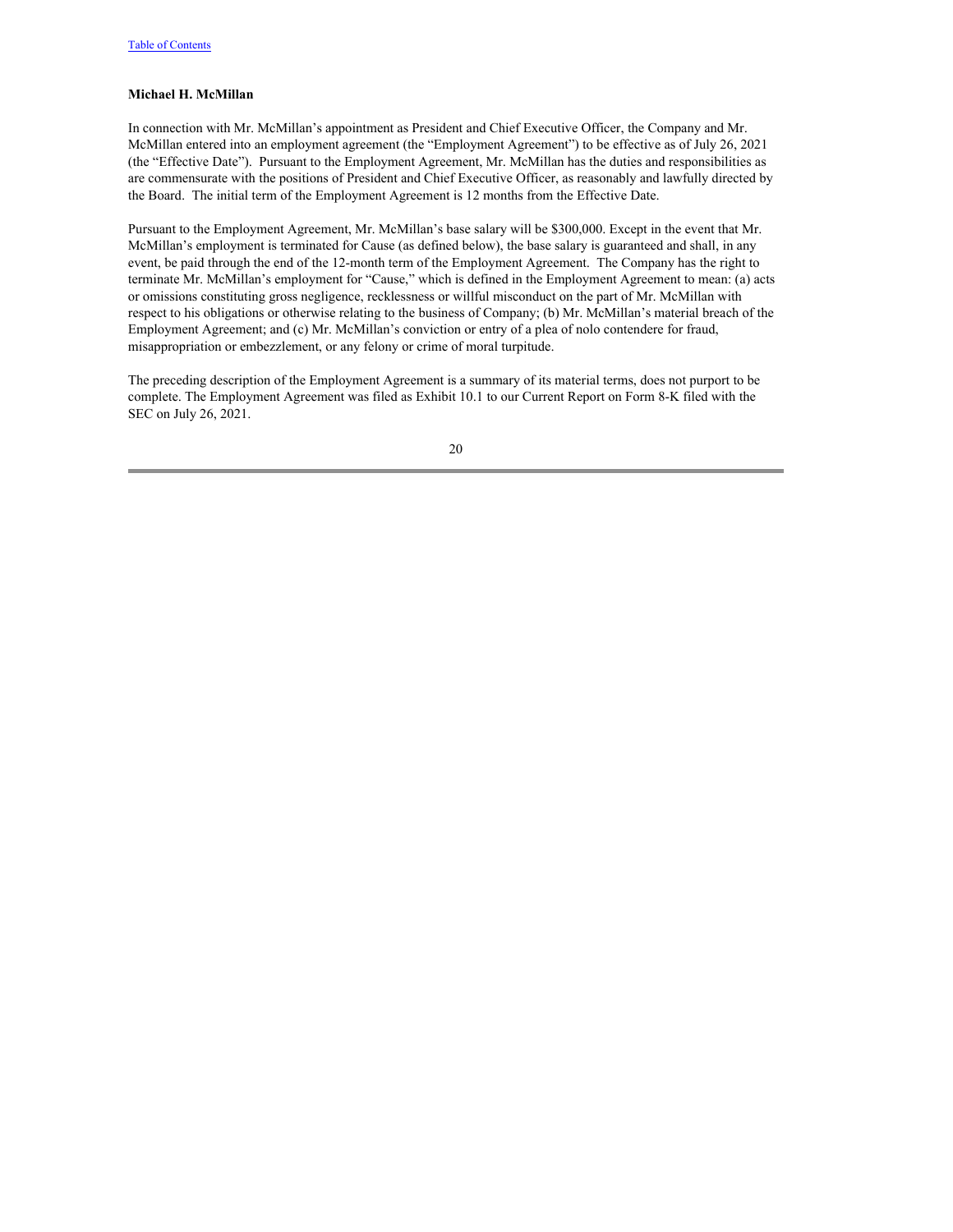## <span id="page-21-0"></span>**ITEM 2. MANAGEMENT'S DISCUSSION AND ANALYSIS OF FINANCIAL CONDITION AND RESULTS OF OPERATIONS.**

The following discussion of the financial condition and results of operations of the Company should be read in conjunction with the condensed consolidated financial statements and the related notes thereto included elsewhere in this Quarterly Report on Form 10-Q. This Quarterly Report on Form 10-Q contains forward-looking statements within the meaning of the Private Securities Litigation Reform Act of 1995, Section 21E of the Securities Exchange Act of 1934, as amended (the "Exchange Act"), and Section 27A of the Securities Act, and is subject to the safe harbors created by those sections. Words such as "anticipates," "expects," "intends," "plans," "believes," "seeks," "estimates," "may," "will" and variations of these words or similar expressions are intended to identify forward-looking statements. In addition, any statements that refer to expectations, projections or other characterizations of future events or circumstances, including any underlying assumptions, are forward-looking statements. These statements are not guarantees of future performance and are subject to risks, uncertainties and assumptions that are difficult to predict. Therefore, our actual results could differ materially and adversely from those expressed in any forward-looking statements as a result of various factors. We undertake no obligation to revise or publicly release the results of any revisions to these forward-looking statements.

Due to possible uncertainties and risks, readers are cautioned not to place undue reliance on the forward-looking statements contained in this Quarterly Report, which speak only as of the date of this Quarterly Report, or to make predictions about future performance based solely on historical financial performance. We disclaim any obligation to update forward-looking statements contained in this Quarterly Report.

Readers should carefully review the risk factors described in other documents we file from time to time with the SEC, including our Form 10-K for the fiscal year ended December 31, 2020, as amended. You should interpret many of the risks identified in these reports as being heightened as a result of the ongoing and numerous adverse impacts of the COVID-19 pandemic*.* Our filings with the SEC, including our Annual Reports on Form 10-K, Quarterly Reports on Form 10-Q, Current Reports on Form 8-K and amendments to those filings, pursuant to Sections 13(a) and 15(d) of the Exchange Act, are available free of charge at www.CynergisTek.com, when such reports are available via the EDGAR system maintained by the SEC at www.sec.gov.

## **OVERVIEW**

We are engaged in the business of helping U.S. based companies in highly regulated industries, including healthcare, be prepared to handle unforeseen cyber threats, comply with regulations, and gain the confidence that their efforts are strengthening their security posture and building resilience. This is achieved through our cybersecurity, privacy and compliance services.

CynergisTek was born in healthcare and is one of the few consulting and advisory companies focused on converging security and privacy with a methodology to validate the rigor and effectiveness of their programs. We believe that our years of experience of understanding our clients' unique challenges allows us to provide our customers with services designed around industry best practices to improve security controls, policies and procedures and to protect sensitive information. Our team of subject matter experts and consultants are comprised of knowledgeable professionals who have learned their craft both in the classroom and through years of practical on-the-job experience, including as policy makers, attorneys and leaders in cybersecurity, privacy and compliance.

Our services are categorized into four service groups, which are: assess, build, manage, and validate. These services are designed to meet the client where they are in their security journey as recurring managed services under long-term contracts structured to provide a sustainable and growing program, or under shorter duration consulting or professional services engagements.

- Assess identify, measure, and test security and privacy risk of an organization's readiness and verify and validate their programs meet compliance and business objectives through IT audits, technical testing, and risk and program assessments.
- **Build** develop policies and procedures and playbooks to help build out a fully comprehensive risk management program and provide resources to help organizations prioritize, implement and execute initiatives to strengthen their security and privacy programs. ·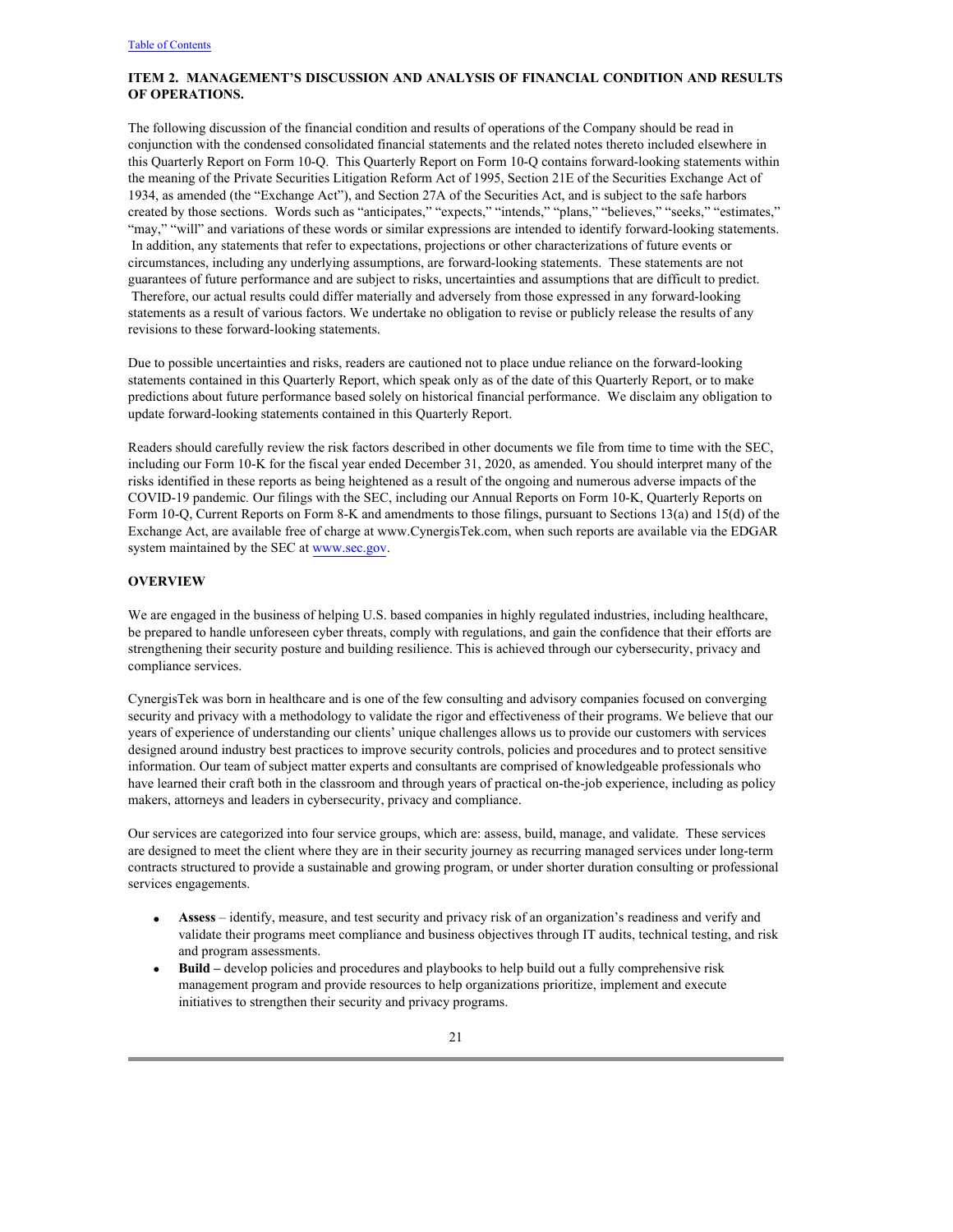- Manage provide on-going management and oversight of specific components of an organization's security and privacy programs to address or give alerts when an issue arises and to offer our expertise that they need to accelerate the effectiveness of their programs.
- **Validate**  verify the processes, people, and technology are working effectively and provide insight to the ROI of an organization's security investment through advanced services requiring highly experienced resources and/or technology to deliver. ·

For sophisticated organizations our Resilience Partner Program encompasses a bundle of services from the assess, build, manage, and validate categories to deliver clarity and guidance as a consistent partner helping maintain and grow their security infrastructure. This highly customizable managed service allows CynergisTek to meet the unique needs of client wanting to work with a partner over a multiyear engagement.

## *Impact of COVID-19 Pandemic*

In December 2019, a novel strain of the coronavirus (COVID-19) surfaced, which spread globally and was declared a pandemic by the World Health Organization in March 2020. The challenges posed by the COVID-19 pandemic on the global economy increased significantly in the first several months of 2020. In response to the COVID-19 pandemic, national and local governments around the world instituted certain measures, including travel bans, prohibitions on group events and gatherings, shutdowns of certain businesses, curfews, shelter-in-place orders and recommendations to practice social distancing. Variants of the COVID-19 virus pose similar and other unknown risks to the economy and our business.

In planning for the possible disruption of our business, we took steps to reduce expenses throughout the Company. This included substantially reducing Company travel for a period of time, as well as our participation in trade shows and other business meetings and decreasing expenditures. We also implemented workforce reductions during 2020 and the beginning of 2021, decreasing employment and related expenses. Continued progression of the pandemic could result in a decline in customer orders, as our customers could shift purchases to lower-priced or other perceived value offerings or reduce their purchases of our services due to decreased budgets, reduced access to credit or various other factors, which could have a material adverse impact on our results of operations and cash flow. While the current impacts of COVID-19, including from variants thereof, are reflected in our results of operations, we cannot at this time separate the direct COVID-19 impacts from other factors that cause our performance to vary from year to year. The ultimate duration and impact of the ongoing pandemic related to COVID-19 and its variants on our business, results of operations, financial condition and cash flows is dependent on future developments, including the duration and severity of the pandemic, and the related length of its impact on the global economy, which are uncertain and, given the daily evolution of the COVID-19 pandemic and the global responses to curb its spread, cannot be predicted at this time. Even after the pandemic related to COVID-19 and its variants has subsided, we may continue to experience an adverse impact to our business as a result of its national and, to some extent, global economic impact, including any recession that has occurred or may occur in the future. Furthermore, the extent to which our mitigation efforts are successful, if at all, is not presently ascertainable. However, we anticipate that our results of operations in future periods may continue to be adversely impacted by the pandemic related to COVID-19 and its variants, and its negative effects on global economic conditions.

Our common stock currently trades on the NYSE American exchange under the stock symbol "CTEK".

Where appropriate, references to "CynergisTek," the "Company," "Redspin," "we," "us," or "our" include CynergisTek, Inc., a Delaware corporation and its wholly-owned subsidiaries, CTEK Solutions, Inc., a California corporation, CTEK Security, Inc., a Texas corporation, Delphiis, Inc., a California corporation and Backbone Enterprises, Inc., a Minnesota corporation.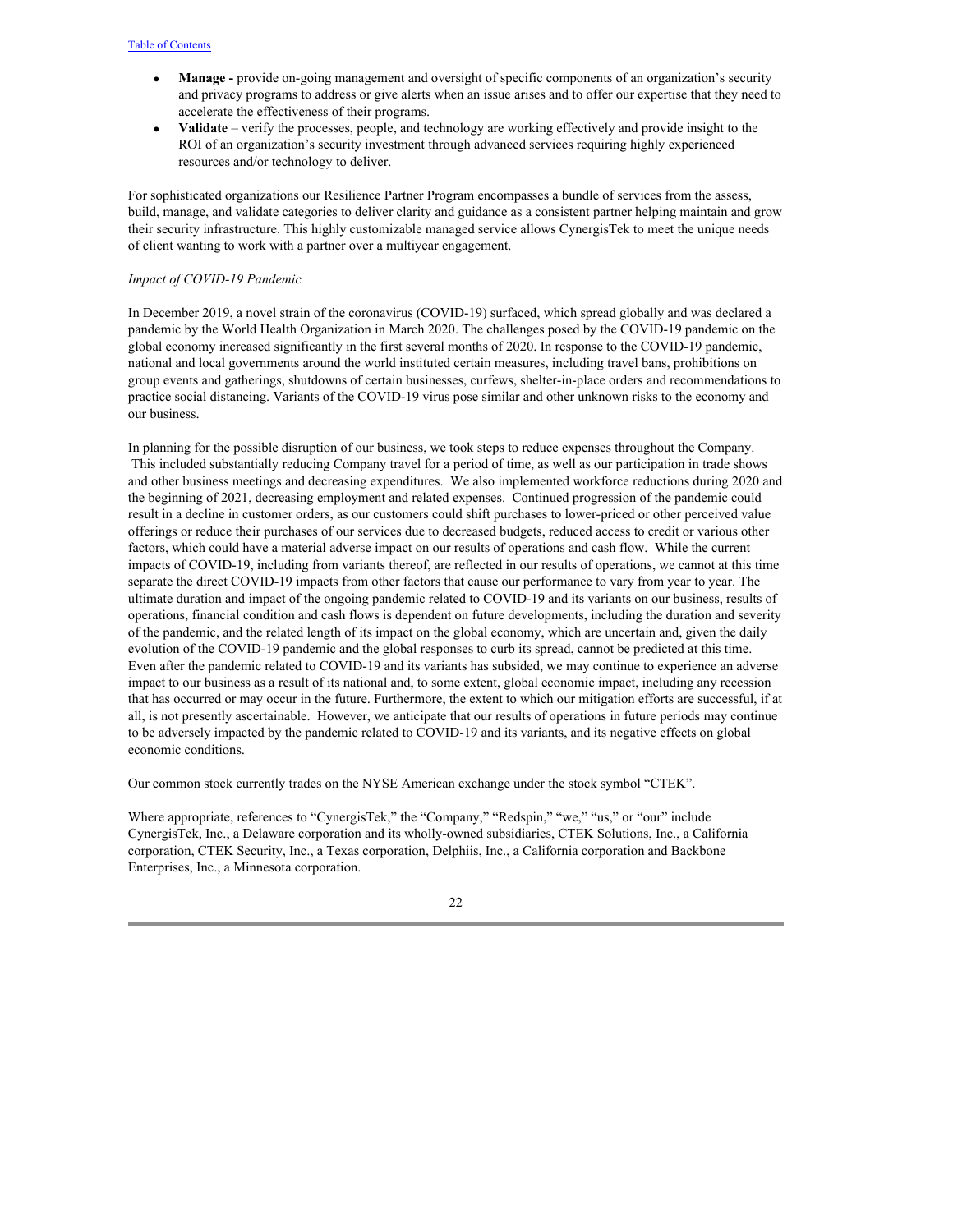## **RESULTS OF OPERATIONS**

## **For the Three Months Ended September 30, 2021, Compared to the Three Months Ended September 30, 2020**

## **Revenue**

Revenue decreased \$0.7 million to \$3.8 million for the three months ended September 30, 2021, as compared to the same period in 2020. Managed Services revenue decreased \$0.5 million due to the impact of some customers canceling contracts, delaying renewals, a slowdown in net new customers due to the COVID-19 pandemic, customers holding off on purchasing or trying to reduce budgets and a number of customers delaying the start of services due to technical

issues related to one of our 3<sup>rd</sup> party applications that we expect to be resolved in the next few months. Consulting and professional services decreased \$0.2 million due to underperformance in our Backbone business unit. We have seen an increase in sales bookings recently along with an increase in our backlog or remaining performance obligations that we expect will result in higher revenues starting in Q4.

## **Cost of Revenue**

Cost of revenue consists primarily of salaries and related expenses of direct labor and indirect support staff. Cost of revenue was \$2.0 million for the three months ended September 30, 2021, as compared to \$2.9 million for the same period in 2020. Salary and related costs were lower by \$0.7 million due to the reduced headcount in response to the lower revenue and the benefit from the employee retention credit provided under the CARES Act, technology related costs were lower by \$0.1 million as a result of expense reduction efforts prompted by the lower revenue and stock compensation expense was down \$0.1 million as a result of the reduction in headcount.

Gross margin was 48% of revenue for the three months ended September 30, 2021. Excluding the employee retention tax credit, gross margin would have been 35% for the three months ended September 30, 2021, compared to 35% for the same period in 2020. Margins remained flat with the benefit from lower salary and related costs and the employee retention credit offsetting the impact from the decline in revenue.

## **Sales and Marketing**

Sales and marketing expenses include salaries, commissions and expenses for sales and marketing personnel, travel and entertainment, and other selling and marketing costs. Sales and marketing expenses decreased to \$1.1 million for the three months ended September 30, 2021, as compared to \$1.3 million for the same period in 2020. This decrease was due to \$0.1 million of payroll-related expense reduction efforts taken in reaction to the lower revenue resulting from the COVID-19 pandemic, \$0.1 million of employee retention tax credits provided under the CARES Act and \$0.2 million in lower stock compensation expense as a result of the reduction in headcount. Those reductions were partially offset by an increase of \$0.2 million in marketing and travel spend to support our Redspin business line and we are beginning to ramp back up our sales and marketing efforts to grow sales.

## **General and Administrative**

General and administrative expenses include personnel costs for finance, administration, information systems, general management, facilities expenses, professional fees, legal expenses and other administrative costs including those required to be a publicly traded company. General and administrative expenses increased \$1.1 million to \$2.6 million for the three months ended September 30, 2021, compared to \$1.5 million for the three months ended September 30, 2020. The increase is due to \$0.7 million in non-recurring severance costs and \$0.5 million in accelerated stock-based compensation as a result of the departure of our former CEO. This increase was partially offset by \$0.1 million of employee retention tax credits provided under the CARES Act.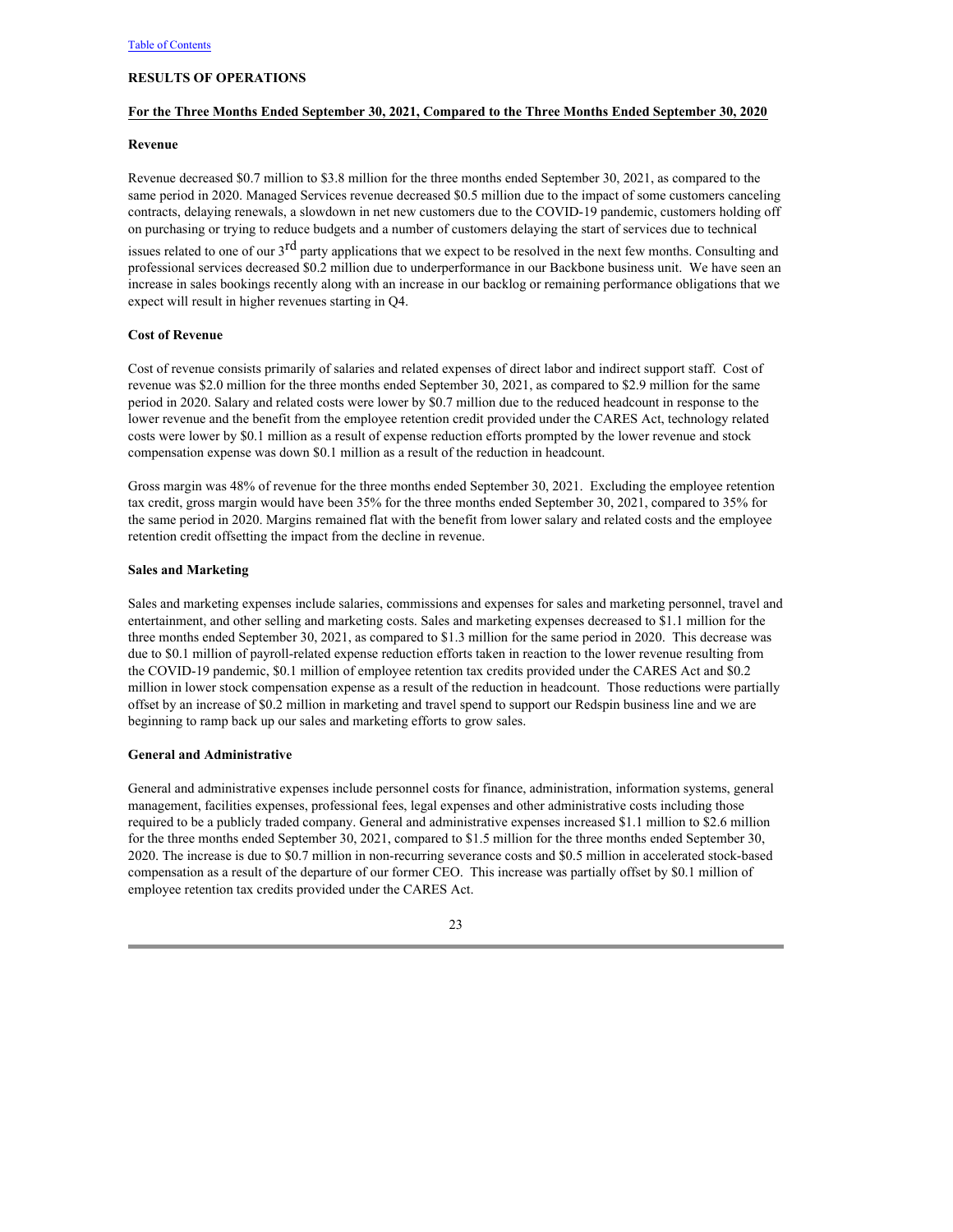## **Change in Valuation of Contingent Earn-out**

The Company renegotiated the contingent earn-out with the sellers of Backbone Enterprises, Inc. during the quarter and performed an updated valuation as of September 30, 2021, which resulted in an increase from the previous estimate of \$250,000 related to the potential for payout for meeting earn-out criteria in the final two years of the annual earn-out measurement periods.

## **Depreciation**

Depreciation expense was consistent at \$48,000 for the three months ended September 30, 2021, compared to \$48,000 for the same period in 2020.

## **Amortization of Acquisition-Related Intangibles**

Amortization of acquisition-related intangibles was \$0.3 million for the three months ended September 30, 2021, compared to \$0.4 million for the three months ended September 30, 2020. Amortization expense decreased over the comparable periods as the remaining balance of amortizable intangible assets decreased.

### **Net Interest Expense**

Net interest expense for the three months ended September 30, 2021, was \$10,000, compared to net interest expense of \$24,000 for the same period in 2020.

## **Other Income and Expense**

The Company received notice in August 2021 from the SBA that the full principal balance and related interest of the PPP Loan was forgiven and the Company recognized income of \$2,862,000

## **Income Tax**

Income tax benefit for the three months ended September 30, 2021, was \$0.9 million, compared to income tax benefit of \$0.4 million for the same period in 2020. These amounts were based on estimated annual income tax rates we anticipate for the year.

## **For the Nine Months Ended September 30, 2021, Compared to the Nine Months Ended September 30, 2020**

## **Revenue**

Revenue decreased \$2.3 million to \$11.9 million for the nine months ended September 30, 2021, as compared to the same period in 2020. Managed Services revenue decreased \$1.9 million due to the impact of some customers canceling contracts, delaying renewals, a slowdown in net new customers due to the COVID-19 pandemic, customers holding off on purchasing or trying to reduce budgets and a number of customers delaying the start of services due to technical

issues related to one of our 3<sup>rd</sup> party applications that we expect to be resolved in the next few months. Consulting and professional services decreased \$0.4 million primarily due to lower revenue from two customers who completed contract work in the first half of 2020, lower revenues from our Backbone business unit as a result of the COVID-19 pandemic, and customers holding off on delivery of previously sold professional services as they attempt to minimize spend with third-party contractors or prospects limiting their purchasing of new services as they look to reduce budgets.

## **Cost of Revenue**

Cost of revenue was \$6.1 million for the nine months ended September 30, 2021, as compared to \$9.7 million for the same period in 2020. We reduced salary and related costs and stock-based compensation associated with our reduction in force by approximately \$1.8 million due to the lower revenue from the COVID-19 pandemic and received a \$1.6 million benefit from the employee retention credit provided under the CARES Act and \$0.2 million lower technology related costs as a result of the lower revenue.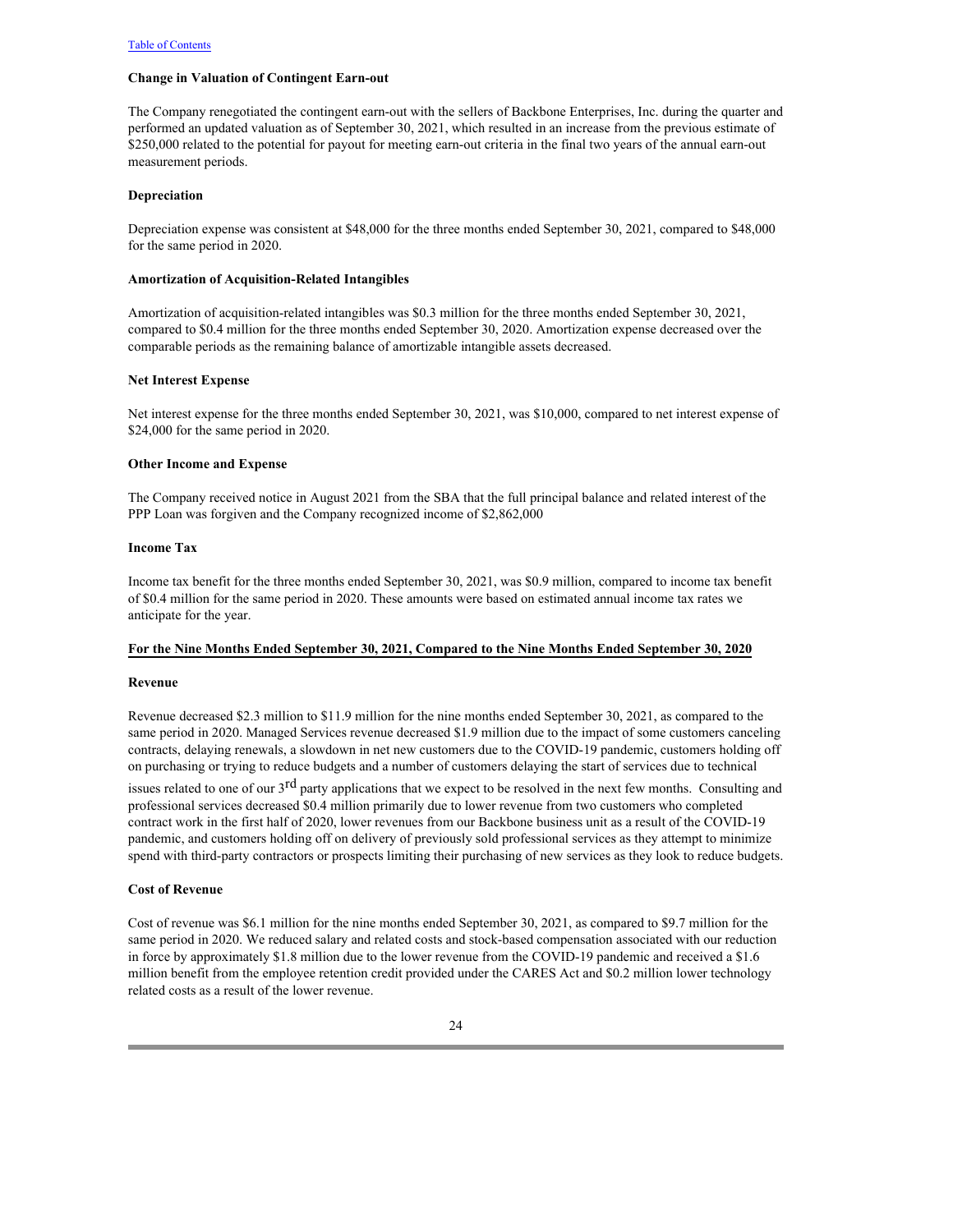Gross margin was 48% of revenue for the nine months ended September 30, 2021, and 32% for the same period in 2020. After adjusting for the benefit from the employee retention tax credit in 2021, gross margin was 35%. Margins improved as a result of targeted expense reductions we made over the last few quarters in reaction to the lower revenue due to COVID-19.

## **Sales and Marketing**

Sales and marketing expenses decreased to \$3.5 million for the nine months ended September 30, 2021, as compared to \$4.5 million for the same period in 2020. This decrease was due to \$0.6 million in lower marketing and sales support payroll and benefit costs from the headcount reductions due to the COVID-19 pandemic, \$0.3 million in lower stock compensation expense as a result of the reduction in headcount and \$0.3 million of employee retention tax credits provided under the CARES Act. This decrease was partially offset by \$0.1 million in recruiting costs to bring on a new sales leader and additional direct sales leads and an increase of \$0.1 million in marketing spend to support our Redspin business line and slowly ramping back up our sales and marketing efforts to grow sales.

## **General and Administrative**

General and administrative expenses increased \$0.4 million to \$5.8 million for the nine months ended September 30, 2021, compared to \$5.4 million for the same period in 2020. The increase is due to \$0.6 million in severance related costs and \$0.5 million in higher stock-based compensation from the acceleration of vesting of restricted stock units as a result of the departure of our former CEO, which were partially offset by \$0.3 million in lower payroll and benefit related costs due to the expense reduction efforts taken in reaction to the lower revenue from the COVID-19 pandemic, \$0.2 million less in recruiting costs due to 2020 being higher, and \$0.2 million of employee retention tax credits provided under the CARES Act.

## **Change in Valuation of Contingent Earn-out**

As of June 30, 2021 we performed a valuation of the contingent earn-out to the sellers of Backbone Enterprises, Inc., which resulted in a reduction of the previous estimate of \$1,300,000 related to the potential for payout for not meeting earn-out criteria in the final two years of the annual earn-out measurement periods. In September of 2021 the Company renegotiated the earnout with the sellers and performed an updated valuation as of September 30, 2021, which resulted in a reduction of the previous estimate to \$1,050,000.

## **Depreciation**

Depreciation remained relatively consistent at \$144,000 for the nine months ended September 30, 2021, as compared to \$142,000 for the same period in 2020.

## **Amortization of Acquisition-Related Intangibles**

Amortization of acquisition-related intangibles was \$1.0 million for the nine months ended September 30, 2021, compared to \$1.2 million for the nine months ended September 30, 2020. Amortization expense decreased over the comparable periods as a portion of the intangible assets are now fully amortized.

## **Finance Cost for Equity Commitment**

In April 2020 we issued a warrant to an investor in return for an obligation by them to purchase our common stock as a stated price as described in Note 13 to the unaudited condensed consolidated financial statements. The fair value of this warrant of \$390,000 was recorded as an expense at the time of issuance.

## **Net Interest Expense**

Net interest expense for the nine months ended September 30, 2021, was \$47,000, compared to \$68,000 for the same period in 2020.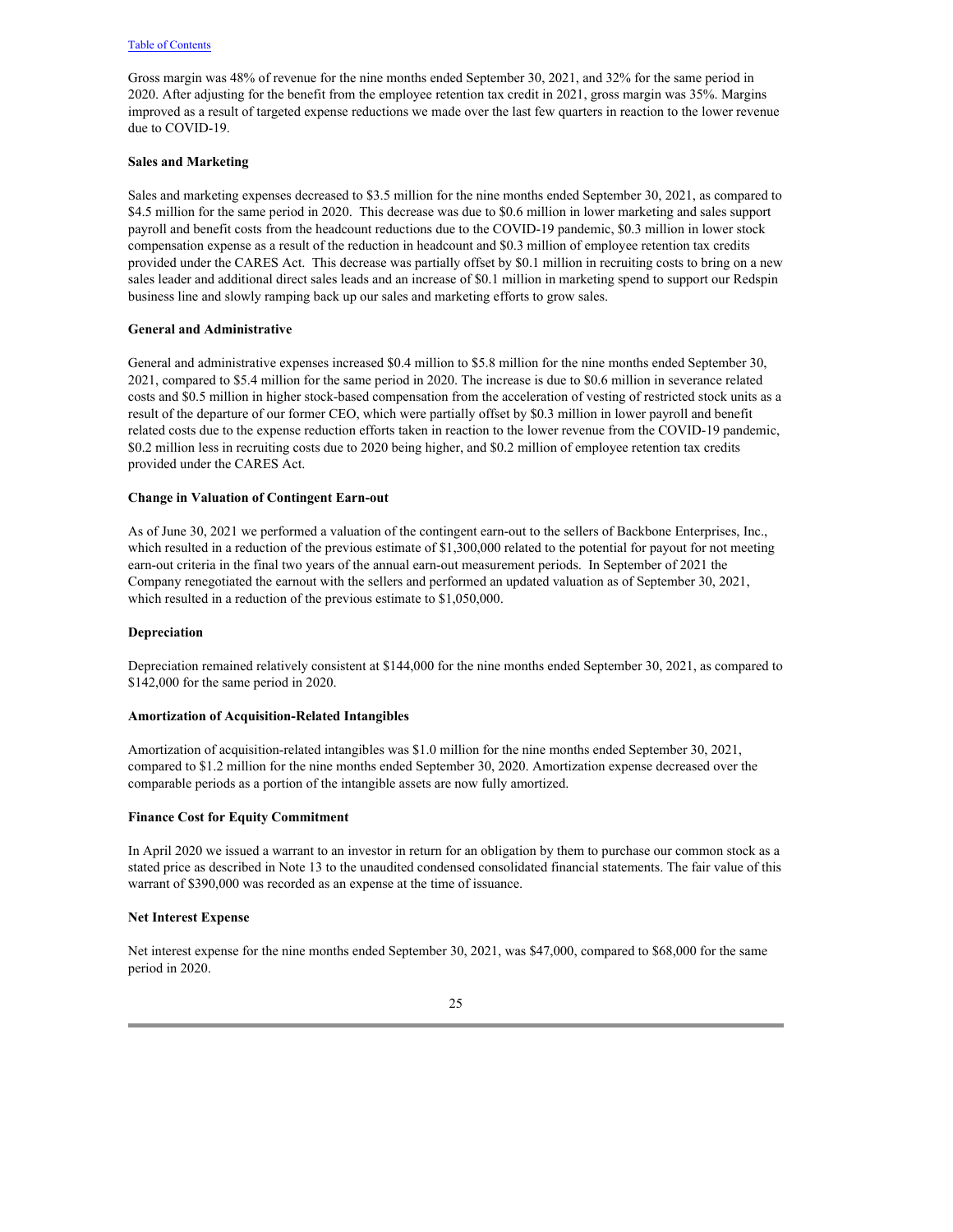## **Other Income and Expense**

The Company received notice in August 2021 from the SBA that the full principal balance and related interest on the PPP Loan was forgiven and the Company recognized income of \$2,862,000

## **Income Tax**

Income tax benefit for the nine months ended September 30, 2021, was \$1.2 million, compared to income tax benefit of \$1.6 million for the same period in 2020. These amounts were based on estimated annual income tax rates we anticipate for the year.

## **Liquidity and Capital Resources**

As of September 30, 2021, our cash balance was \$5.1 million, current assets minus current liabilities was positive \$6.6 million. The level of additional cash needed to fund operations and our ability to conduct business for the next twelve months will be influenced primarily by the following factors:

- our ability to manage our operating expenses and maintain gross margins while attracting, recruiting and retaining cybersecurity privacy professionals;
- demand for our services from healthcare providers; the near-term impact of the COVID-19 pandemic on our customers' allocation of time and resources to security and privacy, and their ability to pay for existing services as well as enter into new contractual arrangements during a period of crisis;
- general economic conditions and changes in healthcare reimbursement and regulatory environment, including effects of the COVID-19 pandemic; and
- our ability to collect accounts receivable from health care customers whose operations and cash flow have been significantly impacted by the COVID-19 pandemic. ·

We have historically funded our operating costs, acquisition activities, working capital requirements and capital expenditures with cash from operations, proceeds from the issuances of our common stock and other financing arrangements. We are currently operating in a cash flow negative position while we seek to maintain and grow our cybersecurity business and cover our public company expenses during this uncertain time. In connection with our most recent results for the nine months ended September 30, 2021, we reported a loss from operations of \$1.2 million after excluding non-cash items for depreciation, amortization of intangibles, stock-based compensation, the change in valuation of the contingent earnout and non-recurring severance related costs. Cash used in operating activities was \$1.4 million for the nine months ended September 30, 2021.

In late 2019, a novel strain of coronavirus (COVID-19) was first detected in Wuhan, China. Following the outbreak of this virus, governments throughout the world, including in the United States of America, have quarantined certain affected regions, restricted travel and imposed significant limitations on other economic activities. Our customer base is heavily concentrated in the healthcare provider space. The healthcare industry has experienced significant financial losses due to the pandemic and are still contending with strained budgets but are showing signs of re-engagement. Sales cycles are longer and pricing pressure is constant. The resurgence of the virus with the Delta Variant has caused some to return to operating with caution. Our operations team is closely monitoring the impact to the Company's business, including its cash flows, customers and employees. We are working with a number of our active customers since the outbreak began providing relief in the form of extended payment terms and other contractual restructurings. If the situation continues to impact our customers' cash flow or resources available for cybersecurity and privacy projects, our cash flows, financial position and operating results for fiscal year 2021 and beyond will be negatively impacted.

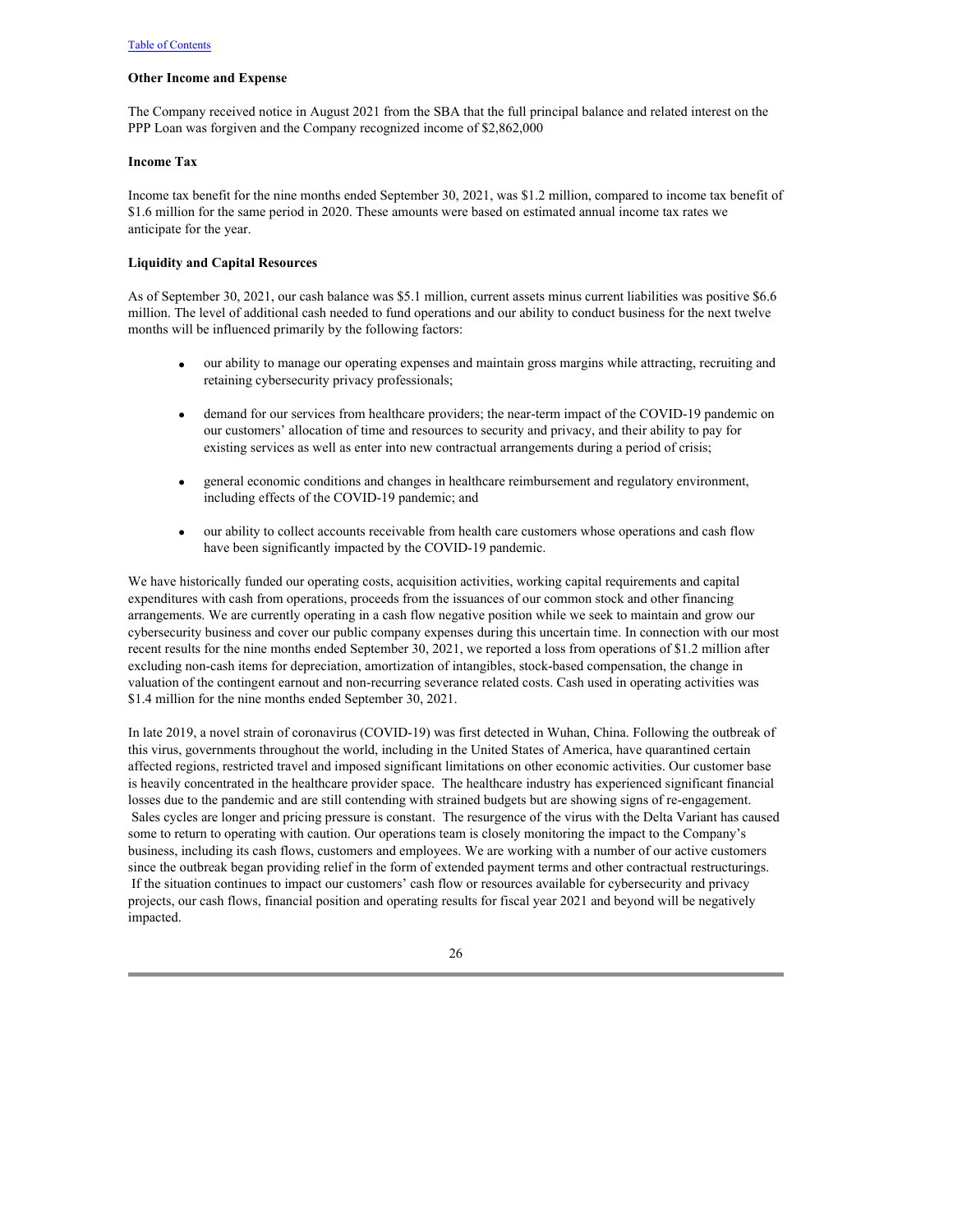We did experience a negative financial impact from March 2020 through September 2021 that management anticipates will continue to impact revenue and earnings for the foreseeable future due to the pandemic related to COVID-19 and variants thereof, primarily because many of the economic effects of the early stages of the COVID-19 pandemic resulting from the various shelter-in-place and other social distancing orders. The severity and duration of the COVID-19 pandemic is uncertain, and such uncertainty will likely continue in the near term. We will continue to actively monitor the situation taking into account the impact to our employees, customers and partners.

At the end of 2019 and through the second quarter of 2021, we reduced staffing levels to reduce expenses that included permanent and temporary cost reductions, the precise extent of which will depend on the duration of the COVID-19 disruptions to our customers and our short-term financial performance. In addition, we received the PPP Loan (as defined in Note 9 to the unaudited condensed consolidated financial statements below) pursuant to the CARES Act (as defined in Note 9 to the unaudited condensed consolidated financial statements below), which was fully forgiven in August 2021 as described in Note 9 to the unaudited condensed consolidated financial statements. We also received approximately \$0.7 million per quarter in employee retention tax credits in the first, second and third quarters of 2021. With the proceeds from the PPP Loan and the employee retention tax credits, we have tried to minimize staff reductions in the areas of Sales and Delivery, our primary customer facing roles, to lessen the impact to our customers during this time of heightened security risks for the healthcare industry. If necessary, we could further reduce personnel and other variable and semi-variable costs to conserve cash and operate as a going concern. However, those actions if required, could negatively impact the long-term outlook of the business.

As described in Note 12 to the unaudited condensed consolidated financial statements, on November 12, 2020, we entered into an Equity Distribution Agreement (the "Equity Distribution Agreement") with Craig-Hallum Capital Group LLC (as "Agent") thereunder, under which we may offer and sell, from time to time at our sole discretion, shares of our common stock having an aggregate offering price of up to \$5.0 million in an "at-the-market" or ATM offering, to or through the Agent. The Company agreed to pay the Agent a commission of three percent (3.0%) of the gross sales price per share of any common stock sold through the Agent under the Equity Distribution Agreement.

During September of 2021, the Company received gross proceeds under the Equity Distribution Agreement of \$1,434,000 from the issuance of 762,000 shares of our common stock and paid an aggregate of \$81,000 to the Agent in commissions and other offering-related expenses, yielding net proceeds of \$1,352,000.

We believe that our existing sources of liquidity, including cash and cash equivalents, the proceeds from the PPP Loan, employee retention tax credits and tax refunds from NOL carrybacks, the ability to raise equity under our effective Registration Statement on Form S-3 (File No. 333-249615), filed with the Securities and Exchange Commission on October 22, 2020 (including via the Equity Distribution Agreement) and future operating cash flows will be sufficient to meet our projected capital needs for at least the next twelve months. As we execute our plans over the next twelve months, we intend to carefully monitor the impact on our operating expenses, working capital needs and cash balances relative to the availability of cost-effective debt and equity financing. In the event that capital is not available, we may then have to scale back operations, reduce expenses, and/or curtail future plans to manage our liquidity and capital resources. However, we cannot provide assurance that we will be able to raise additional capital. The COVID-19 pandemic will likely continue to create uncertainty and volatility in the financial markets which may impact our operations and our ability to access capital and/or the terms under which we can do so.

The impact of the COVID-19 pandemic on the economy and our operations is fluid and constantly evolving; we will continue to assess a variety of measures to improve our financial performance and liquidity.

## **Application of Critical Accounting Policies**

The SEC defines critical accounting policies as those that are, in management's view, most important to the portrayal of our financial condition and results of operations and most demanding of our judgment. The discussion and analysis of our financial condition and results of operations are based upon our financial statements, which were prepared in accordance with accounting principles generally accepted in the U.S., which is referred to as "GAAP." The preparation of these financial statements requires us to make estimates and judgments that affect the reported amounts of assets, liabilities, revenues and expenses, and related disclosures of contingent assets and liabilities. On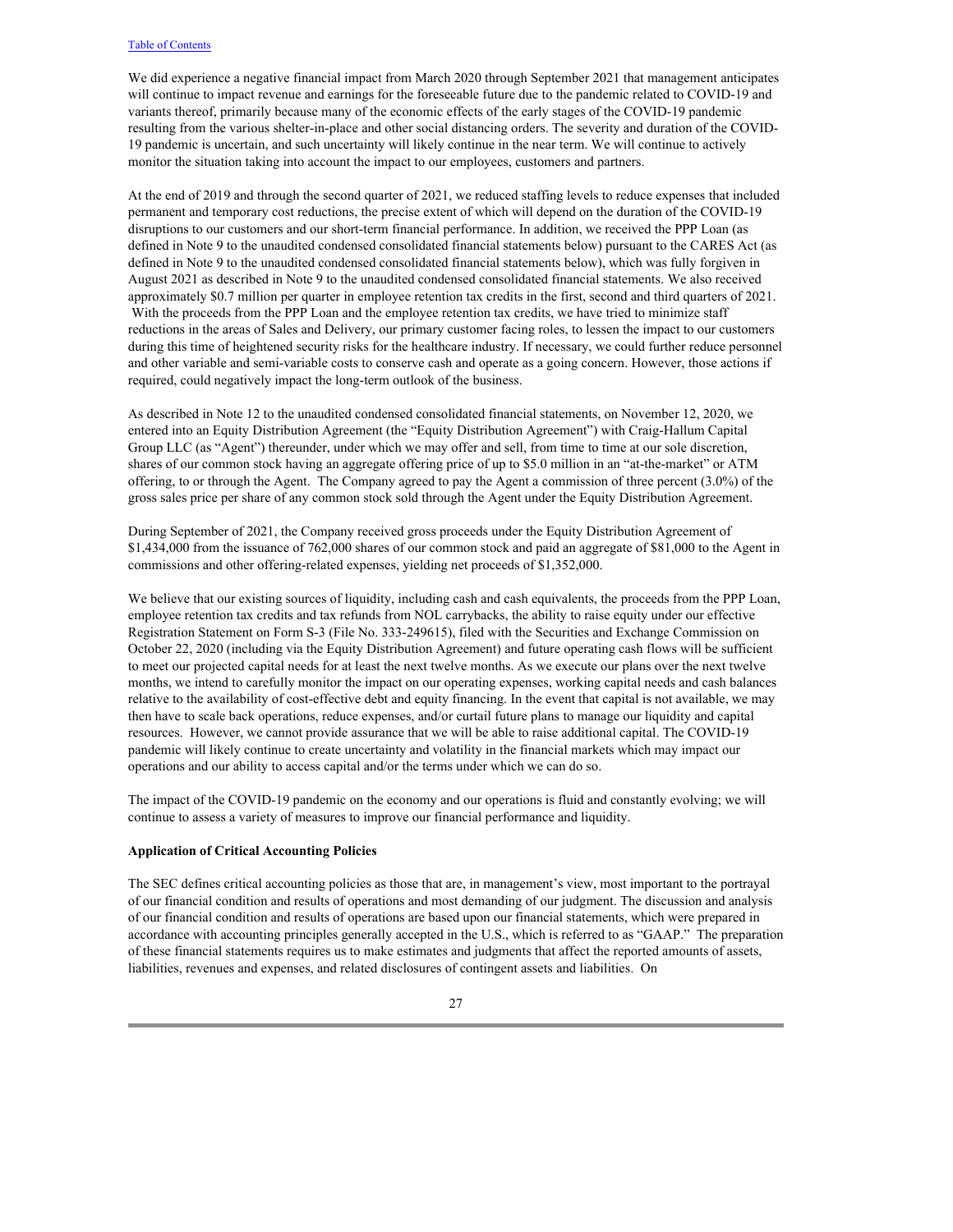an on-going basis, we evaluate these estimates, including those related to stock-based compensation, customer programs and incentives, bad debts, intangible assets, income taxes, contingencies and litigation. We base our estimates on historical experience and on various other assumptions that are believed to be reasonable under the circumstances, the results of which form the basis for making judgments about the carrying values of assets and liabilities that are not readily apparent from other sources. Actual results may differ from these estimates under different assumptions or conditions.

We consider the following accounting policies to be those most important to the portrayal of our financial condition and those that require the most subjective judgment:

## **Revenue Recognition and Deferred Revenue**

We operate under a consolidated strategy and management structure, deriving revenue from the following sources:

- Managed services
- Consulting and professional services

Revenue is recognized pursuant to ASC Topic 606, "Revenue from Contracts with Customers". Accordingly, revenue is recognized at an amount that reflects the consideration to which we expect to be entitled in exchange for transferring goods or services to a customer. This principle is applied using the following 5-step process:

- **Identify the contract with the customer** A contract with a customer exists when (i) we enter into 1. an enforceable contract with a customer that defines each party's rights regarding the services to be transferred and identifies the payment terms related to these services, (ii) the contract has commercial substance and the parties are committed to perform, and (iii) we determine that collection of substantially all consideration to which it will be entitled in exchange for services that will be transferred is probable based on the customer's intent and ability to pay the promised consideration.
- **Identify the performance obligations in the contract** Performance obligations promised in a 2. contract are identified based on the services that will be transferred to the customer that are both capable of being distinct, whereby the customer can benefit from the service either on its own or together with other resources that are readily available from third parties or from us, and are distinct in the context of the contract, whereby the transfer of the services is separately identifiable from other promises in the contract. To the extent a contract includes multiple promised services, we apply judgment to determine whether promised services are capable of being distinct and distinct in the context of the contract. If these criteria are not met the promised services are accounted for as a combined performance obligation.
- **Determine the transaction price** The transaction price is determined based on the consideration to 3. which we will be entitled in exchange for transferring services to the customer.
- **Allocate the transaction price to the performance obligations in the contract** If the contract 4. contains a single performance obligation, the entire transaction price is allocated to the single performance obligation. Contracts that contain multiple performance obligations require an allocation of the transaction price to each performance obligation based on a relative standalone selling price ("SSP") basis. Determination of SSP requires judgment. We determine standalone selling price taking into account available information such as historical selling prices of the performance obligation, overall strategic pricing objective, market conditions and internally approved pricing guidelines related to the performance obligations.
- **Recognize revenue when (or as) each performance obligation is satisfied** We satisfy performance obligations over time. Revenue is recognized over the time the related performance obligation is satisfied by transferring a promised service to a customer. 5.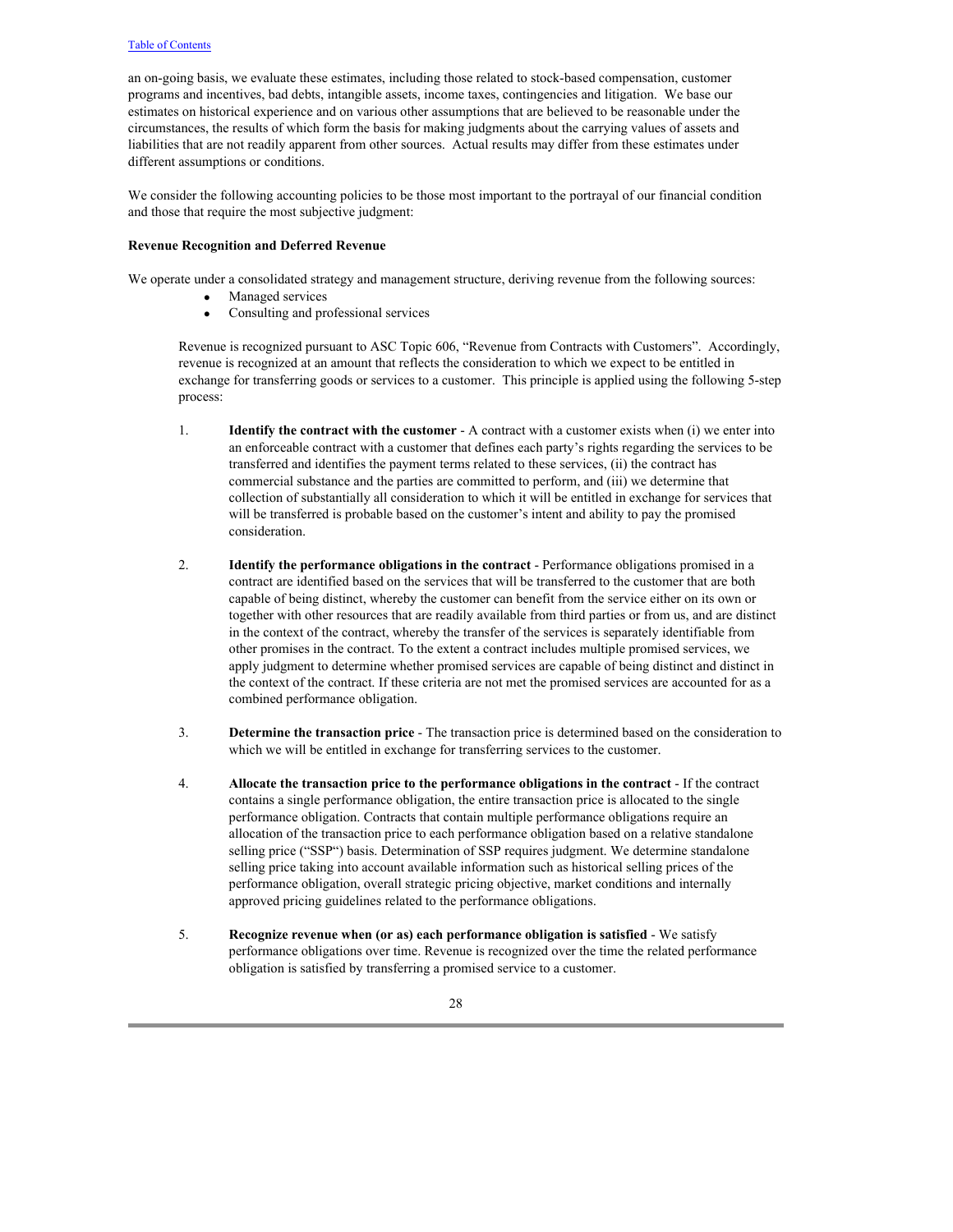## Managed Services

Managed services contracts are typically long-term contracts lasting three years. Revenue is earned monthly during the term of the contract, as services are provided at a fixed fee and is recognized ratably over the contract term beginning on the commencement date of the contract. Revenue related to managed services provided is recognized based on the customer utilization of such resources, which management estimates to occur ratably over the customer contract term.

## Consulting and Professional Services

Consulting and professional services contracts are typically short-term, project-based services rendered on either a fixed fee or a time and materials basis. These contracts are normally for a duration of less than one year. For fixed fee arrangements, revenue is normally recognized ratably over the term of the project. For time and materials arrangements, revenues are recognized as the services are rendered.

## Deferred and Unbilled Revenue

We receive payments from customers based on billing schedules established in our contracts. Deferred revenue primarily consists of billings or payments received in advance of the amount of revenue recognized and such amounts are recognized as the revenue recognition criteria are met. Unbilled revenue reflects our conditional right to receive payment from customers for our completed performance under contracts.

## **Accounts Receivable Valuation and Related Reserves**

We estimate the losses that may result from that portion of our accounts receivable that may not be collectible as a result of the inability of our customers to make required payments. Management specifically analyzes customer concentration, customer creditworthiness, current economic trends, COVID-19 developments and changes in customer payment terms when evaluating the adequacy of the allowance for doubtful accounts. We review past due accounts on a monthly basis and record an allowance for doubtful accounts where we deem appropriate.

## **Impairment Review of Goodwill and Intangible Assets**

We periodically evaluate our intangible assets and goodwill relating to acquisitions for impairment. Goodwill is not amortized but is evaluated at least annually at year end for any impairment in the carrying value. We review our intangible assets for impairment whenever events or changes in circumstances indicate that the carrying value of such assets may not be recoverable. Factors we consider important which could trigger an impairment review include, but are not limited to, the following: significant underperformance relative to expected historical or projected future operating results; significant changes in the manner of our use of the acquired assets or the strategy for our overall business; and a significant negative industry or economic trend for a sustained period. Goodwill and intangible asset impairment assessments are generally determined based on fair value techniques, including determining the estimated future discounted and undiscounted cash flows over the remaining useful life of the asset. Those models require estimates of future revenue, profits, capital expenditures and working capital for each reporting unit. We estimate these amounts by evaluating historical trends, the current state of the Company's industries and the economy, current budgets, and operating plans. Determining the fair value of reporting units and goodwill includes significant judgment by management and different judgments could yield different results. Any resulting impairment loss could have a material impact on our financial condition and results of operations.

## **Stock-Based Compensation**

Under the fair value recognition provisions of the authoritative guidance, stock-based compensation cost granted to employees is measured at the grant date based on the fair value of the award and is recognized as expense over the requisite service or performance period, which is the vesting period. Stock options and warrants issued to consultants and other non-employees as compensation for services to be provided to us are accounted for based upon the fair value of the services provided or the estimated fair value of the option or warrant, whichever can be more clearly determined. We currently use the Black-Scholes option pricing model to determine the fair value of stock options and warrants. The determination of the fair value of stock-based payment awards on the date of grant using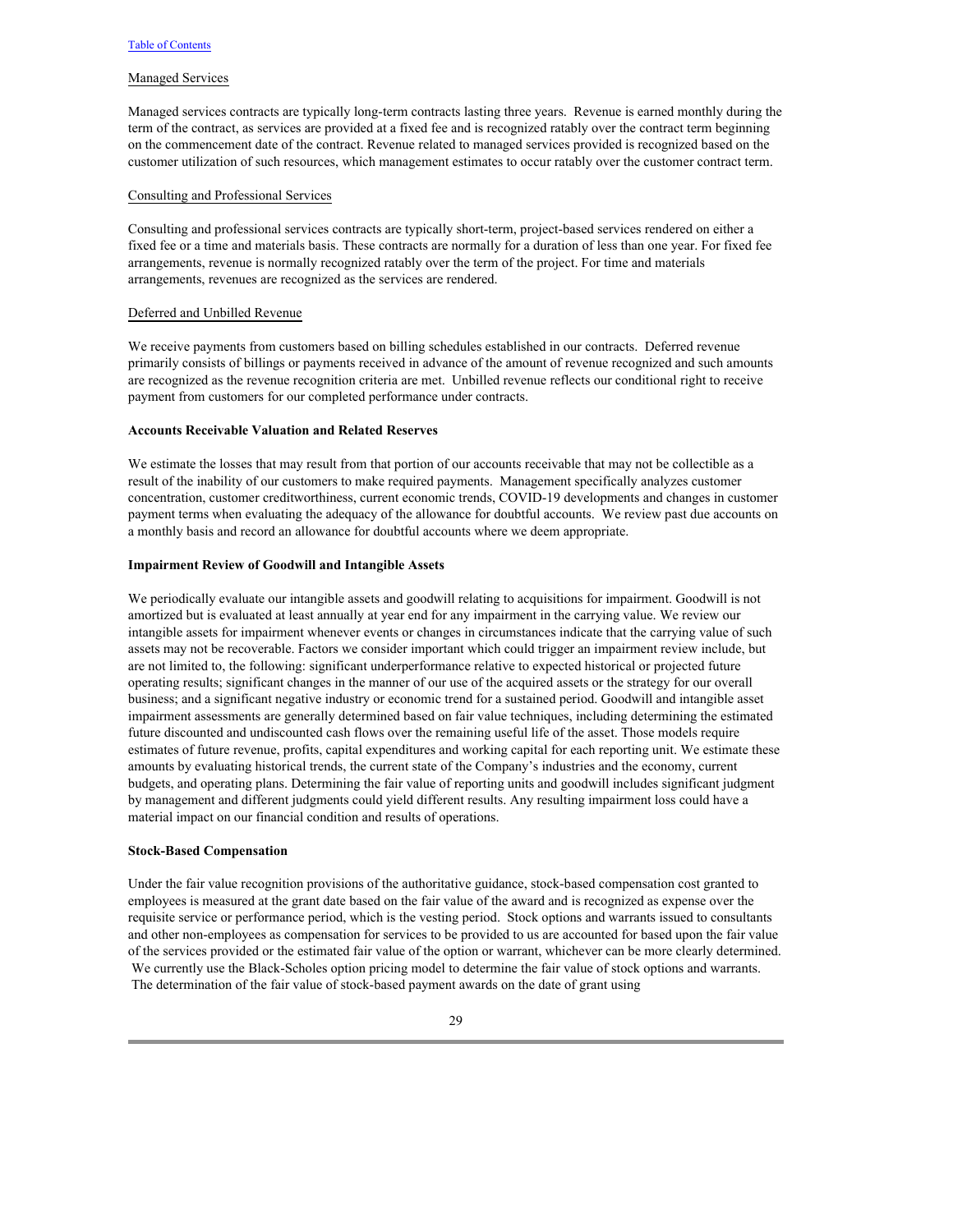an option-pricing model is affected by our stock price as well as assumptions regarding a number of complex and subjective variables. These variables include our expected stock price volatility over the term of the awards, the expected term of the award, the risk-free interest rate and any expected dividends. Compensation cost associated with grants of restricted stock units are also measured at fair value on the date of the grant. We evaluate the assumptions used to value restricted stock units on a quarterly basis. When factors change, including the market price of the stock, stock-based compensation expense may differ significantly from what has been recorded in the past. If there are any modifications or cancellations of the underlying unvested securities, we may be required to accelerate, increase or cancel any remaining unearned stock-based compensation expense.

## **Income Taxes**

Deferred tax assets and liabilities are recognized for the future tax consequences attributable to differences between the financial reporting requirements and those imposed under federal and state tax laws. Deferred taxes are provided for timing differences in the recognition of revenue and expenses for income tax and financial reporting purposes and are measured using enacted tax rates expected to apply to taxable income in the years in which those temporary differences are expected to be recovered or settled. The effect on deferred tax assets and liabilities of a change in tax rates is recognized in income in the period that includes the enactment date. Deferred income tax expense represents the change during the period in the deferred tax assets and liabilities. Realization of the deferred tax asset is largely dependent on generating sufficient taxable income in future years. Deferred tax assets are reduced by a valuation allowance when, in the opinion of management, it is more likely than not that some portion or all the deferred tax assets will not be realized. Use of our net operating loss deferred assets may be limited by changes in our ownership.

Reference is made to our Annual Report on Form 10-K for the fiscal year ended December 31, 2020, filed with the SEC on March 25, 2021, for additional discussion of our critical accounting policies.

## **OFF-BALANCE SHEET ARRANGEMENTS**

As of September 30, 2021, we did not have any other relationships with unconsolidated entities or financial partners, such as entities often referred to as structured finance or special purpose entities, which would have been established for the purpose of facilitating off-balance sheet arrangements or other contractually narrow or limited purposes.

## **CONTRACTUAL OBLIGATIONS AND CONTINGENT LIABILITIES AND COMMITMENTS**

As of September 30, 2021, expected future cash payments related to contractual obligations and commercial commitments were as follows:

|                  |              |             | <b>Payments Due by Period</b> |                          |                          |
|------------------|--------------|-------------|-------------------------------|--------------------------|--------------------------|
|                  |              | Less than   |                               |                          | More than 5              |
|                  | <b>Total</b> | <b>vear</b> | 1-3 years                     | 3-5 years                | years                    |
| Promissory note  | \$290,000    | \$290,000   | \$ -                          | $\Delta$                 |                          |
| Operating leases | 86,000       | 86,000      | $\overline{\phantom{0}}$      | $\overline{\phantom{0}}$ | $\overline{\phantom{0}}$ |
| Total            | \$376,000    | \$376,000   | ১ -                           | $\mathbf{D}$ =           | $\rightarrow$            |
|                  |              |             |                               |                          |                          |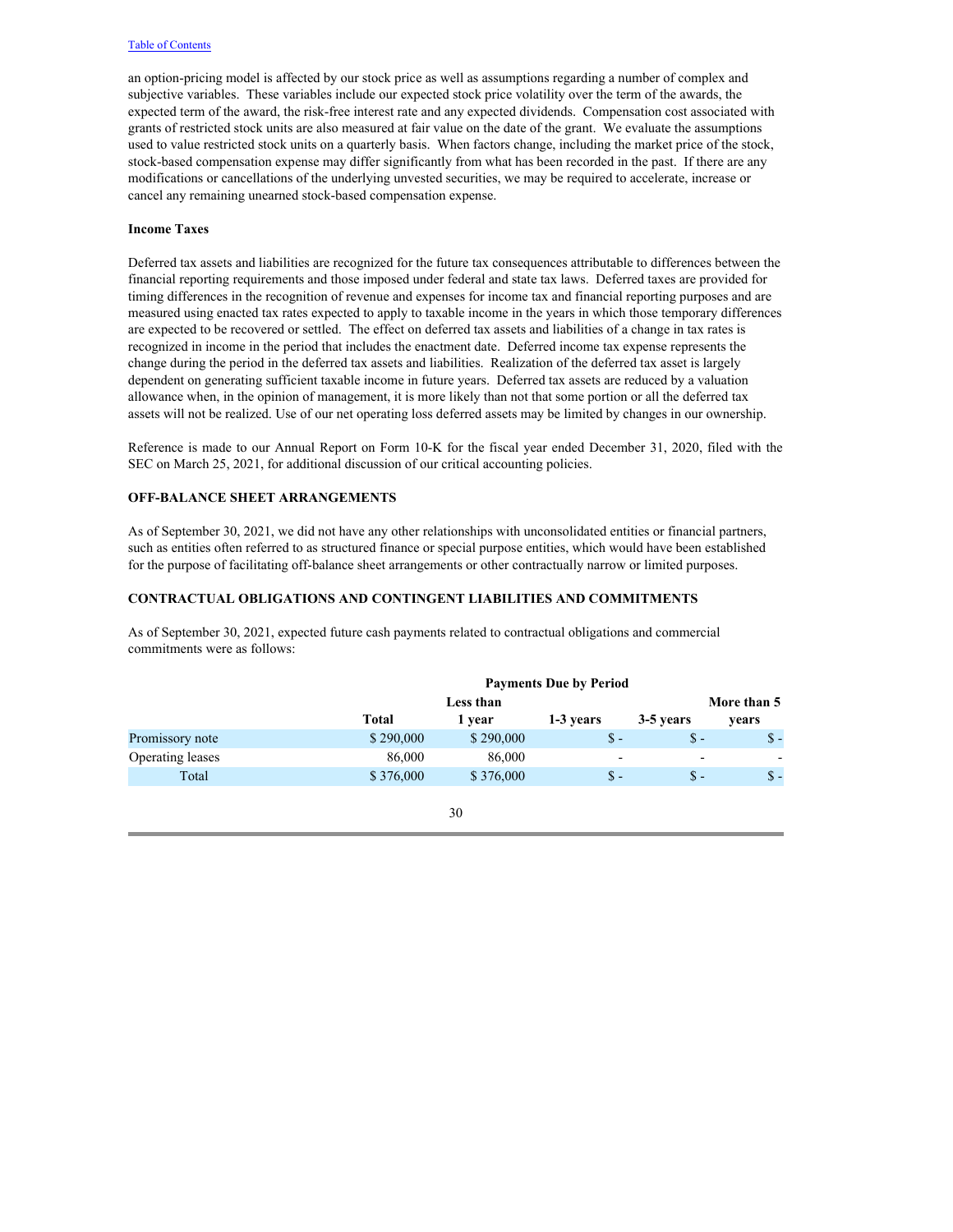## <span id="page-31-0"></span>**ITEM 3. QUANTITATIVE AND QUALITATIVE DISCLOSURES ABOUT MARKET RISK.**

required by this Item 3.

## <span id="page-31-1"></span>**ITEM 4. CONTROLS AND PROCEDURES.**

Tableof Contents<br>
As a "smaller reporting company" as defined by Rule 229.10(f)(1), we are not required to provide the information<br>
required by this Item 3.<br> **ITEM 4. CONTROLS AND PROCEDURES.**<br>
We maintain disclosure cont We maintain disclosure controls and procedures (as defined in Rules 13a-15(c) and 15d-15(e) under the Securities Exchange Act of 1934, as amended (the "Exchange Act")) that are designed to ensure that information required to be disclosed in our reports under the Exchange Act, is recorded, processed, summarized and reported within the time periods specified in the SEC's rules and forms, and that such information is accumulated and communicated to our management, including our Chief Executive Officer and Chief Financial Officer, as appropriate, to allow timely decisions regarding required disclosure.

We carried out an evaluation, under the supervision and with the participation of our management, including our Chief Executive Officer (principal executive officer) and Chief Financial Officer (principal financial officer), of the effectiveness of our disclosure controls and procedures (as defined in Rules 13a-15(e) and 15d-15(e) under the Exchange Act), as of the end of the period covered by this Quarterly Report. Based upon that evaluation, our Chief Executive Officer and Chief Financial Officer concluded that our disclosure controls and procedures were effective as of the end of the period covered by this Quarterly Report to ensure that information required to be disclosed by us in the reports that we file or submit under the Exchange Act is recorded, processed, summarized and reported within the time periods specified in the Securities Exchange Commission's rules and forms, and that such information is accumulated and communicated to our management, including each of such officers as appropriate to allow timely decisions regarding required disclosure.

No change in our internal control over financial reporting occurred during our last fiscal quarter that has materially affected or is reasonably likely to materially affect our internal control over financial reporting. The Company is continually monitoring and assessing the impact of COVID-19 on its internal controls in an effort to ensure that its internal controls respond to any changes in its operating environment.

## <span id="page-31-2"></span>**PART II - OTHER INFORMATION**

## <span id="page-31-3"></span>**ITEM 1A. RISK FACTORS.**

As of the date of this filing, except as set forth herein, there have been no material changes to the Risk Factors included in our Annual Report on Form 10-K for the fiscal year ended December 31, 2020, filed with the SEC on March 25, 2021, as amended by Amendment No. 1 on Form 10-K/A filed with the SEC on April 29, 2021 (the "2020 Form 10- K"). The Risk Factors set forth in the 2020 Form 10-K should be read carefully in connection with evaluating our business and in connection with the forward-looking statements contained in this Quarterly Report on Form 10-Q. Any of the risks described in the 2020 Form 10-K, could materially adversely affect our business, financial condition or future results and the actual outcome of matters as to which forward-looking statements are made. These are not the only risks we face. Additional risks and uncertainties not currently known to us or that we currently deem to be immaterial also may materially adversely affect our business, financial condition and/or operating results.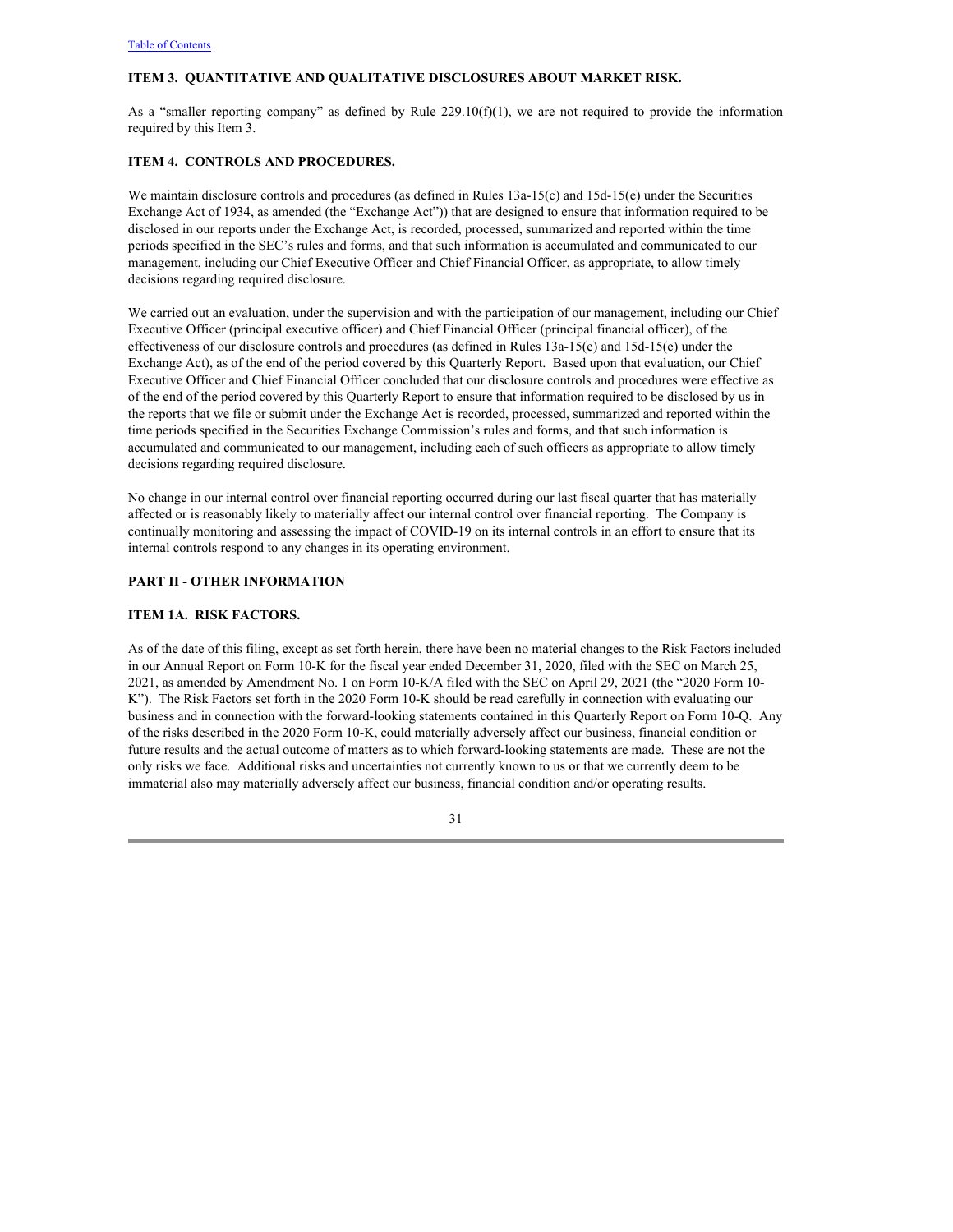## **ITEM 5. OTHER INFORMATION**

On October 12, 2021, Timothy McMullen joined the Company as its Chief Operating Officer. In connection with Mr. McMullen's appointment as Chief Operating Officer, the Company and Mr. McMullen entered into an employment agreement (the "McMullen Agreement") to be effective as of October 12, 2021. Pursuant to the McMullen Agreement, Mr. McMullen will have the duties and responsibilities as are commensurate with the positions of Chief Operating Officer, as reasonably and lawfully directed by the CEO. The McMullen Agreement provides for an initial employment term of 12 months, with automatic renewal for an additional 12 months, unless either party provides notice of intention not to renew. As compensation for his role as Chief Operating Officer, the Company will pay Mr. McMullen an annual base salary of \$300,000, provide Mr. McMullen access to the Company's incentive-based bonus plan with the potential to receive a discretionary bonus of up to 55% of his base annual salary, and, from time to time, grant Mr. McMullen certain equity incentive awards, including an initial grant of 150,000 stock options, issued at fair market value with 1/3 of the options eligible to vest annually and all options eligible to vest after three years. In the event Mr. McMullen's employment is terminated by the Company for cause or he resigns without good reason, Mr. McMullen will be entitled to receive his base annual salary prorated to the date of such termination but will not be entitled to any additional compensation or payments by the Company. In the event Mr. McMullen's employment is terminated by the Company without cause or he resigns for good reason, he will be entitled to receive his base annual salary prorated to the date of such termination, the acceleration of all unvested stock options and certain other incentive units, and payment based on an additional six months of the base annual salary.

The foregoing description of the McMullen Agreement does not purport to be complete and is subject to, and qualified in its entirety by, the full text of the McMullen Agreement which was filed as Exhibit 10.1 to the Company's Current Report on Form 8-K filed with the SEC on October 14, 2021.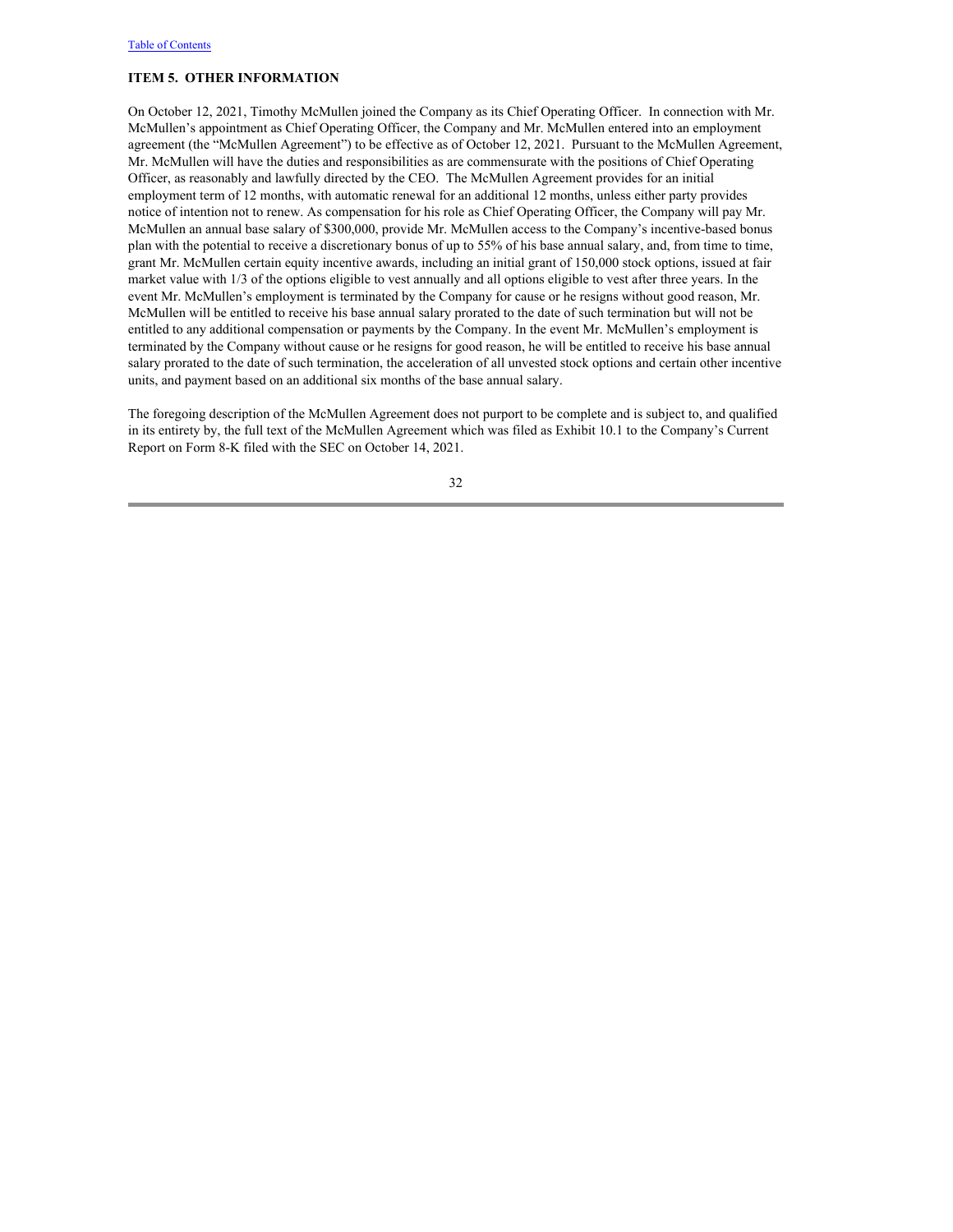## <span id="page-33-0"></span>**ITEM 6. EXHIBITS.**

| <b>Table of Contents</b> |                                                                                                                                                        |
|--------------------------|--------------------------------------------------------------------------------------------------------------------------------------------------------|
| ITEM 6. EXHIBITS.        |                                                                                                                                                        |
|                          |                                                                                                                                                        |
| No.                      | Item                                                                                                                                                   |
| 31.1                     | Certification of the Chief Executive Officer pursuant to Rule 13a-14(a) and Rule 15d-                                                                  |
|                          | 14(a) of the Securities Exchange Act of 1934, as amended. †                                                                                            |
| 31.2                     | Certification of the Chief Financial Officer pursuant to Rule 13a-14(a) and Rule 15d-<br>14(a) of the Securities Exchange Act of 1934, as amended. †   |
| 32.1                     |                                                                                                                                                        |
|                          | Certification of the CEO and CFO pursuant to Rule 13a-14(b) and Rule 15d-14(b) of the<br>Securities Exchange Act of 1934 and 18 U.S.C. Section 1350. + |
| 101.INS                  | XBRL Instance Document*                                                                                                                                |
| 101.SCH                  | XBRL Taxonomy Extension Schema Document*                                                                                                               |
| 101.CAL                  | XBRL Taxonomy Extension Calculation Linkbase Document*                                                                                                 |
| 101.DEF                  | XBRL Taxonomy Extension Definition Linkbase Document*                                                                                                  |
| 101.LAB                  | XBRL Taxonomy Extension Label Linkbase Document*                                                                                                       |
| 101.PRE                  | XBRL Taxonomy Extension Presentation Linkbase Document*                                                                                                |

Filed herewith.

Furnished herewith. In accordance with Item 601(b)(32)(ii) of Regulation S-K, this exhibit shall not be deemed + "filed" for the purposes of Section 18 of the Securities and Exchange Act of 1934 or otherwise subject to the liability of that section, nor shall it be deemed incorporated by reference in any filing under the Securities Act of 1933 or the Securities Exchange Act of 1934.

Pursuant to Rule 406T of Regulation S-T, this XBRL information will not be deemed "filed" for the purpose of Section 18 of the Securities Exchange Act of 1934 or otherwise subject to the liability of that section, nor will it be deemed filed or made a part of a registration statement or prospectus for purposes of Sections 11 and 12 of the Securities Act of 1933, or otherwise subject to liability under those sections. \*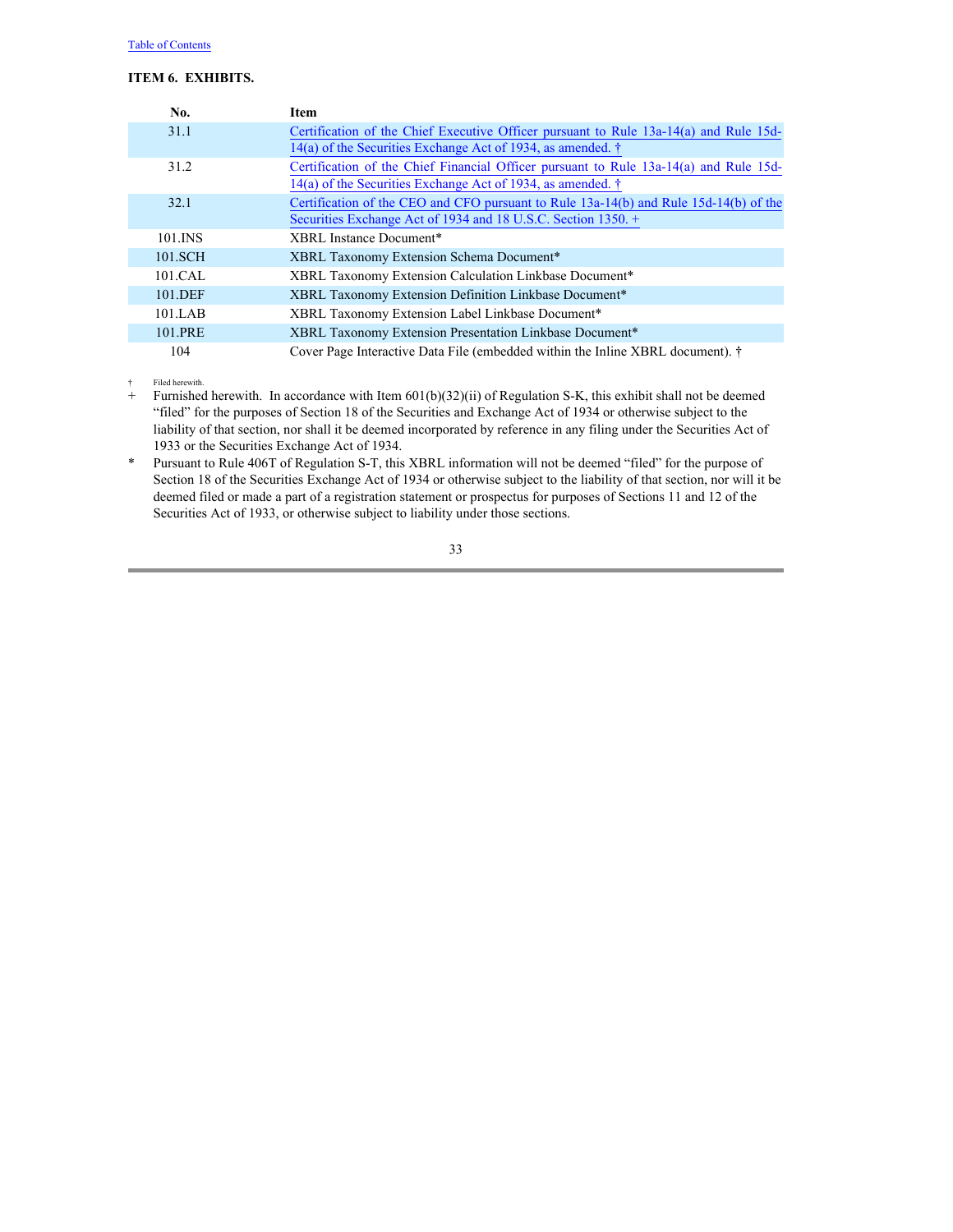## SIGNATURES

In accordance with the requirements of the Securities Exchange Act of 1934, the registrant caused this report to be signed on its behalf by the undersigned, thereunto duly authorized.

CYNERGISTEK, INC.

Date: November 11, 2021 By: /s/ Michael McMillan

Michael McMillan President and Chief Executive Officer (Principal Executive Officer)

Date: November 11, 2021 By: /s/ Paul T. Anthony

Paul T. Anthony Chief Financial Officer (Principal Accounting Officer)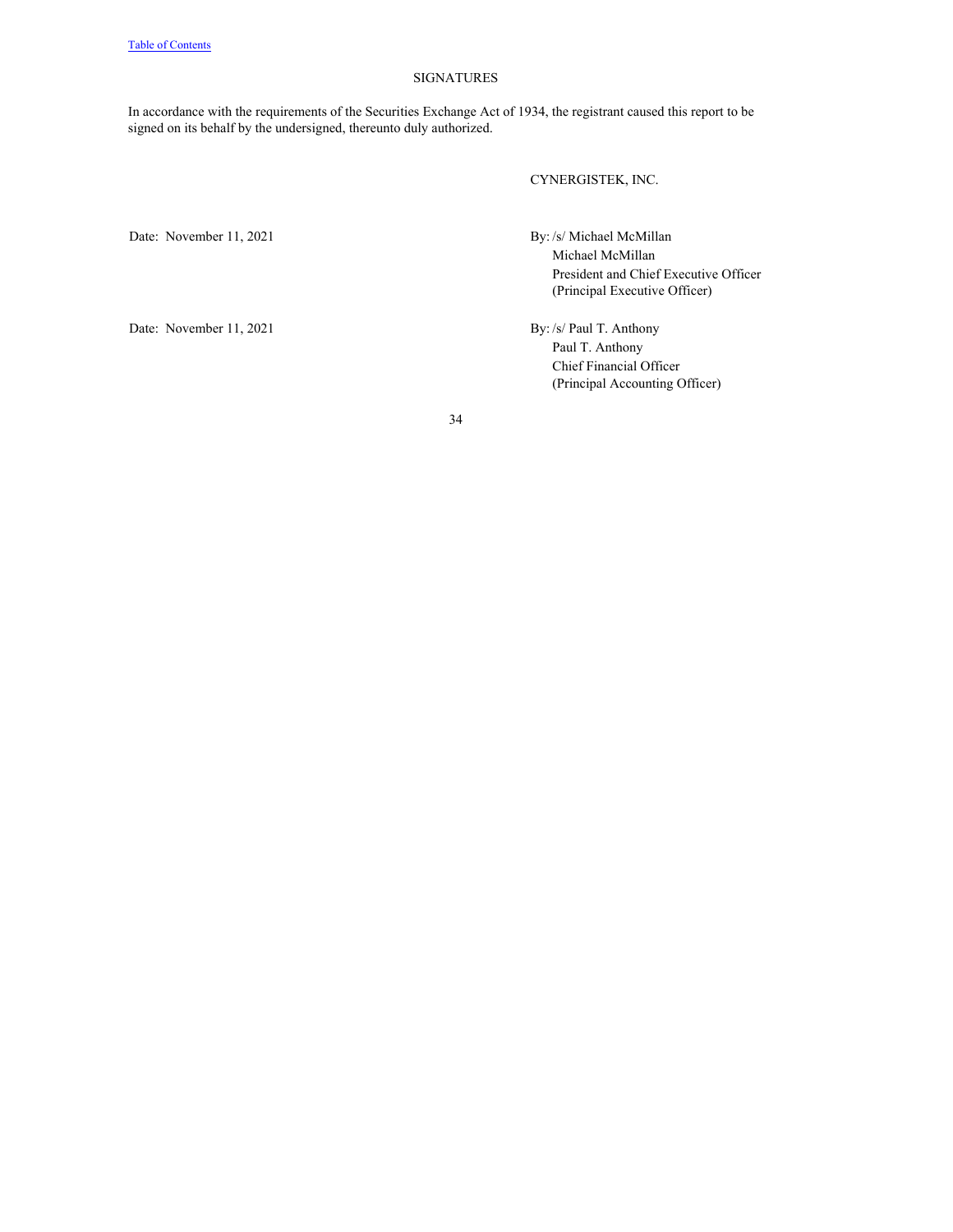## <span id="page-35-0"></span>CERTIFICATION OF THE CHIEF EXECUTIVE OFFICER PURSUANT TO RULE 13A-14(A) AND RULE 15D-14(A) OF THE SECURITIES EXCHANGE ACT OF 1934, AS AMENDED

I, Mac McMillan, certify that:

- 1. I have reviewed this Quarterly Report on Form 10-Q of CynergisTek, Inc. (the "Registrant");
- 2. Based on my knowledge, this report does not contain any untrue statement of a material fact or omit to state a material fact necessary to make the statements made, in light of the circumstances under which such statements were made, not misleading with respect to the period covered by this report;
- 3. Based on my knowledge, the financial statements, and other financial information included in this report, fairly present in all material respects the financial condition, results of operations and cash flows of the registrant as of, and for, the periods presented in this report;
- 4. The registrant's other certifying officer(s) and I are responsible for establishing and maintaining disclosure controls and procedures (as defined in Exchange Act Rules 13a-15(e) and 15d-15(e)) and internal control over financial reporting (as defined in Exchange Act Rules 13a-15(f) and 15d-15(f)) for the registrant and have:
	- (a) Designed such disclosure controls and procedures, or caused such disclosure controls and procedures to be designed under our supervision, to ensure that material information relating to the registrant, including its consolidated subsidiaries, is made known to us by others within those entities, particularly during the period in which this report is being prepared;
	- (b) Designed such internal control over financial reporting, or caused such internal control over financial reporting to be designed under our supervision, to provide reasonable assurance regarding the reliability of financial reporting and the preparation of financial statements for external purposes in accordance with generally accepted accounting principles;
	- Evaluated the effectiveness of the registrant's disclosure controls and procedures and presented in this report (c) our conclusions about the effectiveness of the disclosure controls and procedures, as of the end of the period covered by this report based on such evaluation; and
	- (d) Disclosed in this report any change in the registrant's internal control over financial reporting that occurred during the registrant's most recent fiscal quarter (the registrant's fourth fiscal quarter in the case of an annual report) that has materially affected, or is reasonably likely to materially affect, the registrant's internal control over financial reporting; and
- 5. The registrant's other certifying officer(s) and I have disclosed, based on our most recent evaluation of internal control over financial reporting, to the registrant's auditors and the audit committee of the registrant's board of directors (or persons performing the equivalent functions):
	- (a) All significant deficiencies and material weaknesses in the design or operation of internal control over financial reporting which are reasonably likely to adversely affect the registrant's ability to record, process, summarize and report financial information; and
	- (b) Any fraud, whether or not material, that involves management or other employees who have a significant role in the registrant's internal control over financial reporting.

Dated: November 11, 2021

/s/ Mac McMillan Mac McMillan, Chief Executive Officer (Principal Executive Officer)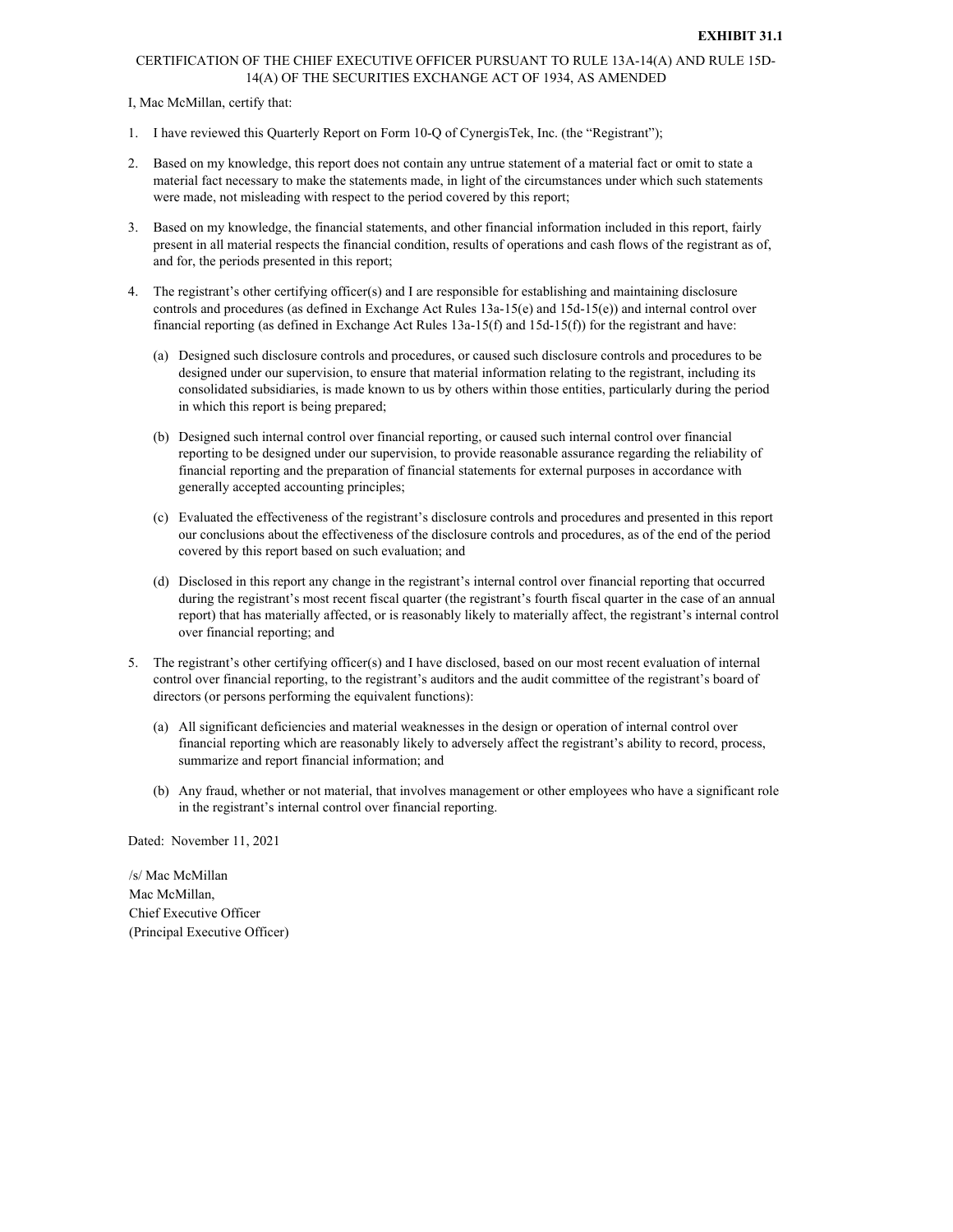## <span id="page-36-0"></span>CERTIFICATION OF THE CHIEF FINANCIAL OFFICER PURSUANT TO RULE 13A-14(A) AND RULE 15D-14(A) OF THE SECURITIES EXCHANGE ACT OF 1934, AS AMENDED

I, Paul T. Anthony, certify that:

- 1. I have reviewed this Quarterly Report on Form 10-Q of CynergisTek, Inc. (the "Registrant");
- 2. Based on my knowledge, this report does not contain any untrue statement of a material fact or omit to state a material fact necessary to make the statements made, in light of the circumstances under which such statements were made, not misleading with respect to the period covered by this report;
- 3. Based on my knowledge, the financial statements, and other financial information included in this report, fairly present in all material respects the financial condition, results of operations and cash flows of the registrant as of, and for, the periods presented in this report;
- 4. The registrant's other certifying officer(s) and I are responsible for establishing and maintaining disclosure controls and procedures (as defined in Exchange Act Rules 13a-15(e) and 15d-15(e)) and internal control over financial reporting (as defined in Exchange Act Rules 13a-15(f) and 15d-15(f)) for the registrant and have:
	- (a) Designed such disclosure controls and procedures, or caused such disclosure controls and procedures to be designed under our supervision, to ensure that material information relating to the registrant, including its consolidated subsidiaries, is made known to us by others within those entities, particularly during the period in which this report is being prepared;
	- (b) Designed such internal control over financial reporting, or caused such internal control over financial reporting to be designed under our supervision, to provide reasonable assurance regarding the reliability of financial reporting and the preparation of financial statements for external purposes in accordance with generally accepted accounting principles;
	- Evaluated the effectiveness of the registrant's disclosure controls and procedures and presented in this report (c) our conclusions about the effectiveness of the disclosure controls and procedures, as of the end of the period covered by this report based on such evaluation; and
	- (d) Disclosed in this report any change in the registrant's internal control over financial reporting that occurred during the registrant's most recent fiscal quarter (the registrant's fourth fiscal quarter in the case of an annual report) that has materially affected, or is reasonably likely to materially affect, the registrant's internal control over financial reporting; and
- 5. The registrant's other certifying officer(s) and I have disclosed, based on our most recent evaluation of internal control over financial reporting, to the registrant's auditors and the audit committee of the registrant's board of directors (or persons performing the equivalent functions):
	- (a) All significant deficiencies and material weaknesses in the design or operation of internal control over financial reporting which are reasonably likely to adversely affect the registrant's ability to record, process, summarize and report financial information; and
	- (b) Any fraud, whether or not material, that involves management or other employees who have a significant role in the registrant's internal control over financial reporting.

Dated: November 11, 2021

/s/ Paul T. Anthony Paul Anthony, Chief Financial Officer (Principal Financial Officer)